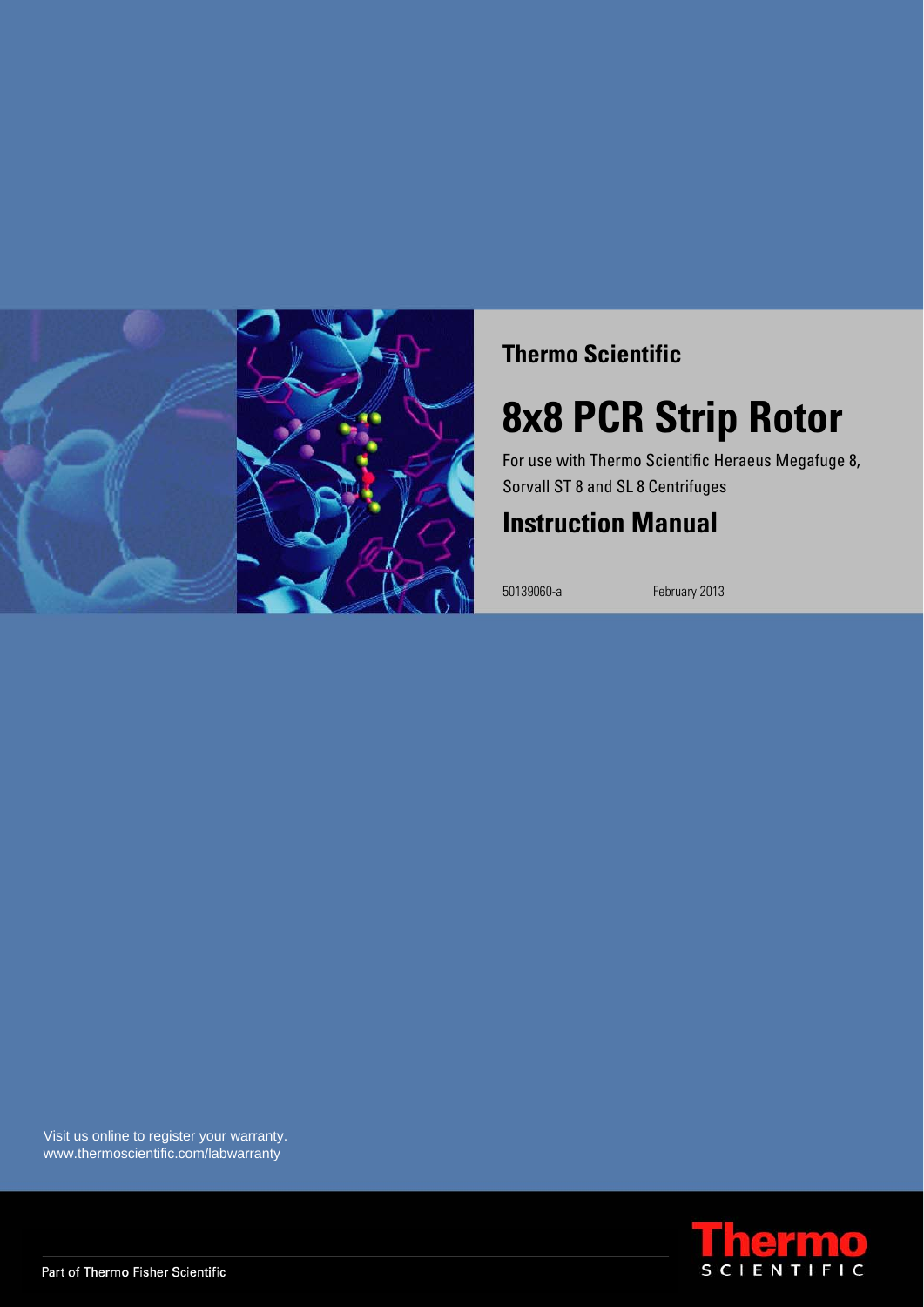© 2013 Thermo Fisher Scientific Inc. All rights reserved.

HERAEUS is a registered trademark of Heraeus Holding GmbH licensed for Thermo Fisher Scientific. Delrin, TEFLON, and Viton are registered trademarks of DuPont. Noryl is a registered trademark of SABIC. POLYCLEAR is a registered trademark of Hongye CO., Ltd. Hypaque is a registered trademark of Amersham Health As. RULON A and Tygon are registered trademarks of Saint-Gobain Performance Plastics. Alconox is a registered trademark of Alconox. Ficoll is a registered trademark of GE Healthcare. Haemo-Sol is a registered trademark of Haemo-Sol. Triton X-100 is a registered trademark of Sigma-Aldrich Co. LLC

All other trademarks are the property of Thermo Fisher Scientific Inc. and its subsidiaries. Thermo Fisher Scientific Inc. provides this document to its customers with a product purchase to use in the product operation. This document is copyright protected and any reproduction of the whole or any part of this document is strictly prohibited, except with the written authorization of Thermo Fisher Scientific Inc.

Manufacturer: Thermo Electron LED GmbH Robert-Bosch-Straße 1 D - 63505 Langenselbold Germany

The contents of this document are subject to change without notice. All technical information in this document is for reference purposes only. System configurations and specifications in this document supersede all previous information received by the purchaser.

**Thermo Fisher Scientific Inc. makes no representations that this document is complete, accurate or errorfree and assumes no responsibility and will not be liable for any errors, omissions, damage or loss that might result from any use of this document, even if the information in the document is followed properly.** 

This document is not part of any sales contract between Thermo Fisher Scientific Inc. and a purchaser. This document shall in no way govern or modify any Terms and Conditions of Sale, which Terms and Conditions of Sale shall govern all conflicting information between the two documents.

Original instruction manual 50139060-a printed in February 2013.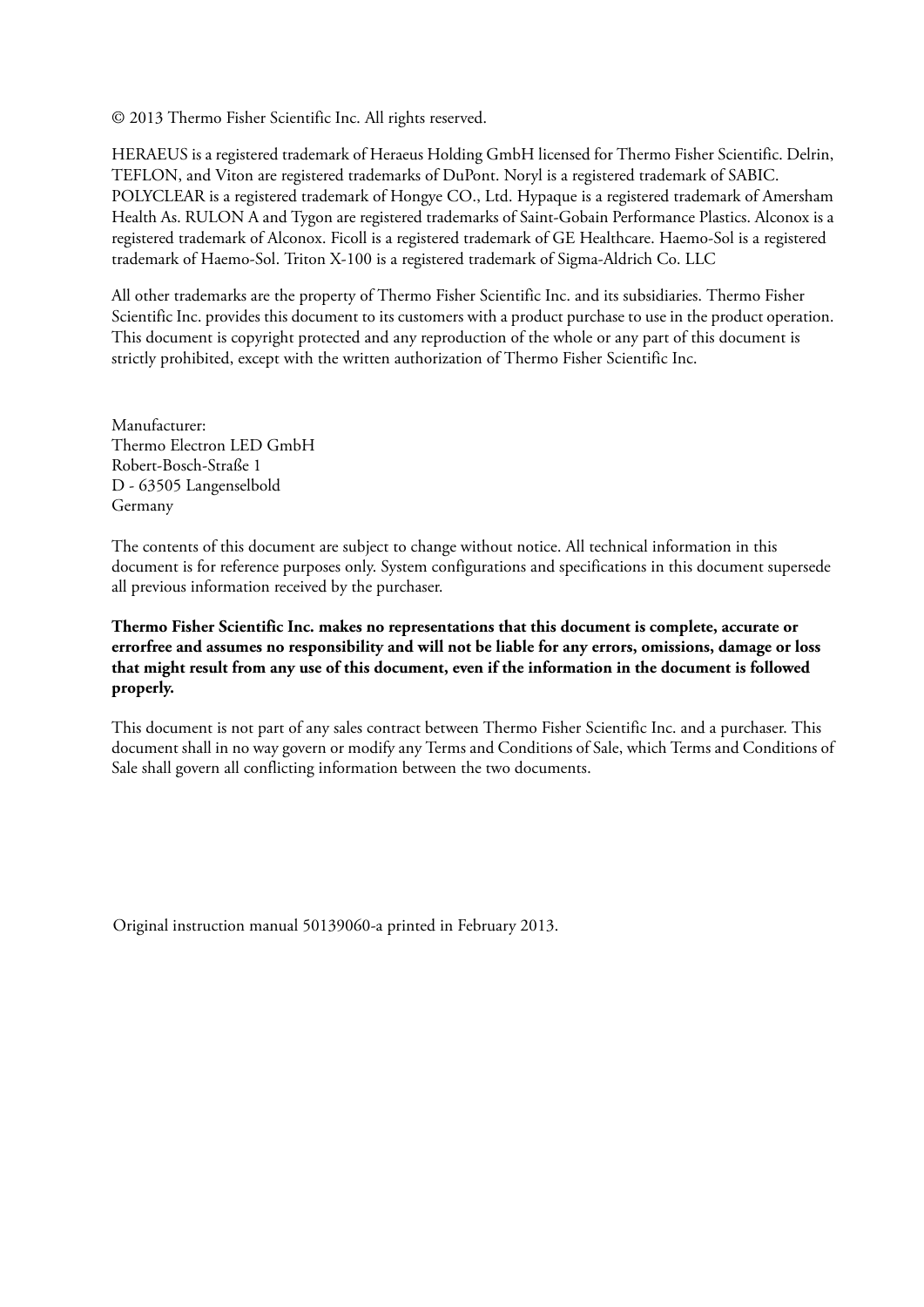## **WEEE Compliance**

This product is required to comply with the European Union's Waste Electrical & Electronic Equipment (WEEE) Directive 2002/96/EC. It is marked with the following symbol:



[Thermo Fisher Scientific has contracted with one or more recycling or disposal companies in each European](http://www.thermo.com/WEEERoHS)  Union (EU) Member State, and these companies should dispose of or recycle this product. See www.thermo.com/rohsweee for further information on Thermo Fisher Scientific's compliance with these Directives and the recyclers in your country.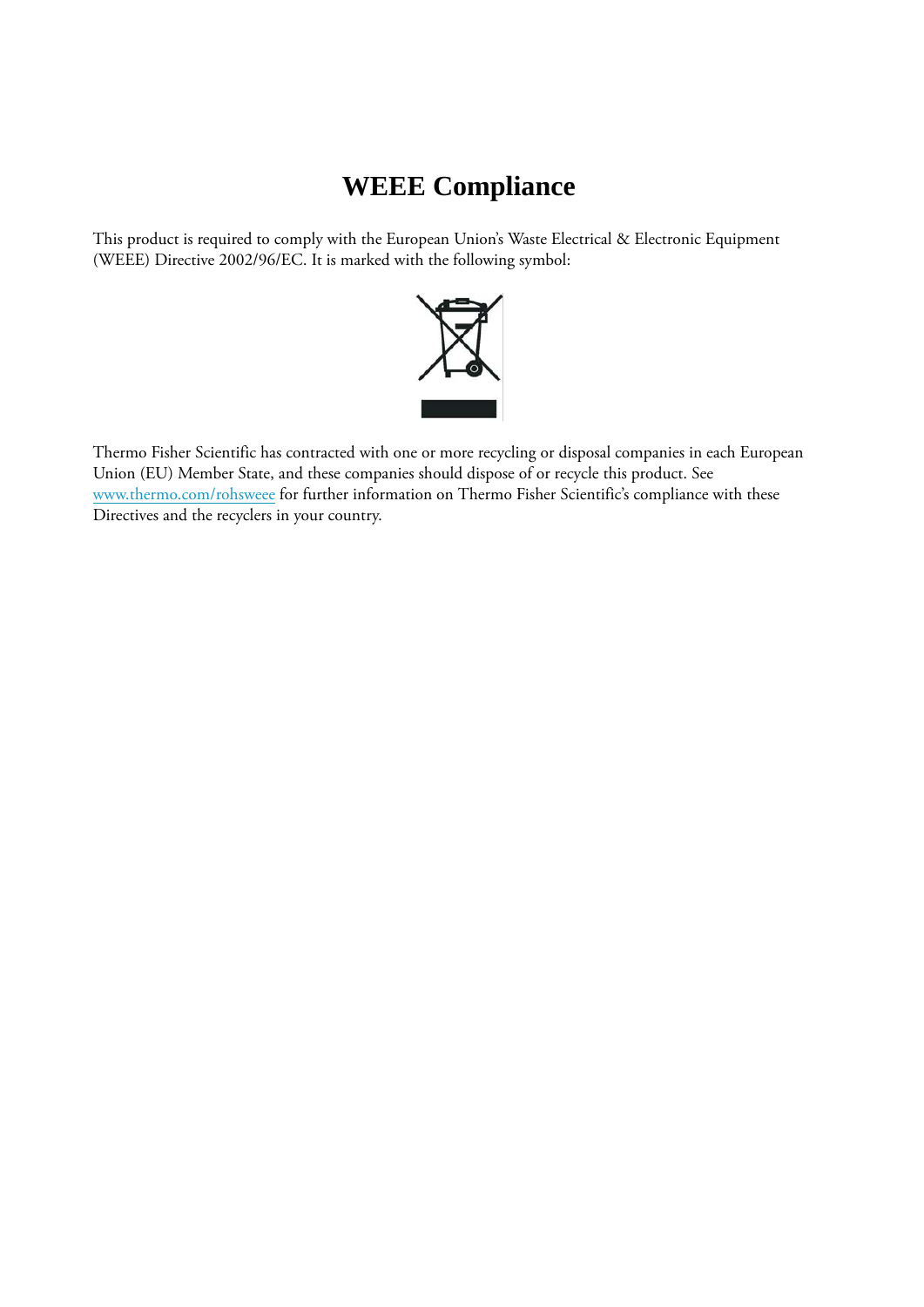**Health Protection Agency Microbiology Services** Porton Down Salisbury **Wiltshire** SP4 OJG



# **Certificate of Containment Testing**

# **Containment Testing** of Rotor 75005720 MicroClick PCR 8x8 in a **Thermo Scientific Centrifuge**

### **Report No. 194-12 C**

**Report Prepared For: Thermo Fisher Scientific** 30<sup>th</sup> October 2012 **Issue Date:** 

### **Test Summary**

A 75005720 MicroClick PCR 8x8 rotor was containment tested in a Thermo Scientific centrifuge at 15,000 rpm, using Annex AA of IEC 61010-2-20:2006 (2<sup>nd</sup> Ed.). The sealed rotor was shown to contain all contents.

| <b>Report Written By</b>          | <b>Report Authorised By</b>              |
|-----------------------------------|------------------------------------------|
| Anna VUC                          |                                          |
| <b>Name: Ms Anna Moy</b>          | Name: Mrs Sara Speight                   |
| <b>Title: Biosafety Scientist</b> | <b>Title: Senior Biosafety Scientist</b> |
|                                   |                                          |

Thermo Scientific is a trademark of Thermo Fisher Scientific and is registered with the USPTO.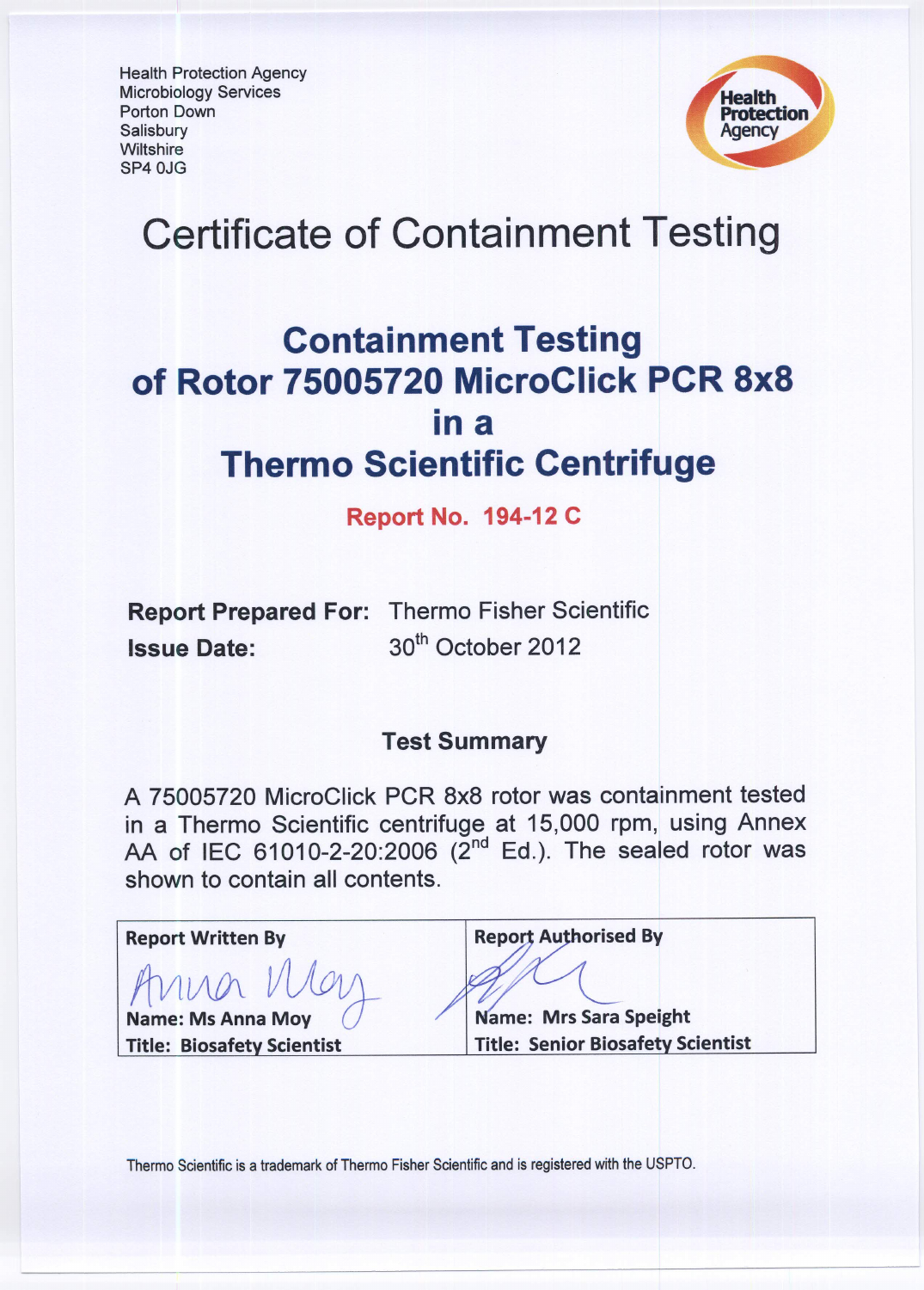# **Contents**

| <b>Preface</b> |                                                     |
|----------------|-----------------------------------------------------|
|                |                                                     |
|                |                                                     |
|                |                                                     |
|                |                                                     |
|                | Thermo Scientific Heraeus Megafuge 8 Centrifuge  10 |
|                |                                                     |
|                |                                                     |
|                |                                                     |
|                |                                                     |
|                |                                                     |
|                |                                                     |
|                |                                                     |
|                |                                                     |
|                |                                                     |
|                |                                                     |
|                |                                                     |
|                |                                                     |
|                |                                                     |
|                |                                                     |
|                |                                                     |
|                |                                                     |
|                |                                                     |
|                |                                                     |
|                |                                                     |
|                |                                                     |
|                |                                                     |
|                |                                                     |
|                |                                                     |
|                |                                                     |
|                |                                                     |
|                |                                                     |

 $\bigcup$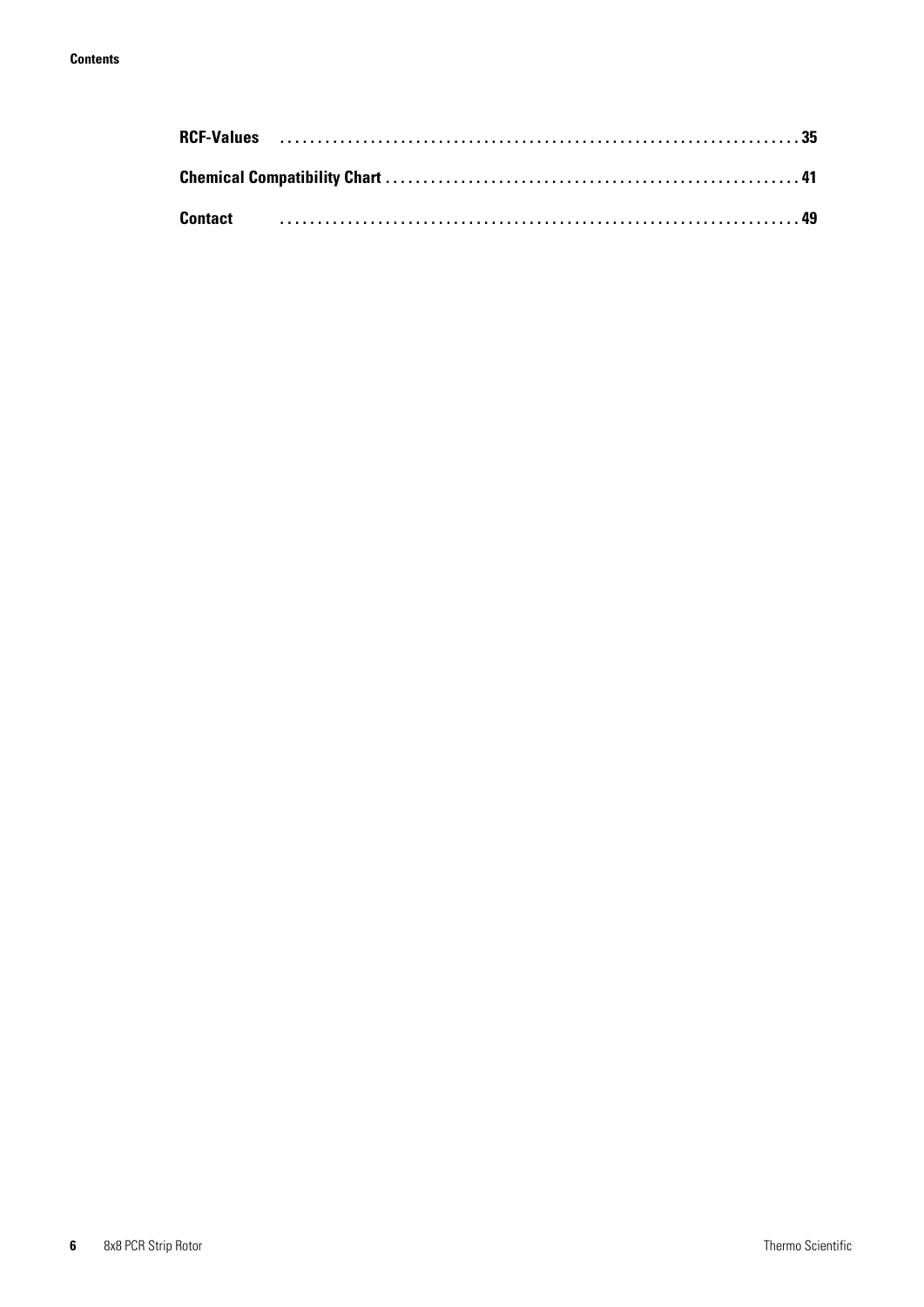### <span id="page-6-0"></span>**Preface**

Before starting to use the rotor, read through these instruction manual carefully and follow the instructions.

Failure to follow the instructions and safety information in this instruction manual will result in the expiration of the seller's warranty.

## <span id="page-6-1"></span>**Items Supplied**

|                     | <b>Quantity</b> | <b>Check</b> |
|---------------------|-----------------|--------------|
| 8x8 PCR Strip Rotor |                 |              |
| Instruction manual  |                 |              |

If any parts are missing, please contact the nearest Thermo Fisher Scientific representative.

### <span id="page-6-2"></span>**Intended Use**

This rotor is used in combination with the according centrifuge as a laboratory product designed to separate components by generation of Relative Centrifugal Force. It separates human samples (e.g. blood, urine and other body fluids) collected in appropriate containers, either alone or after addition of reagents or other additives.

The rotor in the centrifuge is designed to run other containers filled with chemicals, environmental samples and other non-human body samples.

If the rotor is used in a manner not specified by the manufacturer, the protection provided by the equipment may be impaired.

This rotor should be operated by trained specialists only.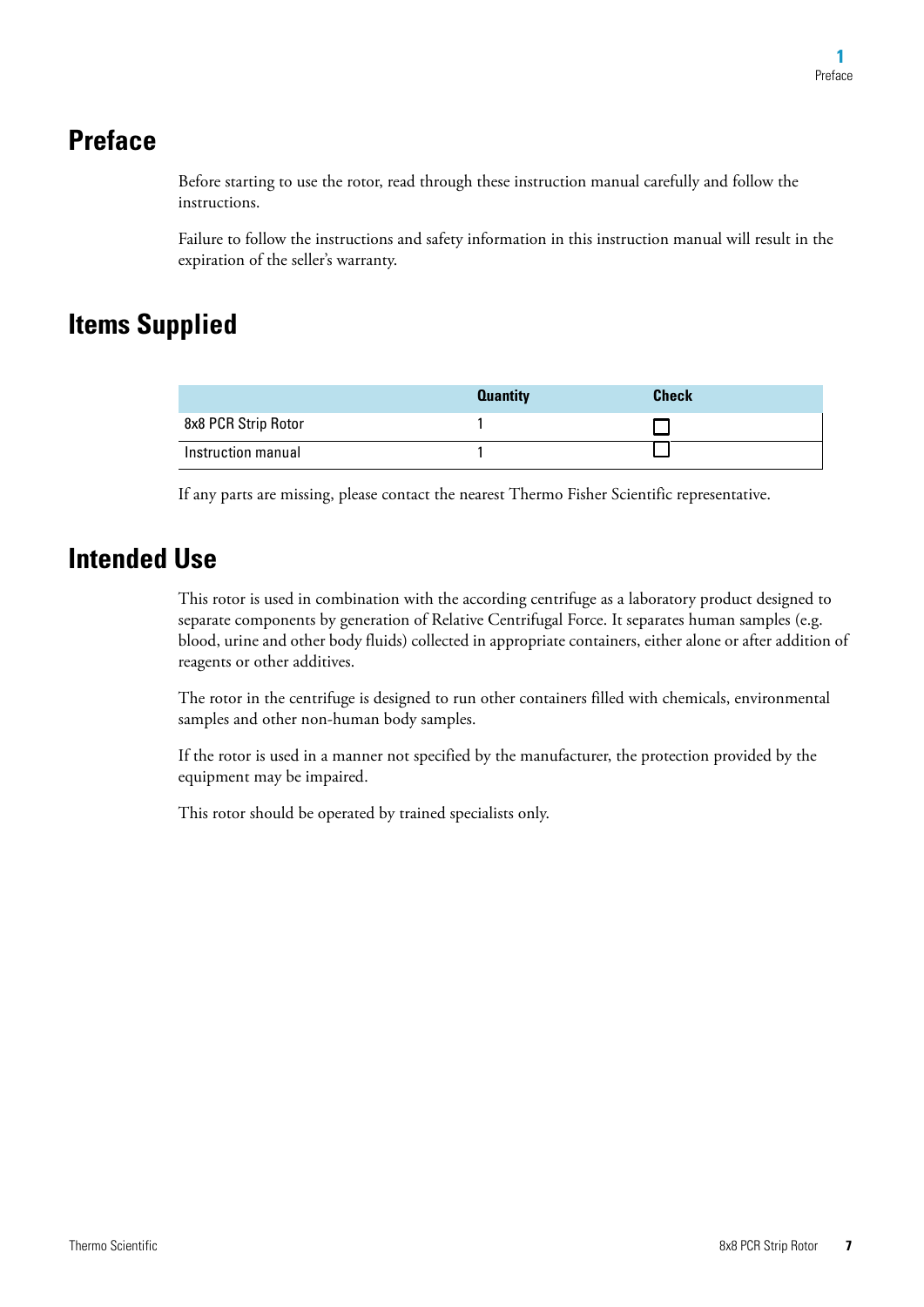## <span id="page-7-0"></span>**Precautions**

In order to ensure safe operation of the 8x8 PCR Strip Rotor, the following general safety regulations must be followed:

- Do not remove the magnet at the rotor bottom
- Do not use rotors which show any signs of corrosion and/or cracks. Do not touch the electronic components of the rotor and do not make any changes to the electronic or mechanical components.
- Use only with rotors which have been loaded properly.
- Never overload the rotor.
- Use only accessories which have been approved by Thermo Fisher Scientific. Exceptions to this rule are commercially available glass or plastic centrifuge tubes, provided they have been approved for the speed or the RCF value of the rotor.
- If centrifuging any hazardous materials mind the "Laboratory Biosafety Manual" of the World Health Organization (WHO).

[When centrifuging microbiological samples from the Risk Group II \(according to the "Laboratory](http://www.who.int)  Biosafety Manual" of the World Health Organization (WHO)), aerosol-tight biological seals have to be used.

Look on the internet page of the World Health Organization (www.who.int) for the "Laboratory Biosafety Manual".

• Observe the safety instructions.

Pay particular attention to the following aspects:

- Rotor installation: Check that the rotor is locked properly into place before operating the centrifuge.
- Always balance the samples.

Maximum sample density at maximum speed:  $1,2\frac{g}{cm^3}$ 



This symbol refers to general hazards. CAUTION means that material damage could occur. WARNING means that injuries or material damage or contamination could occur.



This symbol refers to biological hazards. Observe the information contained in the instruction manual to keep yourself and your environment safe.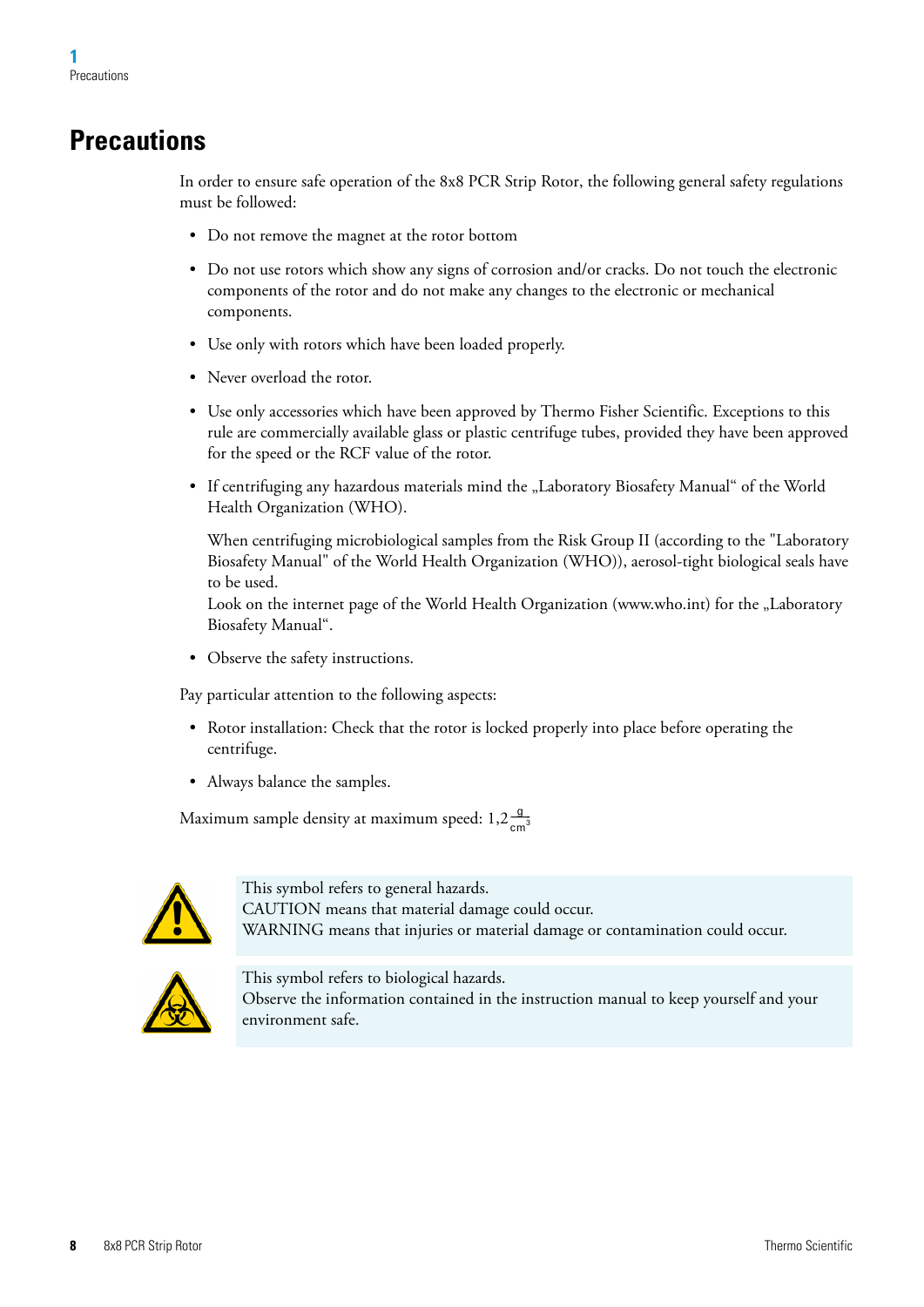# <span id="page-8-0"></span>**Rotor Specifications**

#### **Contents**

- ["Thermo Scientific Heraeus Megafuge 8 Centrifuge" on page 10](#page-9-0)
- ["Thermo Scientific Sorvall ST 8 Centrifuge" on page 11](#page-10-0)
- ["Thermo Scientific SL 8 Centrifuge" on page 13](#page-12-0)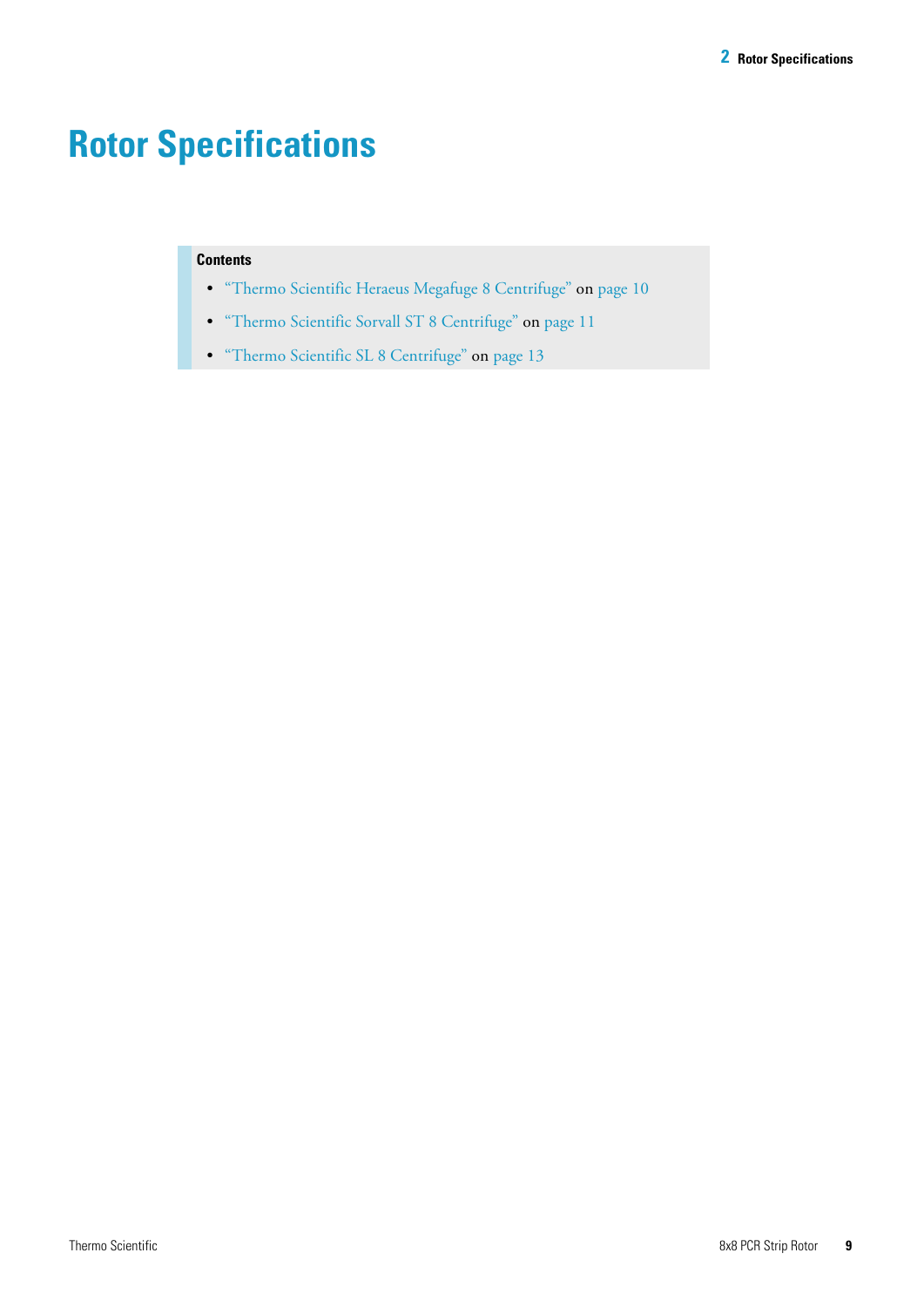# <span id="page-9-0"></span>**Thermo Scientific Heraeus Megafuge 8 Centrifuge**

**Table 1.** Heraeus 230V 50Hz/60Hz

| <b>Centrifuge</b>                                                                                             | <b>Heraeus<sup>®</sup></b> Megafuge <sup>®</sup> 8 |
|---------------------------------------------------------------------------------------------------------------|----------------------------------------------------|
| Catalog $#$                                                                                                   | 75007211                                           |
| Weight empty [kg]                                                                                             | 1.4                                                |
| Max. cycle number                                                                                             | 50000                                              |
| Maximum permissible load [g]                                                                                  | $8 \times 4 (64 \times 0.5)$                       |
| Maximum speed $n_{max}$ [rpm]                                                                                 | 15000                                              |
| Maximum RCF value at n <sub>max</sub>                                                                         | 17860                                              |
| $Max. / min.$ radius $[cm]$                                                                                   | 7.1/4.4                                            |
| Pitch angle [°]                                                                                               | 45                                                 |
| Accel. / braking time [s]                                                                                     | 20/32                                              |
| Sample heating at $n_{max}$ [ $\circ$ C] referred to ambient<br>temperature of 23 °C, running time 60 minutes | 12                                                 |
| Aerosol-tight <sup>1</sup>                                                                                    | Yes                                                |
| Permissible temperature range autoclavable °C                                                                 | 121                                                |

<sup>1</sup> Tested by HPA, Porton-down, UK

#### **Table 2.** Heraeus 120V 60Hz

| <b>Centrifuge</b>                                                                                      | <b>Heraeus<sup>®</sup></b> Megafuge <sup>®</sup> 8 |
|--------------------------------------------------------------------------------------------------------|----------------------------------------------------|
| Catalog $#$                                                                                            | 75007210                                           |
| Weight empty [kg]                                                                                      | 1.4                                                |
| Max. cycle number                                                                                      | 50000                                              |
| Maximum permissible load [g]                                                                           | $8 \times 4 (64 \times 0.5)$                       |
| Maximum speed $n_{max}$ [rpm]                                                                          | 15000                                              |
| Maximum RCF value at n <sub>max</sub>                                                                  | 17860                                              |
| Max. / min. radius [cm]                                                                                | 7.1/4.4                                            |
| Pitch angle [°]                                                                                        | 45                                                 |
| Accel. / braking time [s]                                                                              | 20/33                                              |
| Sample heating at $n_{max}$ [° C] referred to ambient<br>temperature of 23 °C, running time 60 minutes | 12                                                 |
| Aerosol-tight <sup>1</sup>                                                                             | Yes                                                |
| Permissible temperature range autoclavable °C                                                          | 121                                                |

1Tested by HPA, Porton-down, UK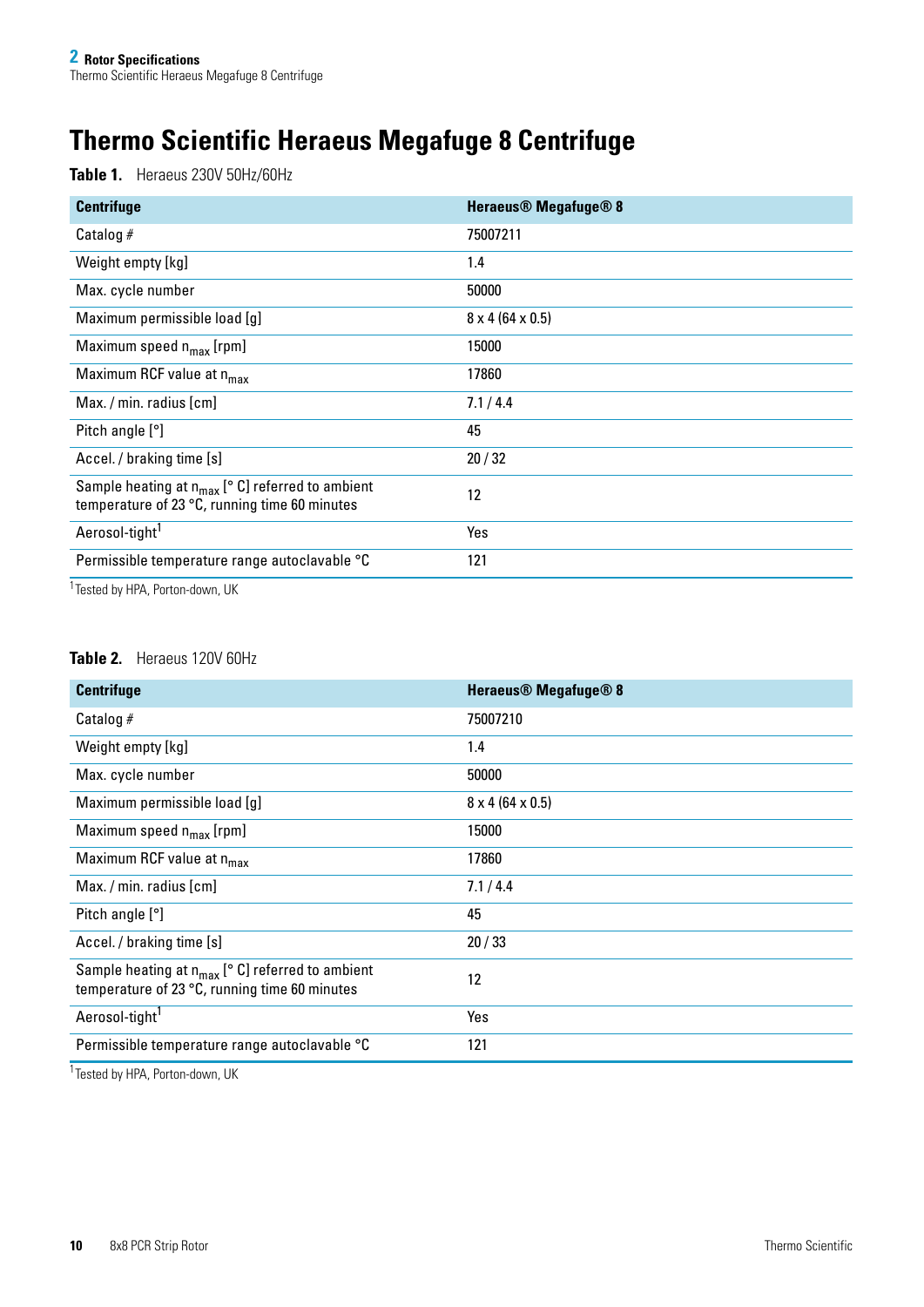## <span id="page-10-0"></span>**Thermo Scientific Sorvall ST 8 Centrifuge**

**Table 3.** Sorvall 230V 50/60Hz

| <b>Centrifuge</b>                                                                                               | Sorvall <sup>®</sup> ST 8    |
|-----------------------------------------------------------------------------------------------------------------|------------------------------|
| Catalog $#$                                                                                                     | 75007201                     |
| Weight empty [kg]                                                                                               | 1.4                          |
| Max. cycle number                                                                                               | 50000                        |
| Maximum permissible load [g]                                                                                    | $8 \times 4 (64 \times 0.5)$ |
| Maximum speed $n_{max}$ [rpm]                                                                                   | 15000                        |
| Maximum RCF value at n <sub>max</sub>                                                                           | 17860                        |
| Max. / min. radius [cm]                                                                                         | 7.1/4.4                      |
| Pitch angle [°]                                                                                                 | 45                           |
| Accel. / braking time [s]                                                                                       | 20/32                        |
| Sample heating at $n_{max}$ [ $\degree$ C] referred to ambient<br>temperature of 23 °C, running time 60 minutes | 12                           |
| Aerosol-tight <sup>1</sup>                                                                                      | Yes                          |
| Permissible temperature range autoclavable °C                                                                   | 121                          |

<sup>1</sup> Tested by HPA, Porton-down, UK

#### **Table 4.** Sorvall 120V 60Hz

| <b>Centrifuge</b>                                                                                      | <b>Sorvall<sup>®</sup> ST 8</b> |
|--------------------------------------------------------------------------------------------------------|---------------------------------|
| Catalog $#$                                                                                            | 75007200                        |
| Weight empty [kg]                                                                                      | 1.4                             |
| Max. cycle number                                                                                      | 50000                           |
| Maximum permissible load [g]                                                                           | $8 \times 4 (64 \times 0.5)$    |
| Maximum speed $n_{max}$ [rpm]                                                                          | 15000                           |
| Maximum RCF value at n <sub>max</sub>                                                                  | 17860                           |
| Max. / min. radius [cm]                                                                                | 7.1/4.4                         |
| Pitch angle [°]                                                                                        | 45                              |
| Accel. / braking time [s]                                                                              | 20/33                           |
| Sample heating at $n_{max}$ [° C] referred to ambient<br>temperature of 23 °C, running time 60 minutes | 12                              |
| Aerosol-tight <sup>1</sup>                                                                             | Yes                             |
| Permissible temperature range autoclavable °C                                                          | 121                             |

<sup>1</sup> Tested by HPA, Porton-down, UK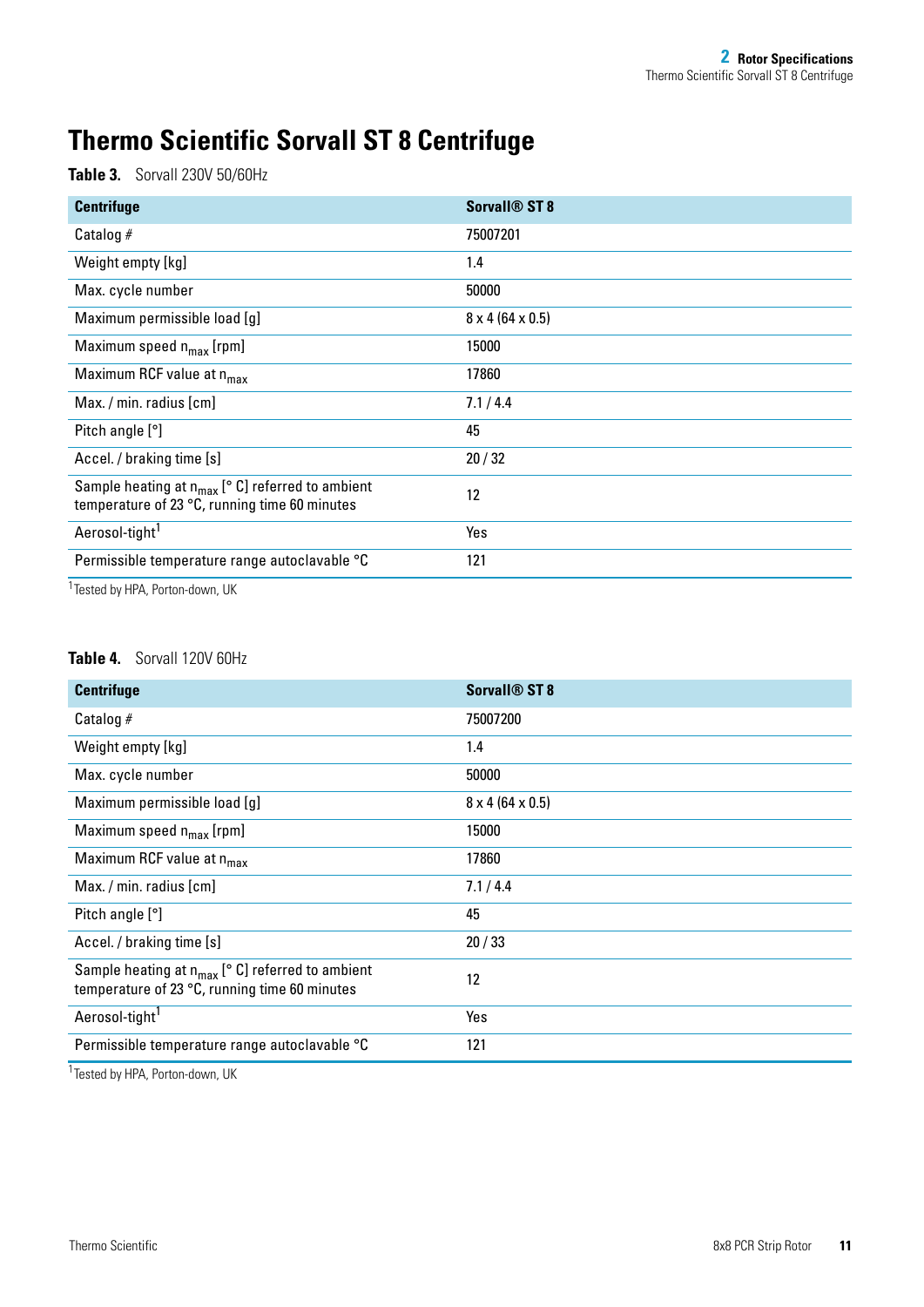#### **Table 5.** Sorvall 100V 50/60Hz

| <b>Centrifuge</b>                                                                                                | <b>Sorvall<sup>®</sup> ST 8</b> |
|------------------------------------------------------------------------------------------------------------------|---------------------------------|
| Catalog $#$                                                                                                      | 75007202                        |
| Weight empty [kg]                                                                                                | 1.4                             |
| Max. cycle number                                                                                                | 50000                           |
| Maximum permissible load [g]                                                                                     | $8 \times 4 (64 \times 0.5)$    |
| Maximum speed $n_{max}$ [rpm]                                                                                    | 15000                           |
| Maximum RCF value at n <sub>max</sub>                                                                            | 17860                           |
| Max. / min. radius [cm]                                                                                          | 7.1/4.4                         |
| Pitch angle [°]                                                                                                  | 45                              |
| Accel. / braking time [s]                                                                                        | 20/33                           |
| Sample heating at $n_{max}$ [ $^{\circ}$ C] referred to ambient<br>temperature of 23 °C, running time 60 minutes | 12                              |
| Aerosol-tight <sup>1</sup>                                                                                       | Yes                             |
| Permissible temperature range autoclavable °C                                                                    | 121                             |

<sup>1</sup>Tested by HPA, Porton-down, UK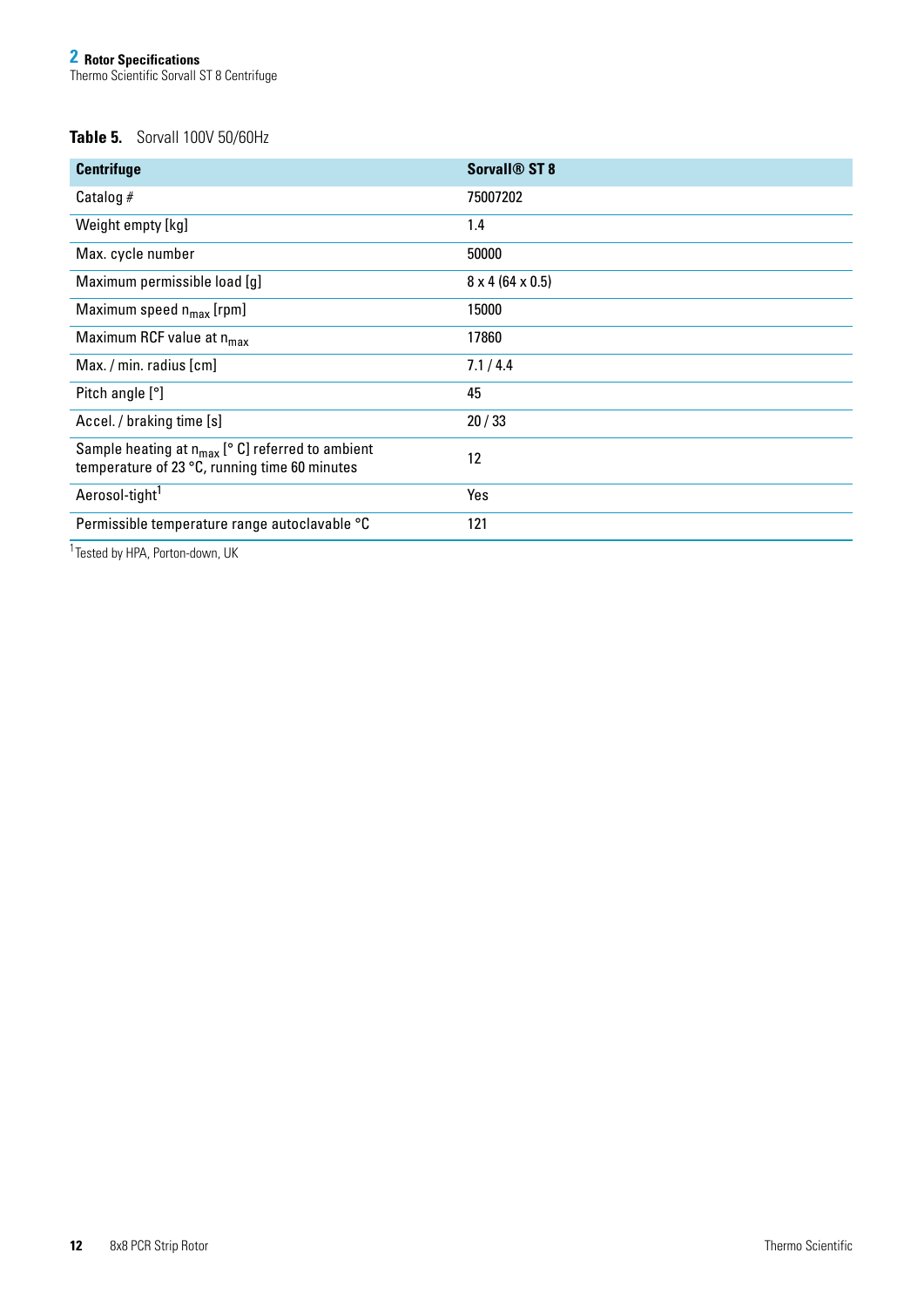## <span id="page-12-0"></span>**Thermo Scientific SL 8 Centrifuge**

**Table 6.** Thermo Scientific 230V 50/60Hz

| <b>Centrifuge</b>                                                                                               | SL <sub>8</sub>              |
|-----------------------------------------------------------------------------------------------------------------|------------------------------|
| Catalog $#$                                                                                                     | 75007221                     |
| Weight empty [kg]                                                                                               | 1.4                          |
| Max. cycle number                                                                                               | 50000                        |
| Maximum permissible load [g]                                                                                    | $8 \times 4 (64 \times 0.5)$ |
| Maximum speed $n_{max}$ [rpm]                                                                                   | 15000                        |
| Maximum RCF value at n <sub>max</sub>                                                                           | 17860                        |
| Max. / min. radius [cm]                                                                                         | 7.1/4.4                      |
| Pitch angle [°]                                                                                                 | 45                           |
| Accel. / braking time [s]                                                                                       | 20/32                        |
| Sample heating at $n_{max}$ [ $\degree$ C] referred to ambient<br>temperature of 23 °C, running time 60 minutes | 12                           |
| Aerosol-tight <sup>1</sup>                                                                                      | Yes                          |
| Permissible temperature range autoclavable °C                                                                   | 121                          |

<sup>1</sup> Tested by HPA, Porton-down, UK

#### Table 7. Thermo Scientific120V 60Hz

| <b>Centrifuge</b>                                                                                      | SL <sub>8</sub>              |
|--------------------------------------------------------------------------------------------------------|------------------------------|
| Catalog $#$                                                                                            | 75007220                     |
| Weight empty [kg]                                                                                      | 1.4                          |
| Max. cycle number                                                                                      | 50000                        |
| Maximum permissible load [g]                                                                           | $8 \times 4 (64 \times 0.5)$ |
| Maximum speed $n_{max}$ [rpm]                                                                          | 15000                        |
| Maximum RCF value at n <sub>max</sub>                                                                  | 17860                        |
| Max. / min. radius [cm]                                                                                | 7.1/4.4                      |
| Pitch angle [°]                                                                                        | 45                           |
| Accel. / braking time [s]                                                                              | 20/33                        |
| Sample heating at $n_{max}$ [° C] referred to ambient<br>temperature of 23 °C, running time 60 minutes | 12                           |
| Aerosol-tight <sup>1</sup>                                                                             | Yes                          |
| Permissible temperature range autoclavable °C                                                          | 121                          |

<sup>1</sup> Tested by HPA, Porton-down, UK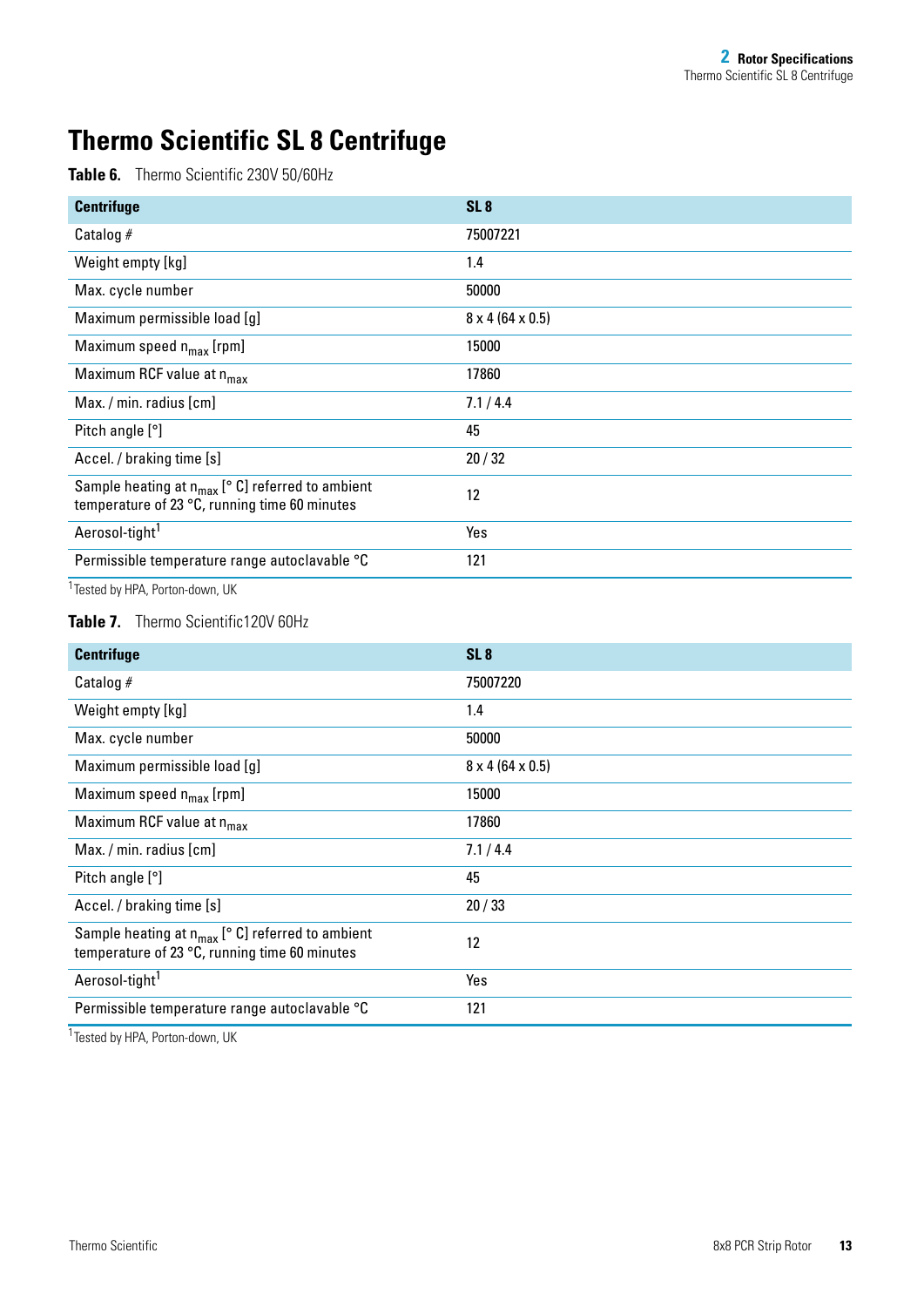# <span id="page-13-1"></span><span id="page-13-0"></span>**Accessories**

| <b>Article</b>                           | No.      |
|------------------------------------------|----------|
| Replacement O-Ring for lid               | 75005726 |
| Replacement ClickSeal Biocontainment Lid | 75005730 |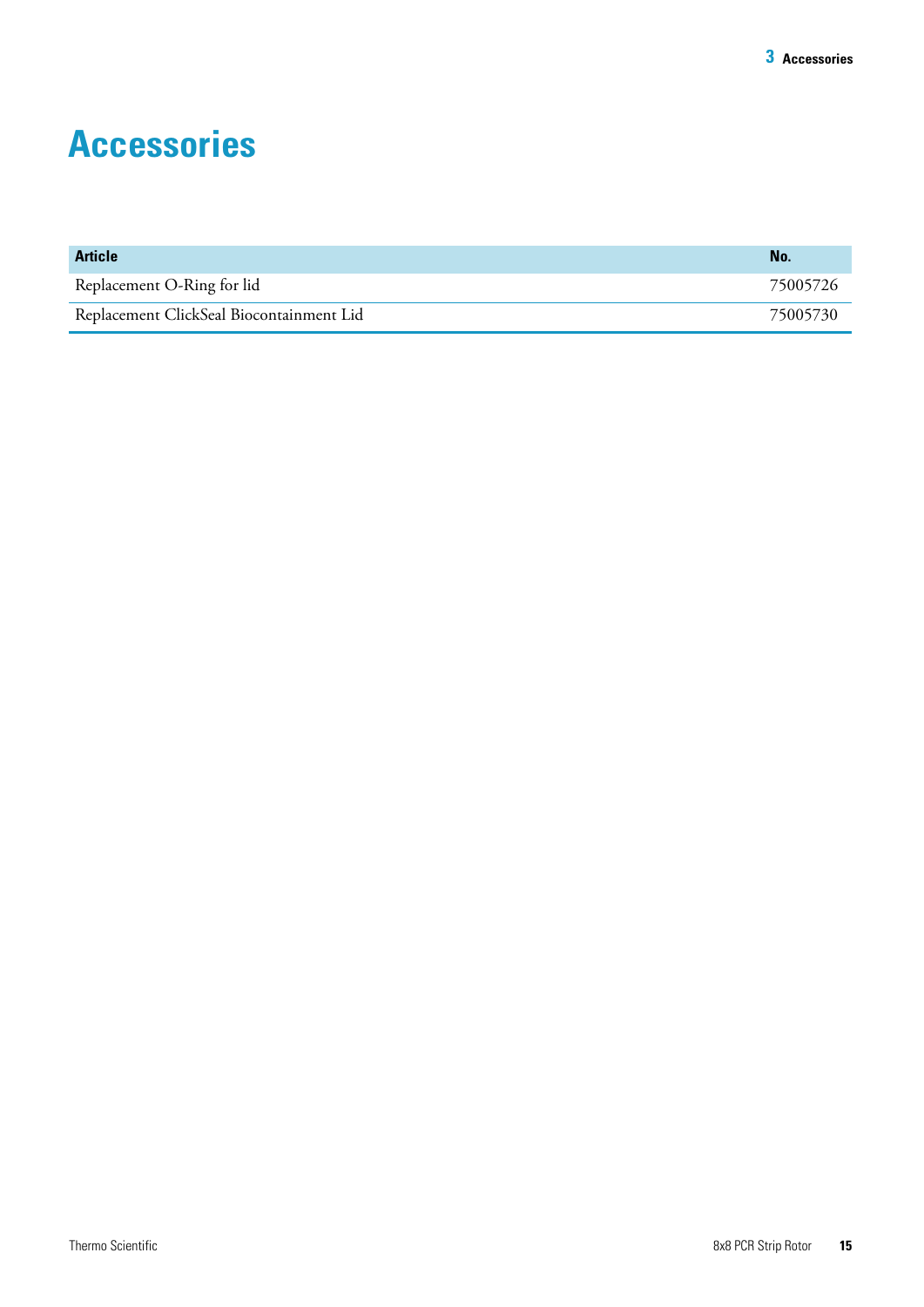# <span id="page-14-0"></span>**Thermo Scientific Auto-Lock Rotor Exchange**

#### **Contents**

- ["Rotor Installation" on page 18](#page-15-0)
- ["Removing the Rotor" on page 19](#page-16-0)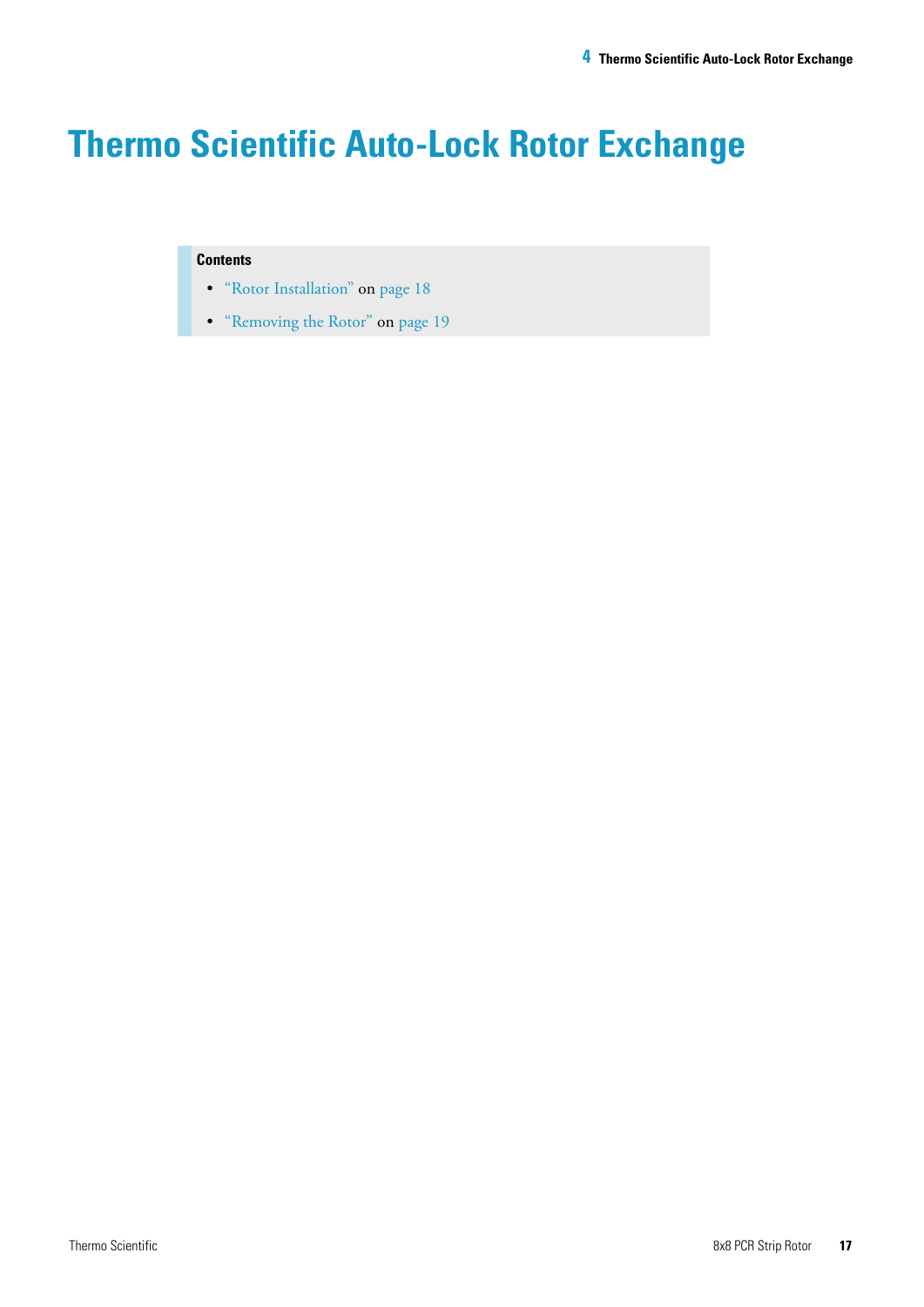## <span id="page-15-0"></span>**Rotor Installation**



**CAUTION** Unapproved or incorrectly combined accessories can cause serious damage to the centrifuge.

This rotor is equipped with an Auto-Lock™-system.

This system is used to automatically lock the rotor to the centrifuge spindle. The rotor does not have to be bolted onto the centrifuge spindle.

Proceed as follows:

1. Open the lid of the centrifuge and if necessary remove any dust, foreign objects or residue from the chamber.

Auto-Lock and O-ring must be clean and undamaged.





2. Hold the rotor over the centrifuge spindle and let it slide slowly down the centrifuge spindle. The rotor clicks automatically into place.



**CAUTION** Do not force the rotor onto the centrifuge spindle. If the rotor is very light, then it may be necessary to press it onto the centrifuge spindle with a small amount of pressure.

3. Check if the rotor is properly installed by lifting it slightly on the handle. If the rotor can be pulled up, then it must be reclamped to the centrifuge spindle.



**WARNING** If the rotor cannot be properly locked in place after several attempts, then the Auto-Lock is defective and you are not permitted to operate the rotor. Check for any damage to the rotor. Damaged rotors must not be used. Keep the hub area clear of objects.



**CAUTION** Check that the rotor is properly locked on the centrifuge spindle before each use by pulling it at its handle.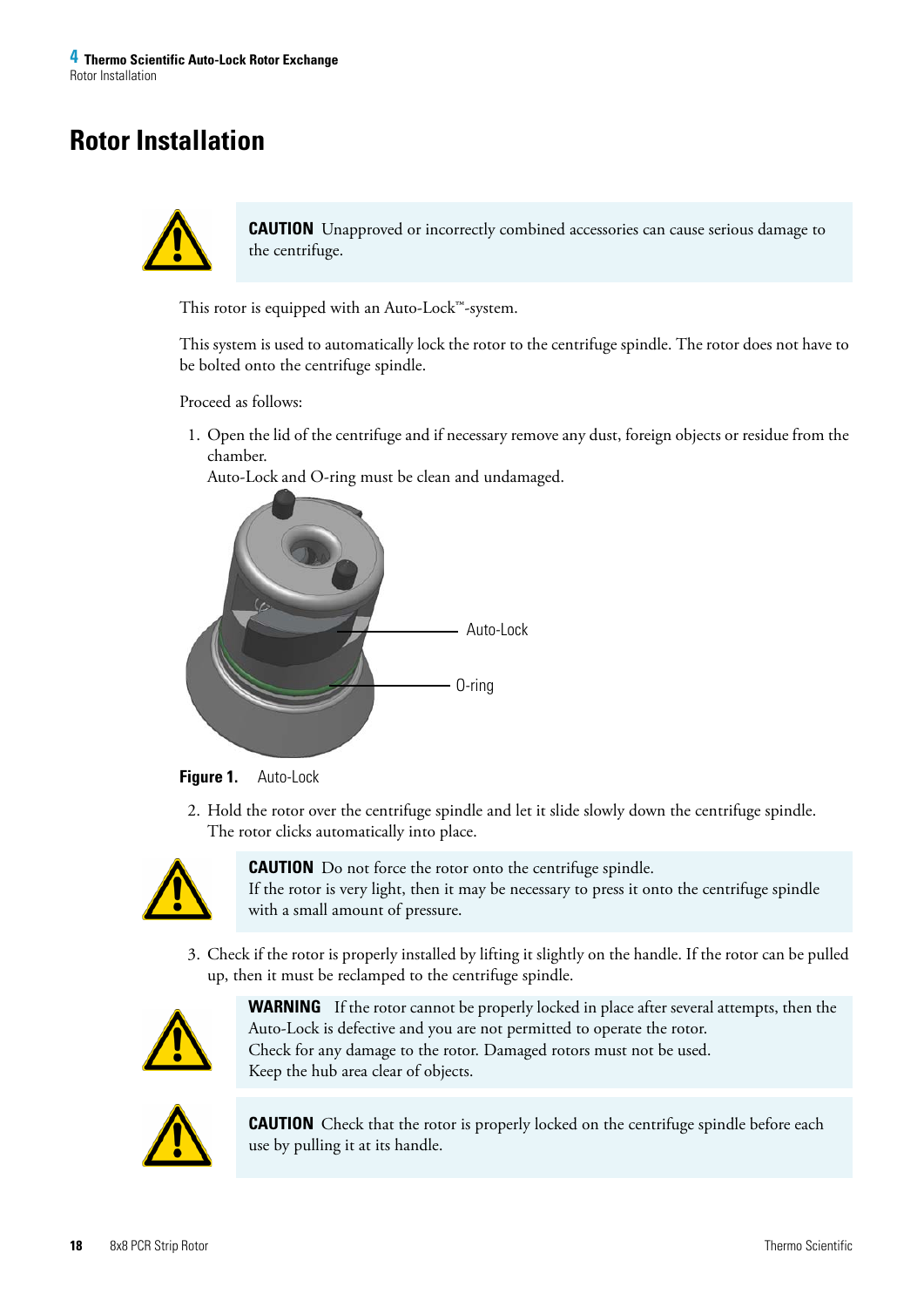

WARNING Be sure to check all seals before starting any aerosol-tight applications.

4. Close the centrifuge door.

## <span id="page-16-0"></span>**Removing the Rotor**

To remove the rotor, proceed as follows:

- 1. Open the centrifuge door.
- 2. Grab the rotor handle with both hands and press against the green Auto-Lock button. At the same time, pull the rotor directly upwards with both hands and remove it from the centrifuge spindle. Make sure not to jam the rotor while doing this.



**Figure 2.** Handling of Auto-Lock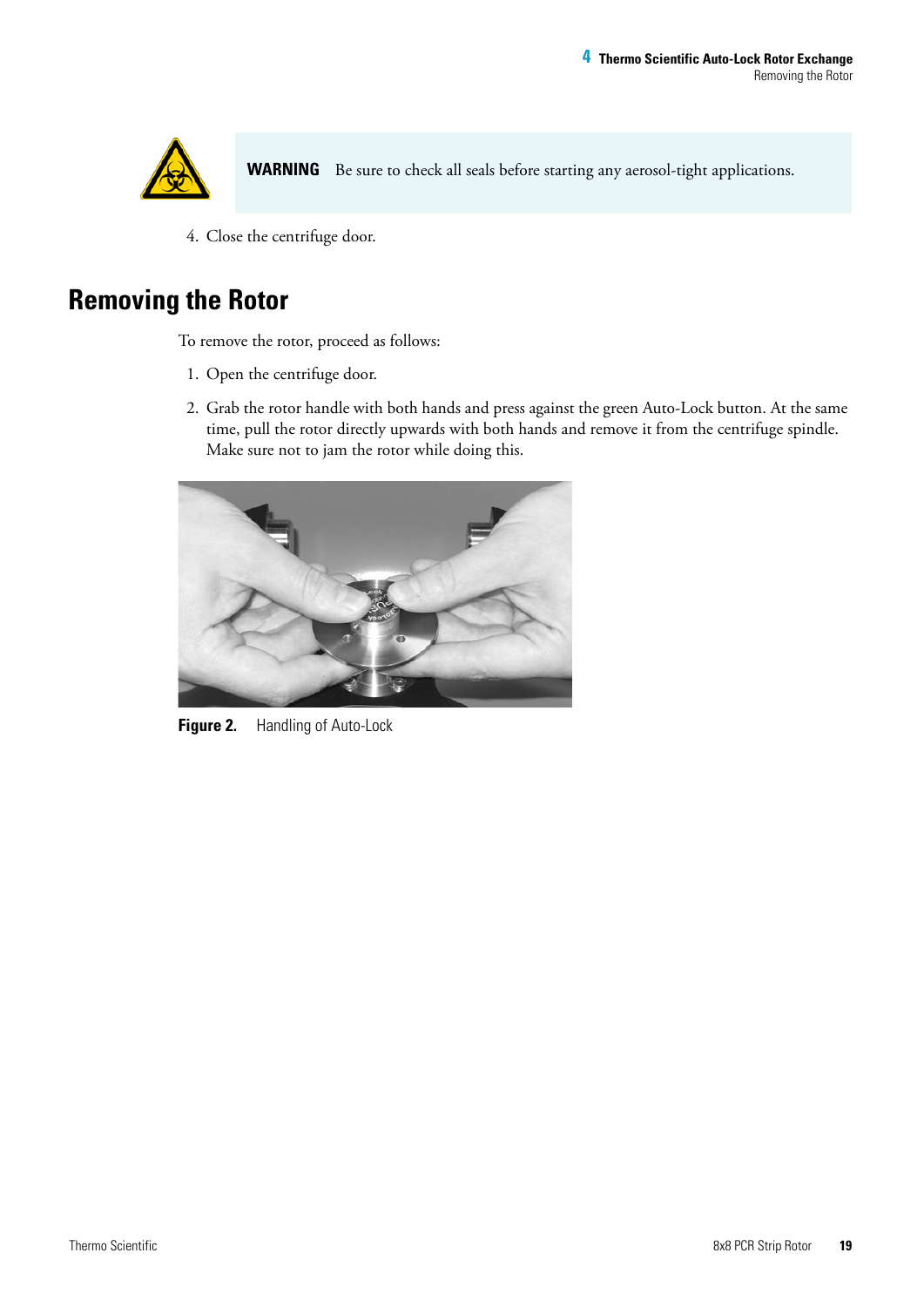# <span id="page-17-0"></span>**Rotor Loading**

#### **Contents**

- ["Before a Run" on page 22](#page-18-0)
- ["Proper Loading" on page 22](#page-18-1)
- ["Improper Loading" on page 23](#page-19-0)
- ["Maximum Loading" on page 23](#page-19-1)
- ["Cycle Counter" on page 24](#page-20-0)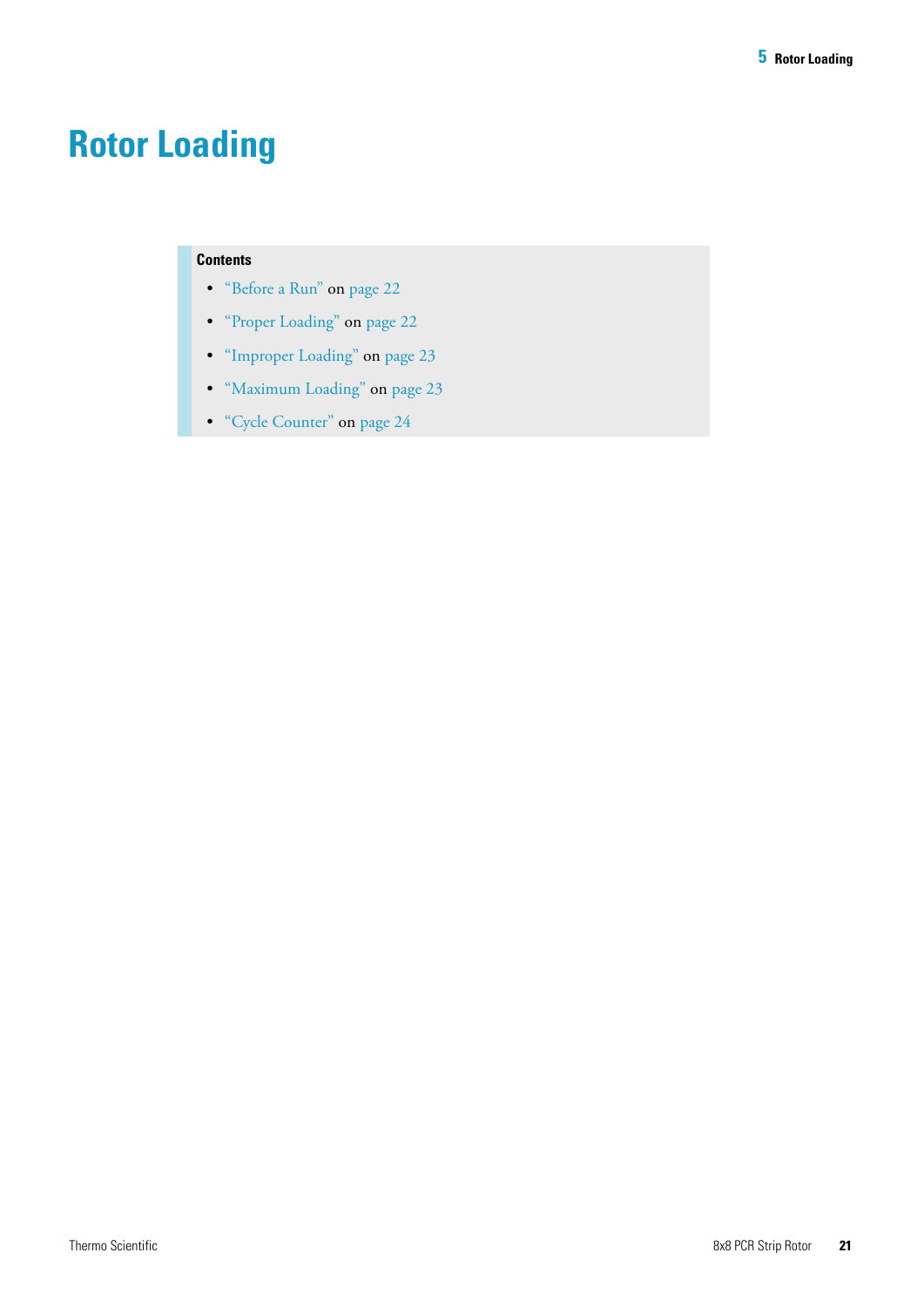### <span id="page-18-0"></span>**Before a Run**

- 1. Please read and observe the safety instructions contained in these operating instructions and in the instructions for use.
- 2. Check the rotor and all accessory parts for damages such as cracks, scratches or traces of corrosion.
- 3. Check the rotor chamber, the centrifuge spindle and the Auto-Lock.
- 4. Check the rotor suitability using the ["Chemical Compatibility Chart" on page 41](#page-35-1).
- 5. Make sure the tubes or bottles do not touch the bucket caps.
- 6. Check the rotor bolts and apply grease (part no. 75003786) before using for the first time.
- 7. Check that each bucket or microplate carrier can swing freely by moving it carefully with your hand. Weigh the bucket content (adapter and tube). Make sure you do not exceed the maximum compartment load.



**CAUTION** Always use identical bucket types in a rotor. Always be sure to use buckets of the same weight class, which is marked on the buckets themselves.

## <span id="page-18-1"></span>**Proper Loading**

To ensure safe operation of the centrifuge, the rotor must be evenly loaded at all times.



Make sure that the opposing receptacles are holding tubes of the same weight.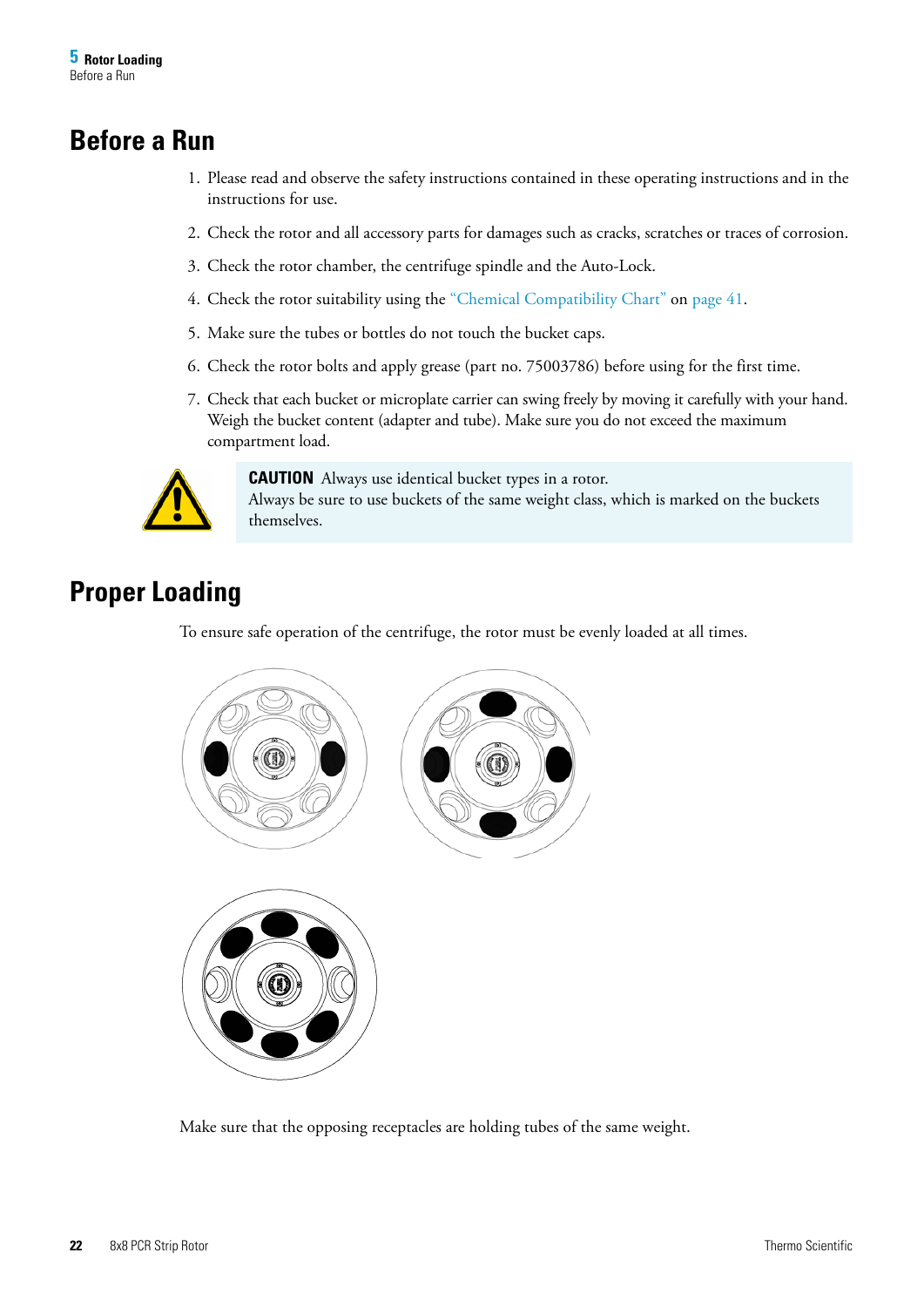### <span id="page-19-0"></span>**Improper Loading**



## <span id="page-19-1"></span>**Maximum Loading**

The rotor can run at high speeds. The rotor design has sufficient reserve stability even when spinning at top speed.

The safety system of the centrifuge requires that you do not overload the rotor.

There are two options available for centrifuging samples whose weight, including adapter, exceeds the maximum permissible load:

- Reduce the fill level.
- Reduce the speed.

Use the table or the formula:

 $n_{\text{adm}}$  = admissible speed  $n_{max}$  = maximum speed  $n_{\text{adm}} = n$  $=$  n<sub>max</sub> $\sqrt{\frac{1000 \times 10000 \times 10000 \times 10000 \times 10000 \times 10000 \times 10000 \times 10000 \times 10000 \times 10000 \times 10000 \times 10000 \times 10000 \times 10000 \times 10000 \times 10000 \times 10000 \times 10000 \times 10000 \times 10000 \times 10000 \times 10000 \times 10000 \times 10000 \times 10000 \times 10000 \$ Maximum permissible load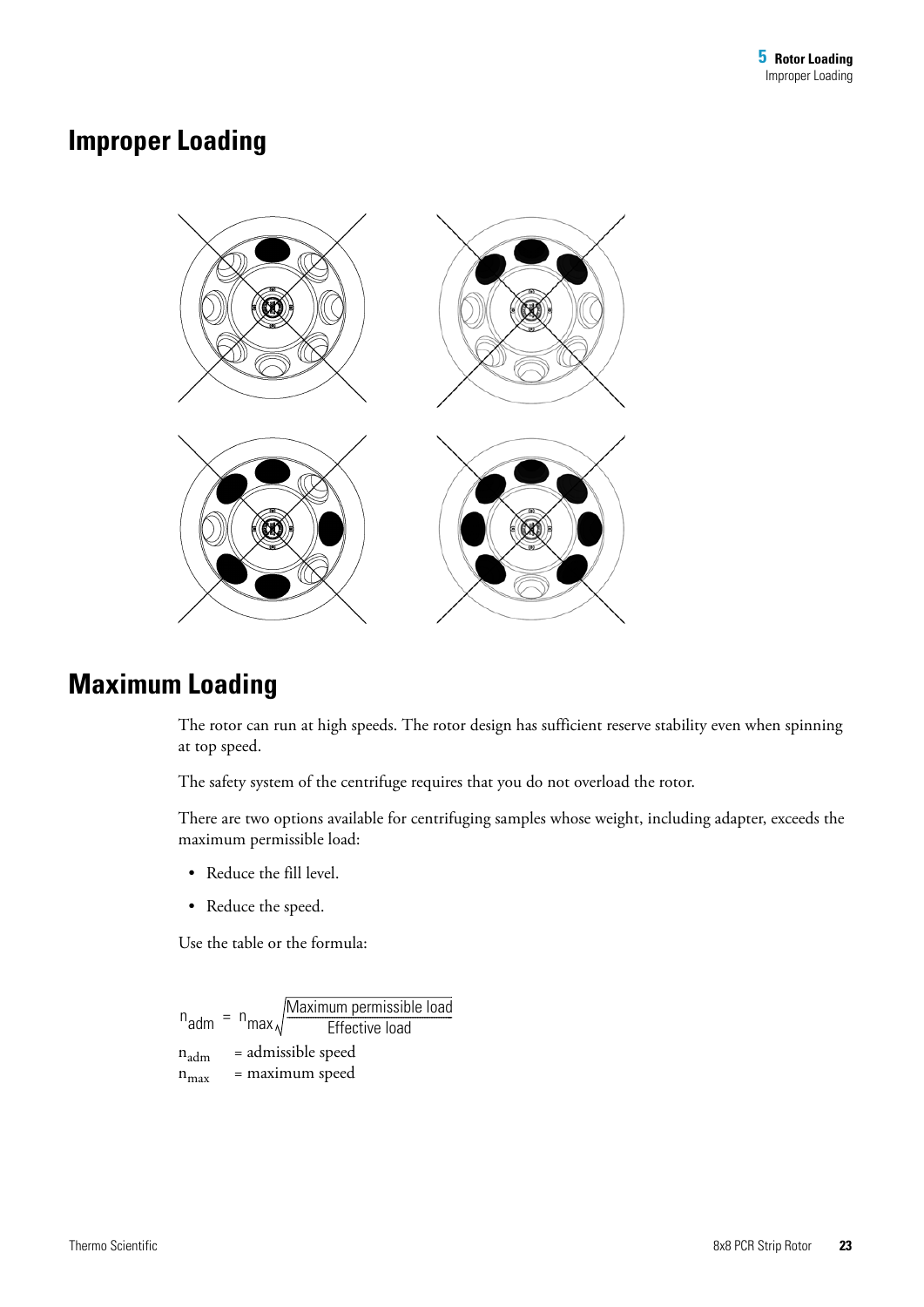| <b>Actual Load (g/cavity)</b> | <b>RPM</b> <sub>max</sub> |
|-------------------------------|---------------------------|
| 0.5                           | 15000                     |
| 0.6                           | 13693                     |
| 0.7                           | 12677                     |
| $0.8\,$                       | 11859                     |
| 0.9                           | 11180                     |
| 1.0                           | 10607                     |
| 1.1                           | 10113                     |
| 1.2                           | 9682                      |
| 1.3                           | 9303                      |
| 1.4                           | 8964                      |
| 1.5                           | 8660                      |

### <span id="page-20-0"></span>**Cycle Counter**

The lifetime of rotors and buckets is dependent on the amount of mechanical load. Do not exceed the number of cycles recommended for rotors and buckets.

The maximum number of cycles is given in the rotor table in the rotor specification section.

The maximum number of cycles for buckets is marked on the buckets themselves.



**WARNING** Replace the rotor when the specified number of cycles is reached. Due to the mechanical load a rotor can break and thus damage the centrifuge. Replace the buckets when the specified number of cycles is reached.

#### **Service life examples**

| Usage profile                                    | <b>Maximum service life at 50,000 cycles</b> |
|--------------------------------------------------|----------------------------------------------|
| frequent use<br>20 runs / day<br>220 days / year | 7 years                                      |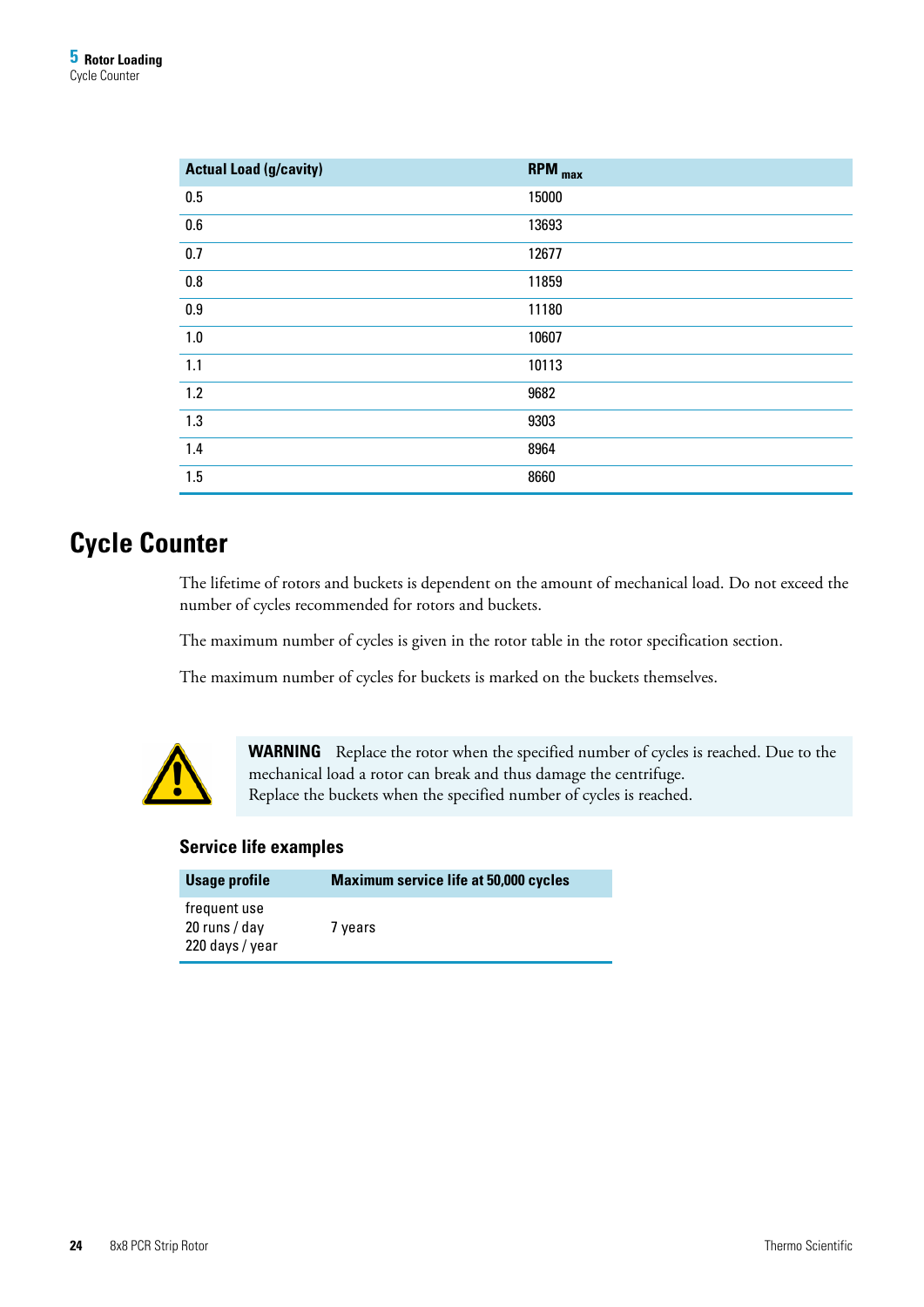# <span id="page-21-0"></span>**Aerosol-tight Applications**

#### **Contents**

- ["Basic Principles" on page 26](#page-22-0)
- ["Fill Level" on page 26](#page-22-1)
- ["Checking the aerosol Tightness" on page 26](#page-22-2)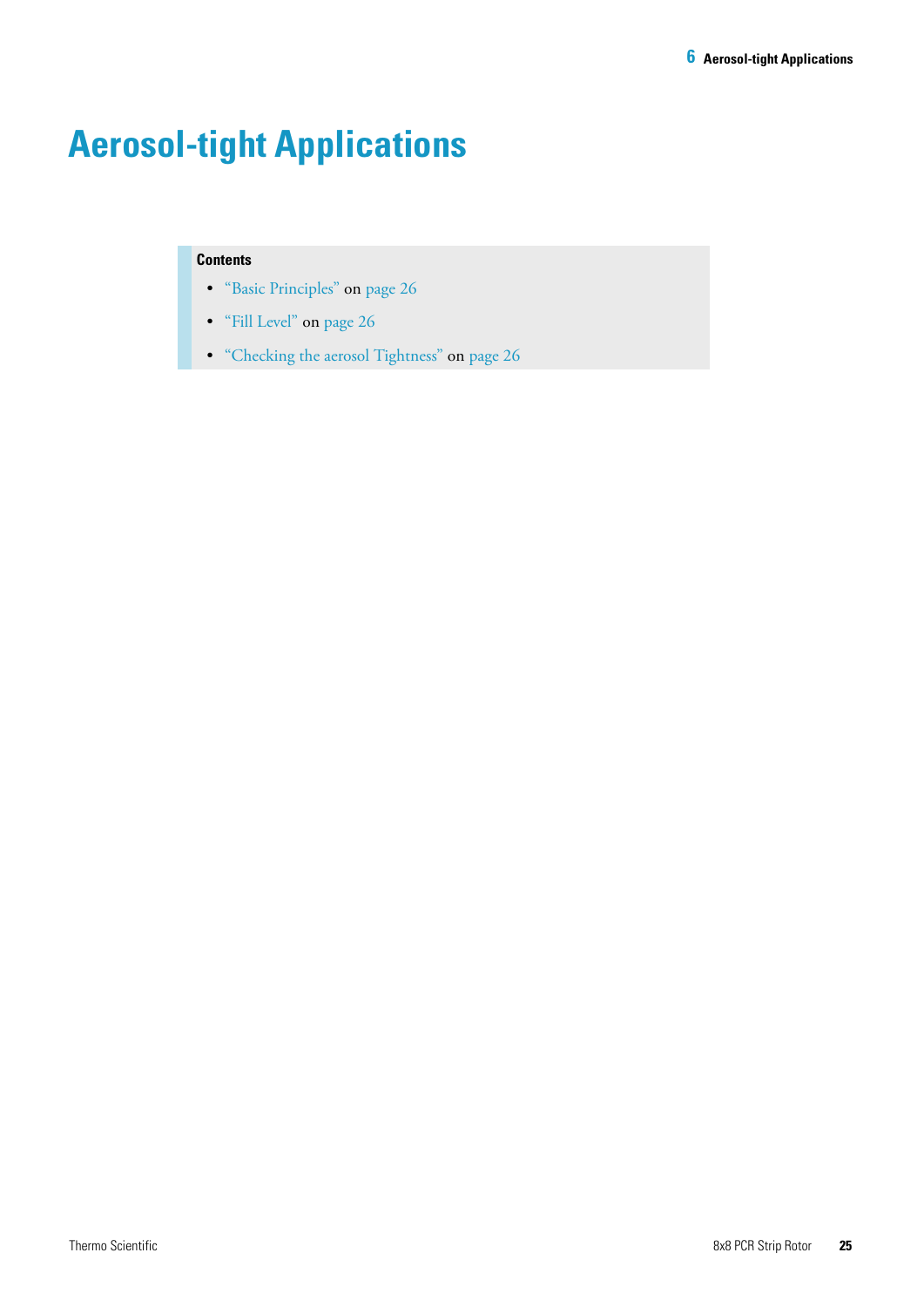### <span id="page-22-0"></span>**Basic Principles**



**CAUTION** Biological seals are part of bio-containment systems as specified in international and national bio-safety guidelines, and cannot relied on as the only means of safeguarding workers and the environment when handling pathogenic micro-organisms. Mind the "Laboratory Biosafety Manual" of the World Health Organization (WHO) and the regulations in your country.



**CAUTION** When centrifuging hazardous samples, do not open aerosol-tight rotors unless placed in a safety cabinet.

Always bear in mind the maximum permitted fill levels.



**WARNING** Be sure to check all seals before starting any aeorsol-tight applications.

Check that the sample containers are well suited for the desired centrifugation process.

### <span id="page-22-1"></span>**Fill Level**

The tubes are only to be filled to a level which ensures that the sample is unable to reach the top of the tube during centrifugation. Therefore fill the tube only 2/3 of the rated level.

### <span id="page-22-2"></span>**Checking the aerosol Tightness**

The aerosol tightness testing of the rotors took place according to the microbiological test process in accordance with the EN 61010-2-020 Appendix AA.

Whether or not a rotor is aerosol-tight depends primarily on proper handling.

Check as needed to make sure your rotor is aerosol-tight.

The careful inspection of the seals and seal surfaces for signs of wear and damage such as cracks, scratches and embrittlement is extremely important.

Aerosol-tight applications are not possible if the lids are open.

Aerosol-tightness requires the correct operation when filling the sample vessels and closing the rotor lid.

### <span id="page-22-3"></span>**Quick Test**

As a quick test, it is possible to test the aerosol-tight beaker and fixed-angle rotors using the following process:

- 1. Lubricate all seals lightly. Always use the special grease (part no. 76003500) when lubricating the seals.
- 2. Fill the cavities or the rotor with approx. 10 ml of carbonated mineral water.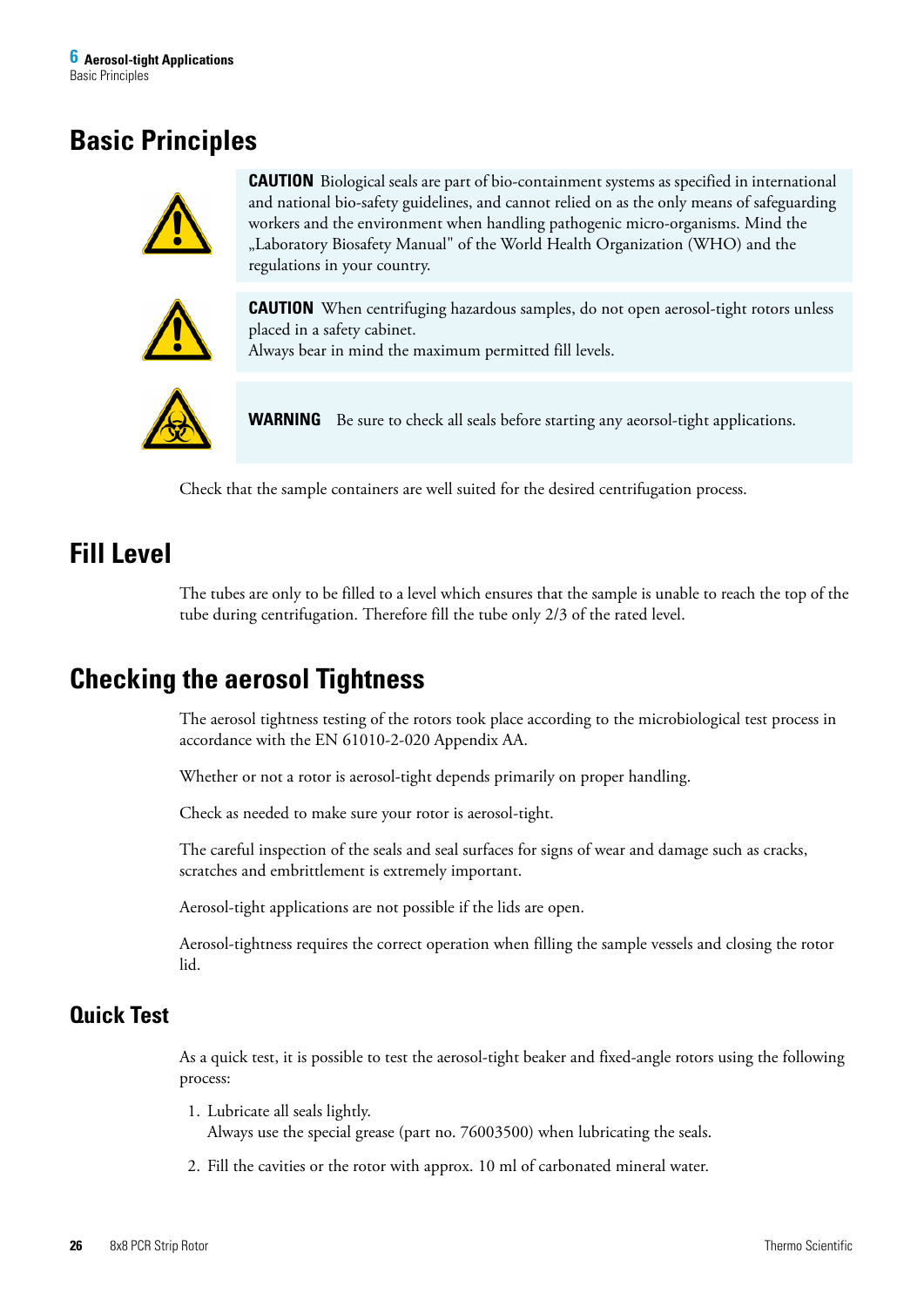- 3. Close the bucket or the rotor as explained in the handling instructions.
- 4. Shake the bucket or the rotor vigorously using your hands.

This releases the carbonic acid gas which is bound in the water, resulting in excess pressure. Do not apply pressure to the lid when doing so!

Leaks can be detected by escaping water or the sound of escaping gas.

Replace the seals if you detect any leaks. Then repeat the test.

5. Dry the rotor, rotor cover and the cover seal.



**CAUTION** Prior to each use, the seals in the rotor are to be inspected in order to assure that they are correctly seated and are not worn or damaged. Damaged seals are to be replaced immediately. Replacement seals are supplied with the rotors and can also be re-ordered as a spare parts set. See table in ["Accessories" on page 15](#page-13-1).

When loading the rotor, ensure that the rotor lid closes securely. Damaged or clouded rotor covers are to be replaced immediately.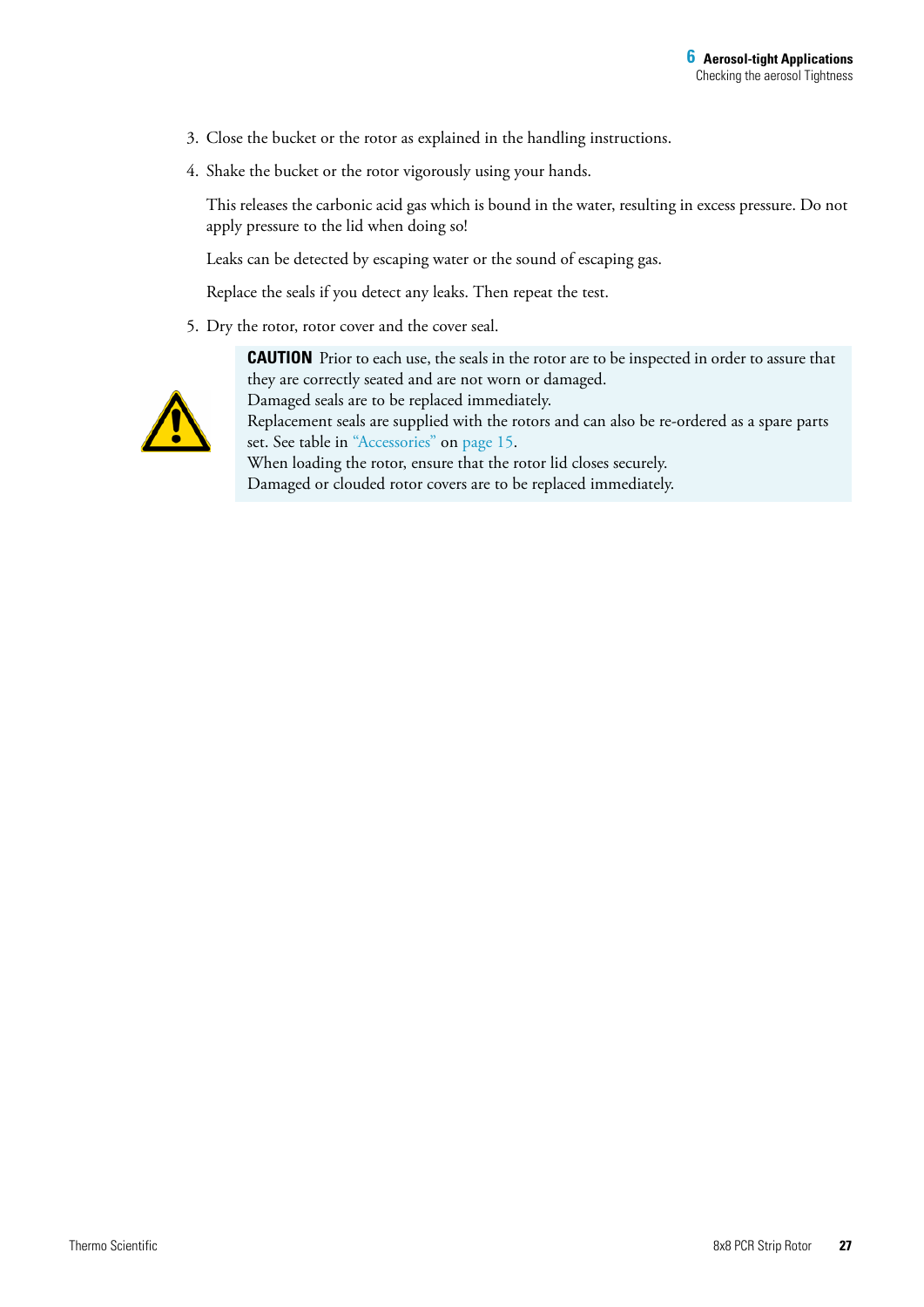# <span id="page-24-0"></span>**Maintenance and Care**

#### **Contents**

- ["Cleaning Intervals" on page 30](#page-25-0)
- ["Cleaning" on page 30](#page-25-1)
- ["Disinfection" on page 32](#page-27-0)
- ["Decontamination" on page 33](#page-28-0)
- ["Autoclaving" on page 34](#page-29-0)
- ["Thermo Fisher Scientific Service" on page 34](#page-29-1)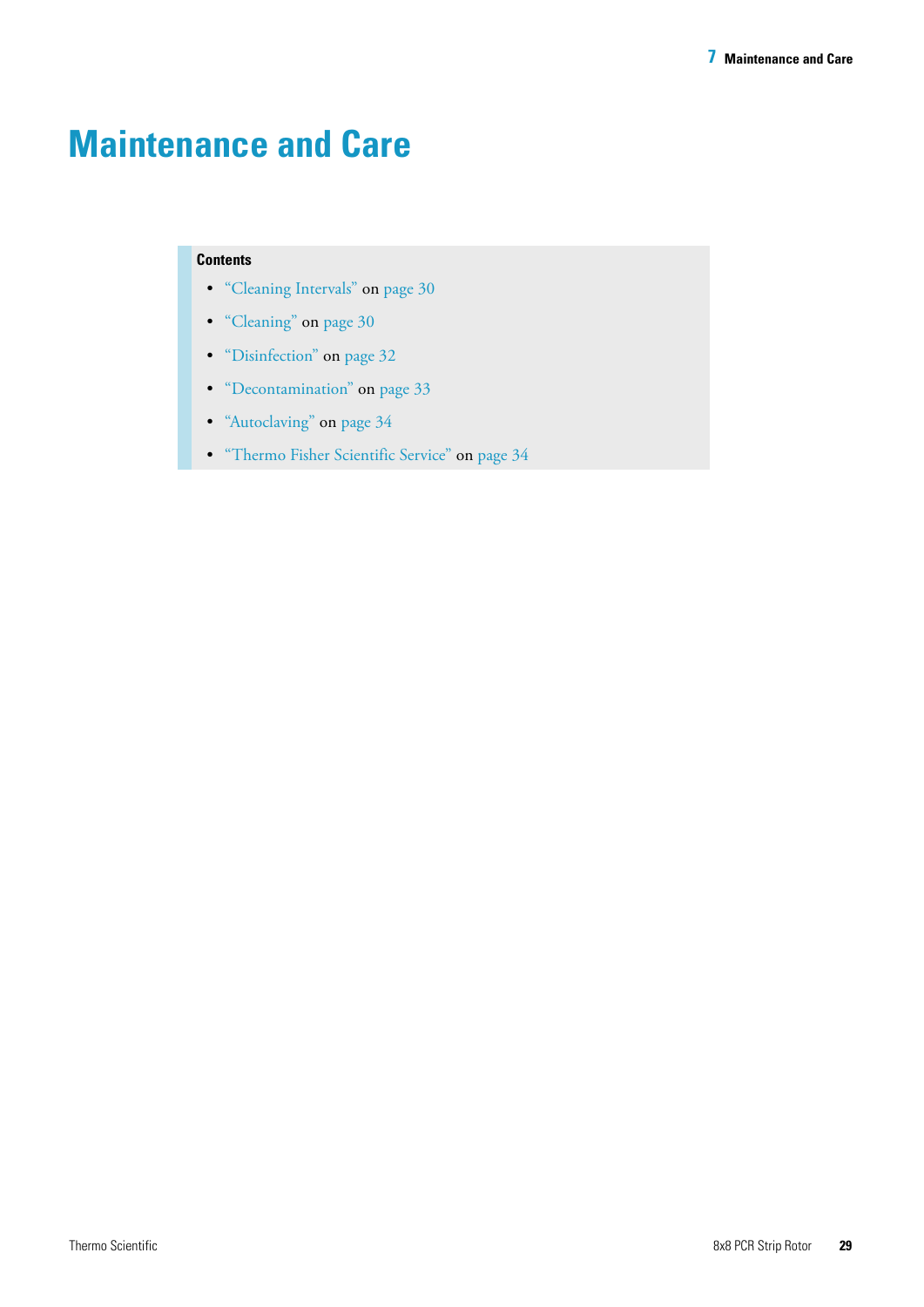## <span id="page-25-0"></span>**Cleaning Intervals**

For the sake of personal, environmental, and material protection, you have to clean and if necessary disinfect the centrifuge on a regular basis.

| <b>Maintenance</b>       | <b>Recommended Interval</b> |
|--------------------------|-----------------------------|
| Clean rotor chamber      | Daily or when polluted      |
| Clean rotor              | Daily or when polluted      |
| Accessories              | Daily or when polluted      |
| Cabinet                  | Once per month              |
| <b>Ventilation holes</b> | Every six months            |



**CAUTION** Refrain from using any other cleaning or decontamination procedure than those recommended here, if you are not entirely sure that the intended procedure is safe for the equipment.

Use only approved cleansers.

If in doubt, contact Thermo Fisher Scientific.

## <span id="page-25-1"></span>**Cleaning**

When cleaning the centrifuge:

- Use warm water with a neutral solvent.
- Never use caustic cleaning agents such as soap suds, phosphoric acid, bleaching solutions or scrubbing powder.
- Rinse the cavities out thoroughly.
- Use a soft brush without metal bristles to remove stubborn residue.
- Afterwards rinse with distilled water.
- Place the rotors on a plastic grate with their cavities pointing down.
- If drying boxes are used, the temperature must never exceed 50 °C, since higher temperatures could damage the material and shorten the lifetime of the parts.
- Use only disinfectants with a pH of 6-8.
- Dry aluminum parts off with a soft cloth.
- After cleaning, treat the entire surface of aluminum parts with corrosion protection oil (part no. 70009824). Also treat the cavities with oil.
- Store the aluminum parts at room temperature or in a cold-storage room with the cavities pointing down.



**CAUTION** Before using any cleaning or decontamination methods except those recommended by the manufacturer, users should check with the manufacturer that the proposed method will not damage the equipment.

Clean centrifuge and accessories as follows: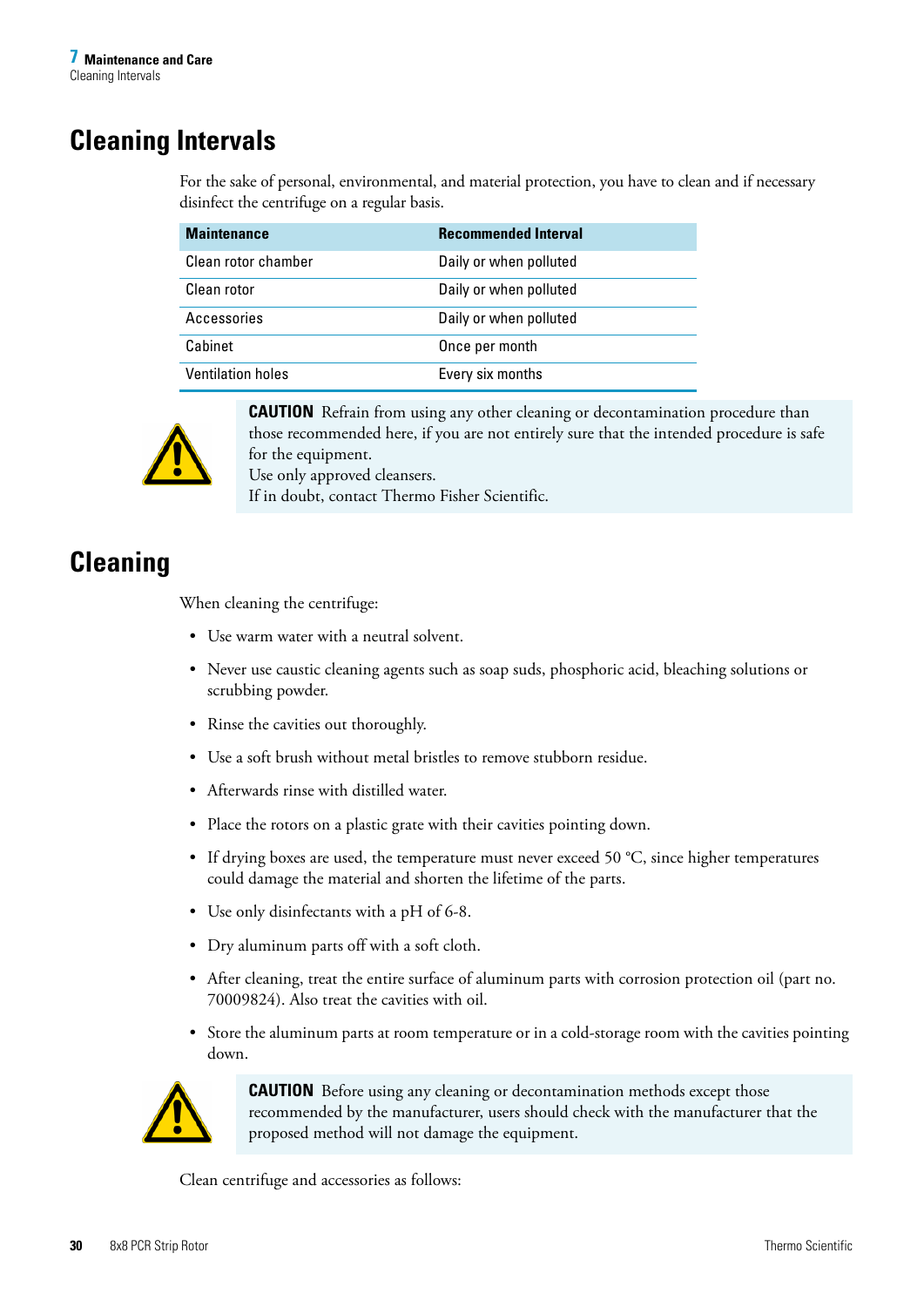- 1. Open the centrifuge.
- 2. Turn off the centrifuge.
- 3. Pull out the power supply plug.
- 4. Grasp the rotor with both hands and lift it vertically off the centrifuge spindle.
- 5. Remove the centrifuge tubes and adapters.
- 6. Use a neutral cleaning agent with a pH 6-8 for cleaning.
- 7. Dry all of the rotors and accessories after cleaning with a cloth or in a warm air cabinet at a maximum temperature of 50 °C.
- 8. Clean the housing of the centrifuge as needed.
- After cleaning, treat the entire surface of aluminum parts with corrosion protection oil (part no. 70009824). Also treat the cavities with oil.
- Tread the bolt of the swing out rotor with bolt grease (part no. 75003786).



**CAUTION** When cleaning, do not allow liquids, especially organic solvents, to get on the drive shaft, the bearings, the Auto-Lock or the locks. Organic solvents break down the grease in the motor bearing. The drive shaft could freeze up.

After some applications their might be ice in the rotor chamber. Let the ice melt and drain it off. Clean the rotor chamber as described above.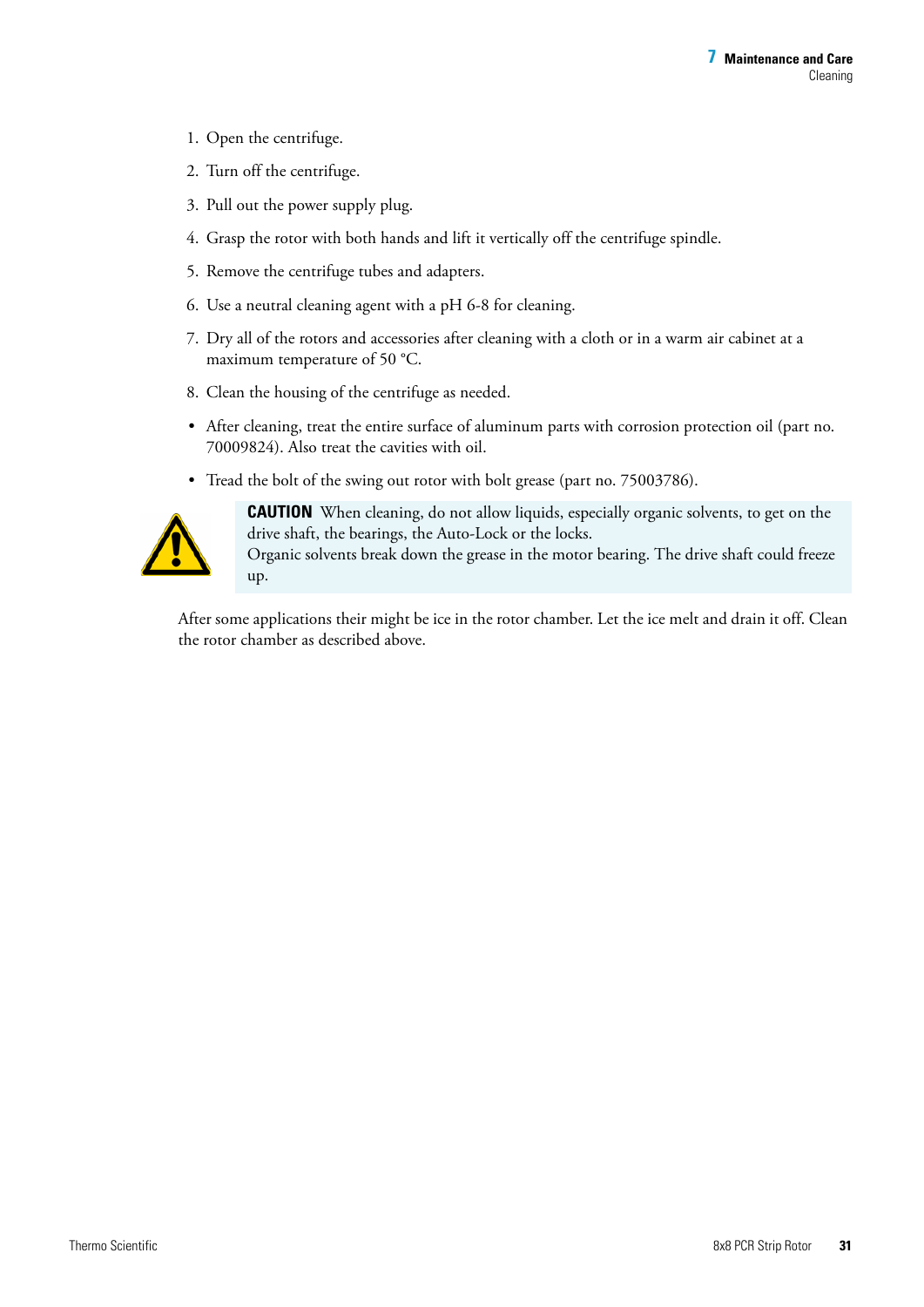## <span id="page-27-0"></span>**Disinfection**

Disinfect the centrifuge immediately whenever infectious material has spilled during centrifugation.



**WARNING** Infectious material can get into the centrifuge when a tube breaks or as a result of spills. Keep in mind the risk of infection when touching the rotor and take all necessary precautions.

In case of contamination, make sure that others are not put at risk. Decontaminate the affected parts immediately. Take other precautions if need be.

Use a sprayer whenever possible so that all surfaces are covered evenly.

The rotor chamber and the rotor should be treated preferably with a neutral disinfectant.



**CAUTION** Before using any cleaning or decontamination methods except those recommended by the manufacturer, users should check with the manufacturer that the proposed method will not damage the equipment. Observe the safety precautions and handling instructions for the cleaning agents used.

Contact the Service Department of Thermo Fisher Scientific for questions regarding the use of other disinfectants.

Disinfect the rotor and accessories as follows:

- 1. Open the centrifuge.
- 2. Turn off the centrifuge.
- 3. Pull out the power supply plug.
- 4. Grasp the rotor with both hands and lift it vertically off the centrifuge spindle.
- 5. Remove the centrifuge tubes and adapters and dispose of them or disinfect them.
- 6. Treat the rotor and accessories according to the instructions for the disinfectant (spray or soak in solution). Adhere strictly to the given application times.
- 7. Be sure the disinfectant can drain off the rotor.
- 8. Rinse the rotor and rotor lid thoroughly with water and then rub down.
- 9. Dispose of the disinfectant according to the applicable guidelines.
- 10. Dry all of the rotors and accessories after cleaning with a cloth or in a warm air cabinet at a maximum temperature of 50 °C.
- After cleaning, treat the entire surface of aluminum parts with corrosion protection oil (part no. 70009824). Also treat the cavities with oil.
- Tread the bolt of the swing out rotor with bolt grease (part no. 75003786).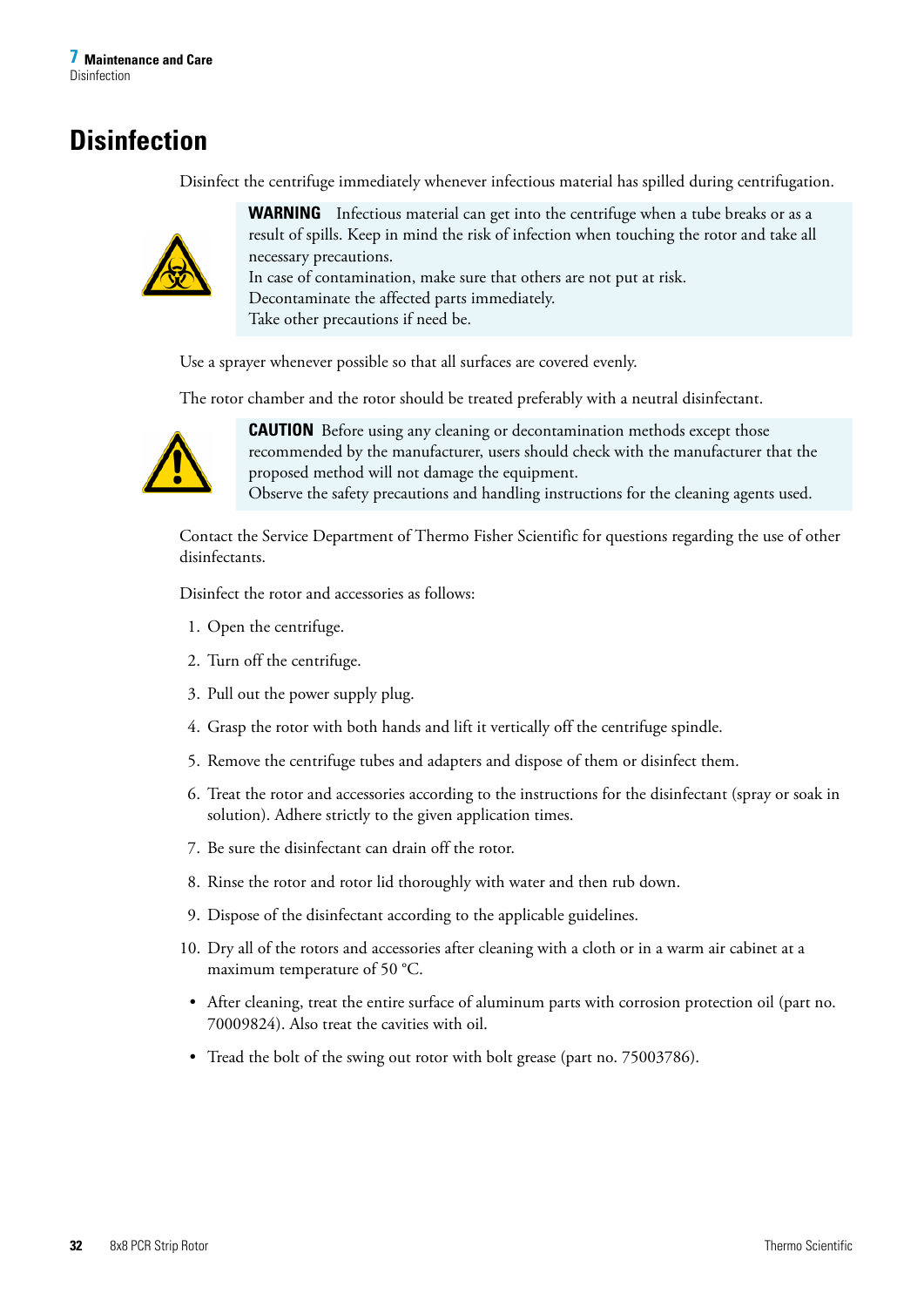### <span id="page-28-0"></span>**Decontamination**

Decontaminate the centrifuge immediately whenever radioactive material has spilled during centrifugation.



**WARNING** Radioactive material can get into the centrifuge when a tube breaks or as a result of spills. Keep in mind the risk of infection when touching the rotor and take all neccessary precautions.

In case of contamination, make sure that others are not put at risk. Decontaminate the affected parts immediately. Take other precautions if needed.



**CAUTION** Before using any cleaning or decontamination methods except those recommended by the manufacturer, users should check with the manufacturer that the proposed method will not damage the equipment.

For general radioactive decontamination use a solution of equal parts of 70% ethanol, 10% SDS and water.

Disinfect the rotor and accessories as follows:

- 1. Open the centrifuge.
- 2. Turn off the centrifuge.
- 3. Pull out the power supply plug.
- 4. Grasp the rotor with both hands and lift it vertically off the centrifuge spindle.
- 5. Remove the centrifuge tubes and adapters and dispose of them or disinfect them.
- 6. Rinse the rotor first with ethanol and then with de-ionized water.
	- Adhere strictly to the given application times.
- 7. Be sure the decontamination solution can drain off the rotor.
- 8. Rinse the rotor and accessories thoroughly with water.
- 9. Dispose of the decontamination solution according to the applicable guidelines.
- 10. Dry all of the rotors and accessories after cleaning with a cloth or in a warm air cabinet at a maximum temperature of 50 °C.
- After cleaning, treat the entire surface of aluminum parts with corrosion protection oil (part no. 70009824). Also treat the cavities with oil.
- Tread the bolt of the swing out rotor with bolt grease (part no. 75003786).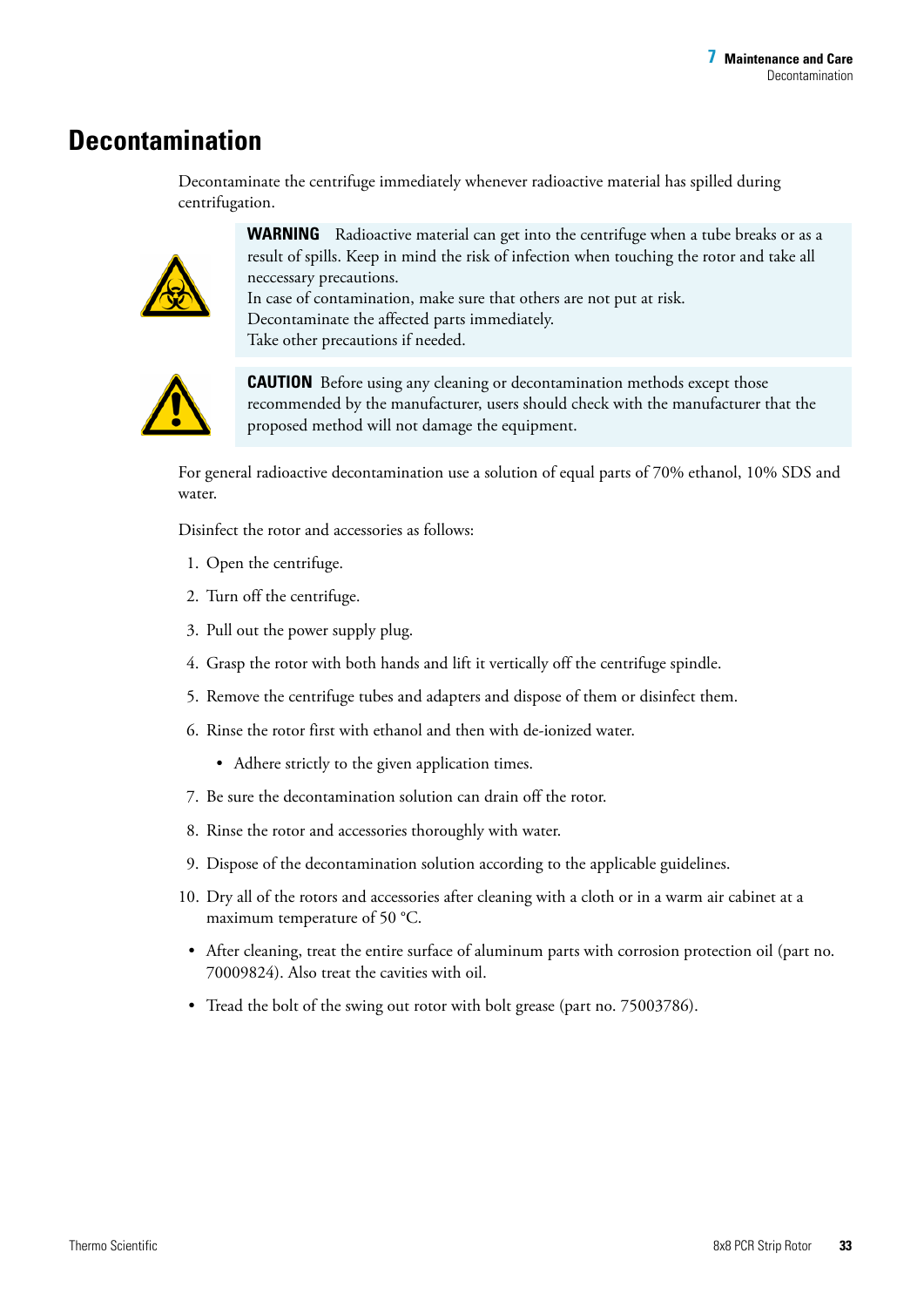## <span id="page-29-0"></span>**Autoclaving**

- 1. Before autoclaving clean rotor and accessories.
- 2. Place the rotor on a flat surface.
	- Rotors and adapter can be autoclaved at 121 °C.
	- The maximum permissible autoclave cycle is 20 minutes at 121 °C.

Clean the rotor before autoclaving and rinse it with distilled water. Remove all accessories (tubes, adapters) from the rotor. Place the rotor on a flat surface.

**Note** No chemical additives are permitted in the steam.



**CAUTION** Never exceed the permitted temperature and duration when autoclaving. If the rotor shows signs of corrosion or wear, it must be replaced.



**WARNING** Dangerous materials through leaky seals. The O-ring of a sealed bucket will be damaged through heat exposure. Remove it before autoclaving a sealed bucket. Use a new O-ring.

## <span id="page-29-1"></span>**Thermo Fisher Scientific Service**

Thermo Fisher Scientific recommends having the centrifuge and accessories serviced once a year by an authorized service technician. The service technicians check the following:

- the electrical equipment
- the suitability of the set-up site
- the lid lock and the safety system
- the rotor
- the fixation of the rotor and the drive shaft

Thermo Fisher Scientific offers inspection and service contracts for this work.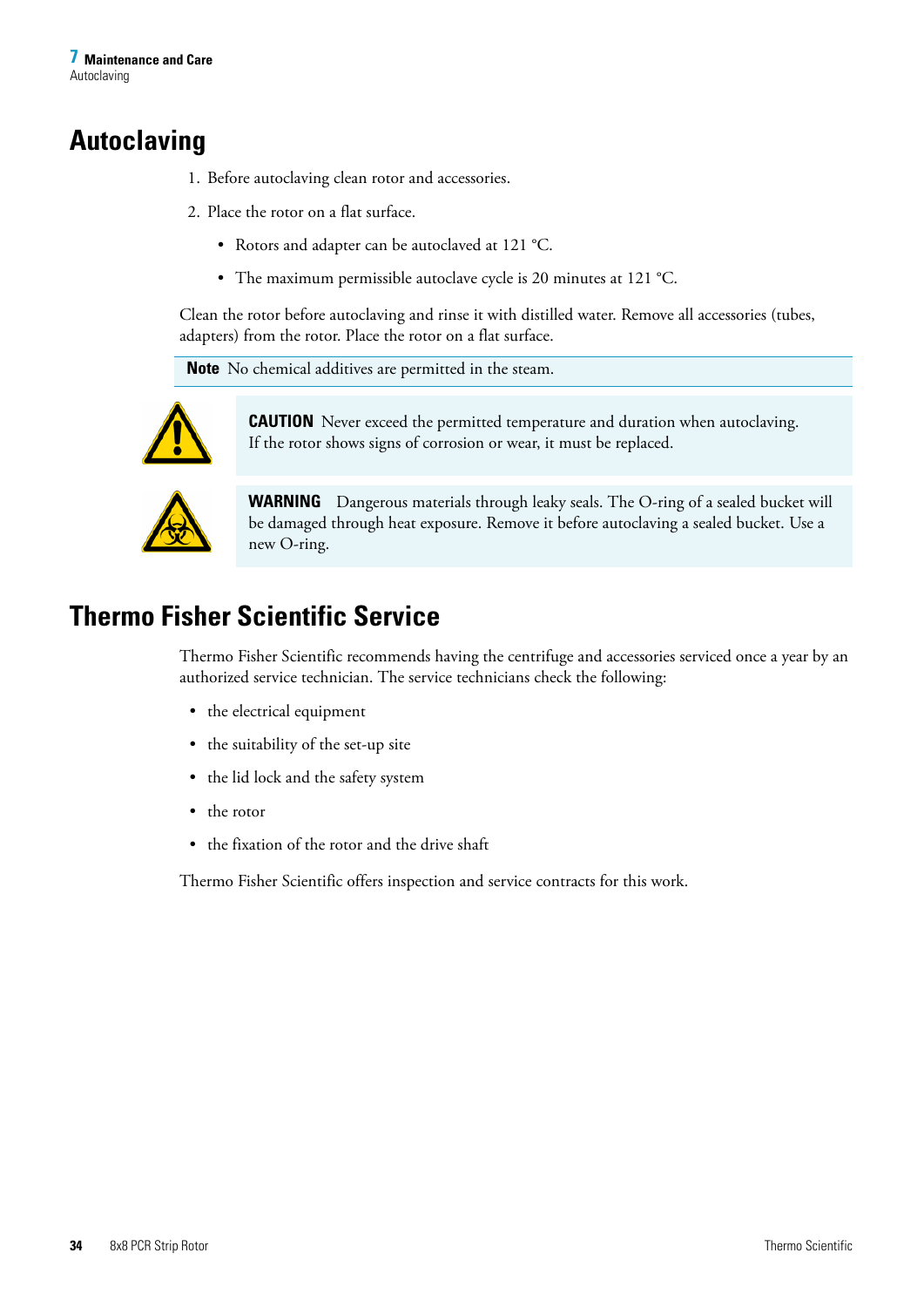# <span id="page-30-0"></span>**RCF-Values**

| Speed (rpm) | $\mathbf{R}_{\text{min}}$ | $\mathbf{R}_{\text{max}}$ | $RCF$ R <sub>min</sub> | $RCF$ $R_{max}$ |
|-------------|---------------------------|---------------------------|------------------------|-----------------|
| 300         | $4.4\,$                   | 7.1                       | 4                      | $\overline{7}$  |
| 400         | $4.4\,$                   | 7.1                       | $\bf 8$                | 13              |
| 500         | $4.4\,$                   | 7.1                       | 12                     | $20\,$          |
| 600         | 4.4                       | 7.1                       | $18\,$                 | 29              |
| 700         | $4.4\,$                   | 7.1                       | 24                     | 39              |
| 800         | 4.4                       | 7.1                       | 31                     | 51              |
| 900         | $4.4\,$                   | 7.1                       | 40                     | 64              |
| 1000        | $4.4\,$                   | 7.1                       | 49                     | 79              |
| 1100        | $4.4\,$                   | 7.1                       | 60                     | $96\,$          |
| 1200        | $4.4\,$                   | 7.1                       | $71\,$                 | 114             |
| 1300        | $4.4\,$                   | 7.1                       | 83                     | 134             |
| 1400        | $4.4\,$                   | 7.1                       | $96\,$                 | 156             |
| 1500        | $4.4\,$                   | 7.1                       | 111                    | 179             |
| 1600        | $4.4\,$                   | 7.1                       | 126                    | 203             |
| 1700        | $4.4\,$                   | 7.1                       | 142                    | 229             |
| 1800        | $4.4\,$                   | 7.1                       | 159                    | 257             |
| 1900        | $4.4\,$                   | 7.1                       | 178                    | 287             |
| 2000        | $4.4\,$                   | 7.1                       | 197                    | 318             |
| 2100        | $4.4\,$                   | 7.1                       | 217                    | 350             |
| 2200        | $4.4\,$                   | 7.1                       | 238                    | 384             |
| 2300        | $4.4\,$                   | 7.1                       | 260                    | 420             |
| 2400        | $4.4\,$                   | 7.1                       | 283                    | 457             |
| 2500        | $4.4\,$                   | 7.1                       | 307                    | 496             |
| 2600        | 4.4                       | 7.1                       | 333                    | 537             |
| 2700        | 4.4                       | 7.1                       | 359                    | 579             |
| 2800        | 4.4                       | 7.1                       | 386                    | 622             |
| 2900        | 4.4                       | 7.1                       | 414                    | 668             |
| 3000        | 4.4                       | 7.1                       | 443                    | 714             |
| 3100        | 4.4                       | 7.1                       | 473                    | 763             |
| 3200        | 4.4                       | 7.1                       | 504                    | 813             |
| 3300        | 4.4                       | 7.1                       | 536                    | 864             |
| 3400        | $4.4\,$                   | 7.1                       | 569                    | 918             |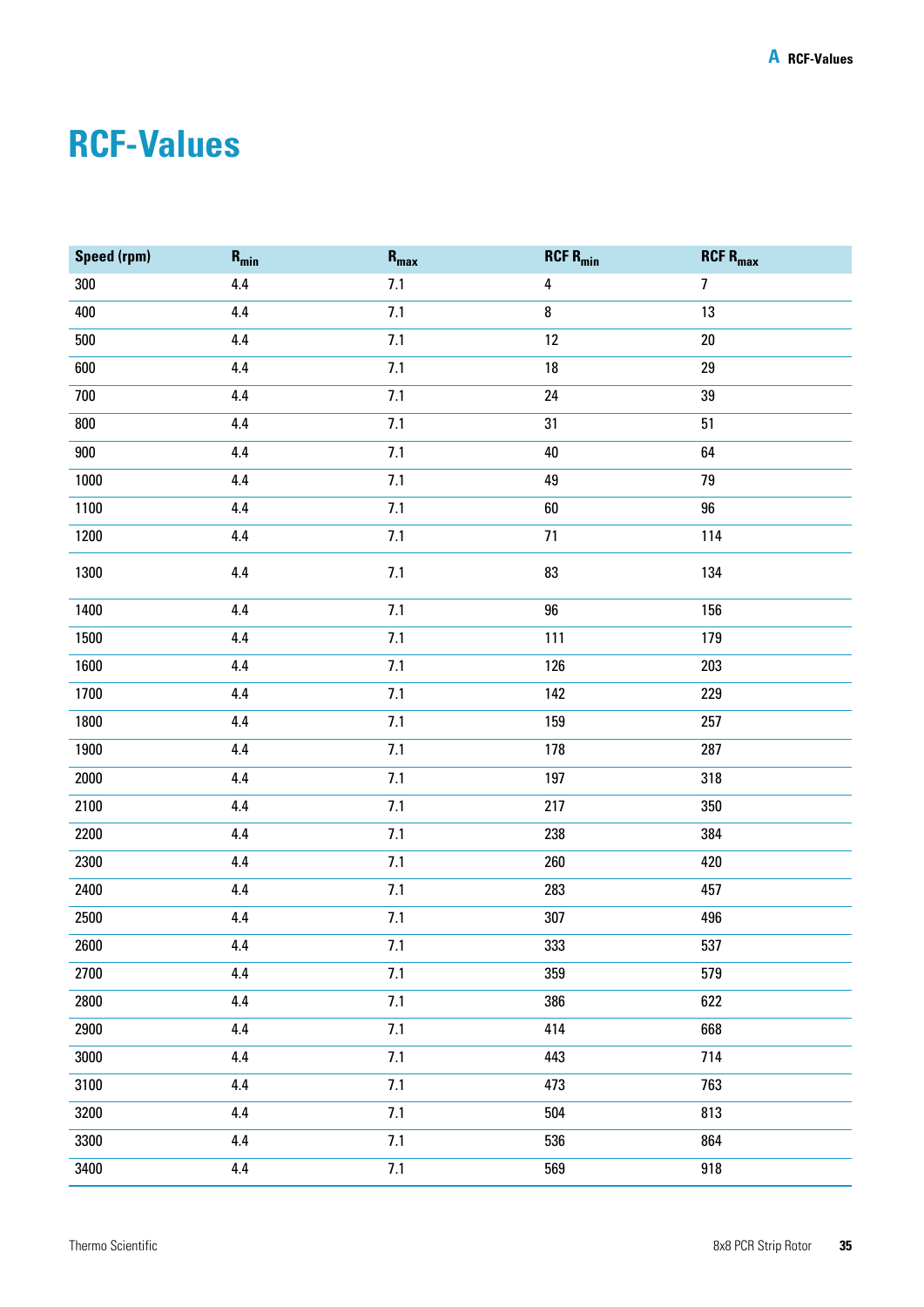| Speed (rpm) | $\mathbf{R}_{\text{min}}$ | $R_{max}$ | $RCF$ R <sub>min</sub> | <b>RCF R<sub>max</sub></b> |
|-------------|---------------------------|-----------|------------------------|----------------------------|
| 3500        | $4.4\,$                   | 7.1       | 603                    | 972                        |
| 3600        | 4.4                       | 7.1       | 638                    | 1029                       |
| 3700        | 4.4                       | 7.1       | 673                    | 1087                       |
| 3800        | 4.4                       | 7.1       | 710                    | 1146                       |
| 3900        | 4.4                       | 7.1       | 748                    | 1207                       |
| 4000        | 4.4                       | 7.1       | 787                    | 1270                       |
| 4100        | 4.4                       | 7.1       | 827                    | 1334                       |
| 4200        | 4.4                       | 7.1       | 868                    | 1400                       |
| 4300        | 4.4                       | 7.1       | 910                    | 1468                       |
| 4400        | 4.4                       | 7.1       | 952                    | 1537                       |
| 4500        | 4.4                       | 7.1       | 996                    | 1607                       |
| 4600        | 4.4                       | 7.1       | 1041                   | 1680                       |
| 4700        | 4.4                       | 7.1       | 1087                   | 1753                       |
| 4800        | 4.4                       | 7.1       | 1133                   | 1829                       |
| 4900        | 4.4                       | 7.1       | 1181                   | 1906                       |
| 5000        | 4.4                       | 7.1       | 1230                   | 1984                       |
| 5100        | 4.4                       | 7.1       | 1279                   | 2065                       |
| 5200        | 4.4                       | 7.1       | 1330                   | 2146                       |
| 5300        | 4.4                       | 7.1       | 1382                   | 2230                       |
| 5400        | 4.4                       | 7.1       | 1434                   | 2315                       |
| 5500        | 4.4                       | 7.1       | 1488                   | 2401                       |
| 5600        | 4.4                       | 7.1       | 1543                   | 2489                       |
| 5700        | 4.4                       | 7.1       | 1598                   | 2579                       |
| 5800        | 4.4                       | 7.1       | 1655                   | 2670                       |
| 5900        | 4.4                       | 7.1       | 1712                   | 2763                       |
| 6000        | 4.4                       | 7.1       | 1771                   | 2858                       |
| 6100        | 4.4                       | 7.1       | 1830                   | 2954                       |
| 6200        | 4.4                       | 7.1       | 1891                   | 3051                       |
| 6300        | 4.4                       | 7.1       | 1952                   | 3151                       |
| 6400        | 4.4                       | 7.1       | 2015                   | 3251                       |
| 6500        | 4.4                       | 7.1       | 2078                   | 3354                       |
| 6600        | 4.4                       | 7.1       | 2143                   | 3458                       |
| 6700        | $4.4\,$                   | 7.1       | 2208                   | 3563                       |
| 6800        | 4.4                       | 7.1       | 2275                   | 3670                       |
| 6900        | $4.4\,$                   | 7.1       | 2342                   | 3779                       |
| 7000        | $4.4\,$                   | 7.1       | 2410                   | 3890                       |
| 7100        | $4.4\,$                   | 7.1       | 2480                   | 4001                       |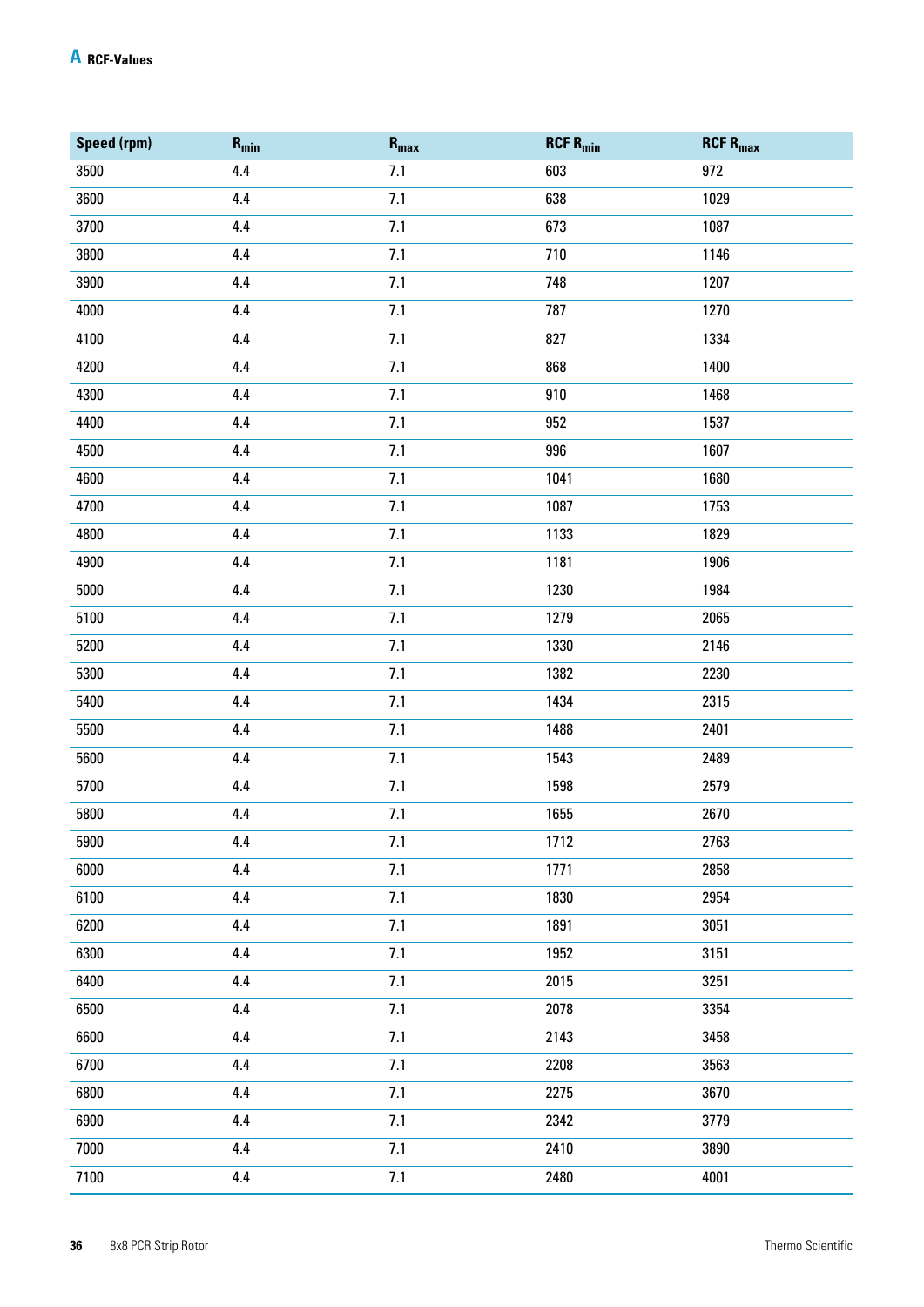| <b>Speed (rpm)</b> | $R_{min}$ | $\mathbf{R}_{\text{max}}$ | $RCF$ R <sub>min</sub> | $RCF$ $R_{max}$ |
|--------------------|-----------|---------------------------|------------------------|-----------------|
| 7200               | 4.4       | 7.1                       | 2550                   | 4115            |
| 7300               | 4.4       | 7.1                       | 2621                   | 4230            |
| 7400               | 4.4       | 7.1                       | 2694                   | 4347            |
| 7500               | 4.4       | 7.1                       | 2767                   | 4465            |
| 7600               | 4.4       | 7.1                       | 2841                   | 4585            |
| 7700               | 4.4       | 7.1                       | 2917                   | 4706            |
| 7800               | 4.4       | 7.1                       | 2993                   | 4829            |
| 7900               | 4.4       | 7.1                       | 3070                   | 4954            |
| 8000               | 4.4       | 7.1                       | 3148                   | 5080            |
| 8100               | 4.4       | 7.1                       | 3227                   | 5208            |
| 8200               | 4.4       | 7.1                       | 3308                   | 5337            |
| 8300               | 4.4       | 7.1                       | 3389                   | 5468            |
| 8400               | 4.4       | 7.1                       | 3471                   | 5601            |
| 8500               | 4.4       | 7.1                       | 3554                   | 5735            |
| 8600               | 4.4       | 7.1                       | 3638                   | 5871            |
| 8700               | 4.4       | 7.1                       | 3723                   | 6008            |
| 8800               | 4.4       | 7.1                       | 3809                   | 6147            |
| 8900               | 4.4       | 7.1                       | 3896                   | 6288            |
| 9000               | 4.4       | 7.1                       | 3985                   | 6430            |
| 9100               | 4.4       | 7.1                       | 4074                   | 6573            |
| 9200               | 4.4       | $7.1$                     | 4164                   | 6719            |
| 9300               | 4.4       | 7.1                       | 4255                   | 6865            |
| 9400               | 4.4       | 7.1                       | 4347                   | 7014            |
| 9500               | 4.4       | $7.1\,$                   | 4440                   | 7164            |
| 9600               | 4.4       | 7.1                       | 4534                   | 7315            |
| 9700               | 4.4       | 7.1                       | 4628                   | 7469            |
| 9800               | 4.4       | 7.1                       | 4724                   | 7623            |
| 9900               | 4.4       | 7.1                       | 4821                   | 7780            |
| 10000              | 4.4       | 7.1                       | 4919                   | 7938            |
| 10100              | 4.4       | 7.1                       | 5018                   | 8097            |
| 10200              | 4.4       | 7.1                       | 5118                   | 8258            |
| 10300              | 4.4       | 7.1                       | 5219                   | 8421            |
| 10400              | 4.4       | 7.1                       | 5321                   | 8586            |
| 10500              | 4.4       | 7.1                       | 5423                   | 8751            |
| 10600              | 4.4       | 7.1                       | 5527                   | 8919            |
| 10700              | 4.4       | 7.1                       | 5632                   | 9088            |
| 10800              | 4.4       | 7.1                       | 5738                   | 9259            |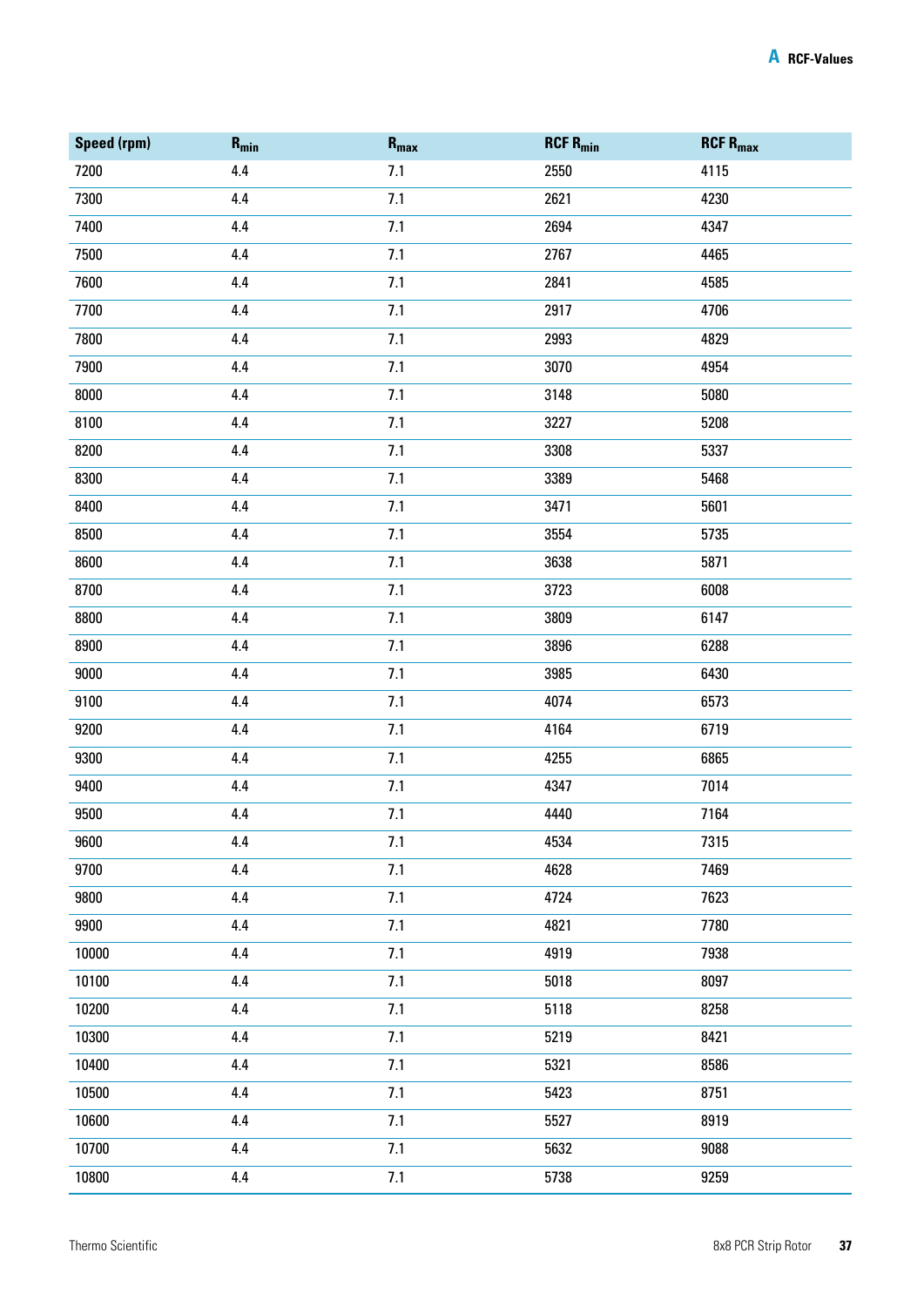| Speed (rpm) | $R_{min}$ | $R_{max}$ | $RCF R_{min}$ | $RCF$ R <sub>max</sub> |
|-------------|-----------|-----------|---------------|------------------------|
| 10900       | 4.4       | 7.1       | 5845          | 9431                   |
| 11000       | 4.4       | 7.1       | 5952          | 9605                   |
| 11100       | 4.4       | 7.1       | 6061          | 9780                   |
| 11200       | 4.4       | 7.1       | 6171          | 9957                   |
| 11300       | 4.4       | 7.1       | 6281          | 10136                  |
| 11400       | 4.4       | 7.1       | 6393          | 10316                  |
| 11500       | 4.4       | 7.1       | 6506          | 10498                  |
| 11600       | 4.4       | 7.1       | 6619          | 10681                  |
| 11700       | 4.4       | 7.1       | 6734          | 10866                  |
| 11800       | 4.4       | 7.1       | 6849          | 11053                  |
| 11900       | 4.4       | 7.1       | 6966          | 11241                  |
| 12000       | 4.4       | 7.1       | 7084          | 11430                  |
| 12100       | 4.4       | 7.1       | 7202          | 11622                  |
| 12200       | 4.4       | 7.1       | 7322          | 11815                  |
| 12300       | 4.4       | 7.1       | 7442          | 12009                  |
| 12400       | 4.4       | 7.1       | 7564          | 12205                  |
| 12500       | 4.4       | 7.1       | 7686          | 12403                  |
| 12600       | 4.4       | 7.1       | 7810          | 12602                  |
| 12700       | 4.4       | 7.1       | 7934          | 12803                  |
| 12800       | 4.4       | 7.1       | 8060          | 13005                  |
| 12900       | 4.4       | 7.1       | 8186          | 13209                  |
| 13000       | 4.4       | 7.1       | 8313          | 13415                  |
| 13100       | 4.4       | 7.1       | 8442          | 13622                  |
| 13200       | 4.4       | 7.1       | 8571          | 13831                  |
| 13300       | 4.4       | 7.1       | 8702          | 14041                  |
| 13400       | 4.4       | 7.1       | 8833          | 14253                  |
| 13500       | 4.4       | 7.1       | 8965          | 14467                  |
| 13600       | 4.4       | 7.1       | 9099          | 14682                  |
| 13700       | 4.4       | 7.1       | 9233          | 14898                  |
| 13800       | 4.4       | 7.1       | 9368          | 15117                  |
| 13900       | 4.4       | 7.1       | 9504          | 15337                  |
| 14000       | 4.4       | 7.1       | 9642          | 15558                  |
| 14100       | 4.4       | 7.1       | 9780          | 15781                  |
| 14200       | 4.4       | 7.1       | 9919          | 16006                  |
| 14300       | 4.4       | 7.1       | 10059         | 16232                  |
| 14400       | 4.4       | 7.1       | 10200         | 16460                  |
| 14500       | 4.4       | 7.1       | 10343         | 16689                  |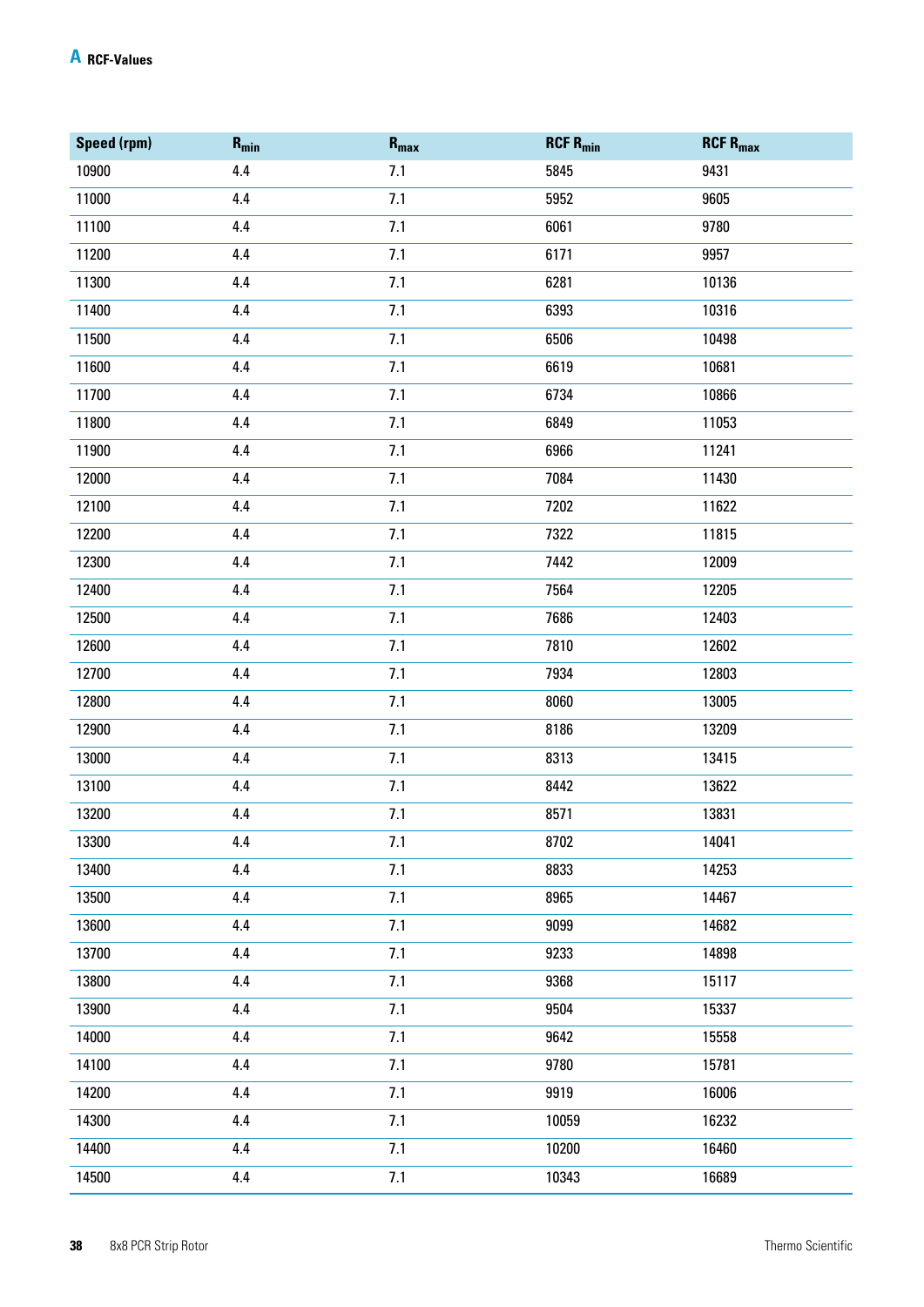| Speed (rpm) | $R_{min}$ | $R_{\text{max}}$ | $RCF R_{min}$ | $RCF$ R <sub>max</sub> |
|-------------|-----------|------------------|---------------|------------------------|
| 14600       | 4.4       | 7.1              | 10486         | 16920                  |
| 14700       | 4.4       | 7.1              | 10630         | 17153                  |
| 14800       | 4.4       | 7.1              | 10775         | 17387                  |
| 14900       | 4.4       | 7.1              | 10921         | 17623                  |
| 15000       | 4.4       | 7.1              | 11068         | 17860                  |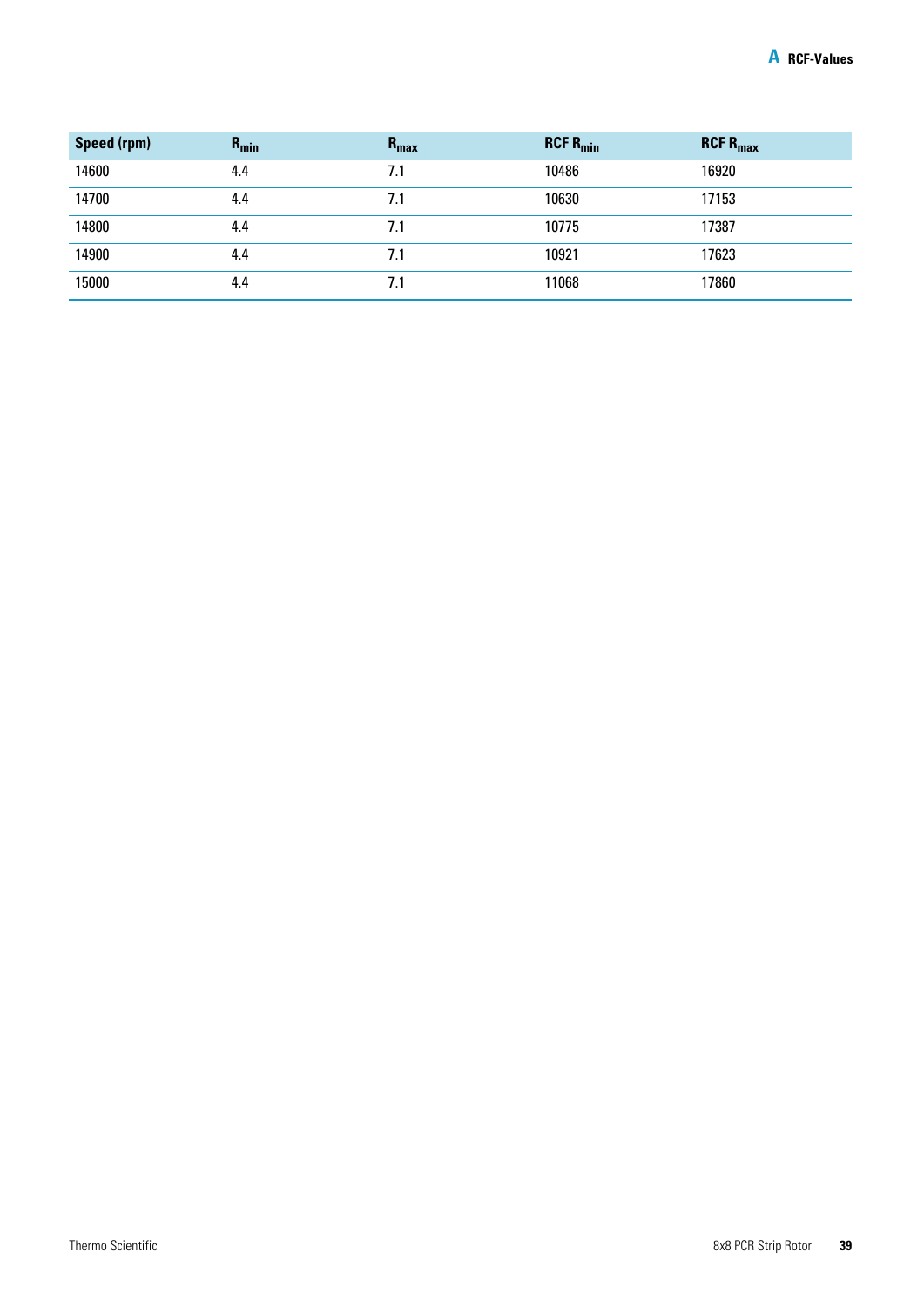# <span id="page-35-1"></span><span id="page-35-0"></span>**Chemical Compatibility Chart**

| <b>CHEMICAL</b>                         | <b>MATERIAL</b> | ALUMINUM      | ANODIC COATING for ALUMINIUM | <b>BUNAN</b> | CELLULOSE ACETATE BUTYRATE | POLYURETHANE ROTOR PAINT | COMPOSITE Carbon Fiber/Epoxy | <b>DELRIN®</b> | ETHYLENE PROPYLENE | GLASS | VEOPRENE | NORYL® | NYLON         | PET <sup>1</sup> , POLYCLEAR®,CLEARCRIMP®CCCLEARCRIMP® | POLYALLOMER                            | POLYCARBONATE | POLYESTER, GLASS THERMOSET | POLYTHERMIDE | POLYRTHYLENE  | POLYPROPYLENE | POLYSULFONE | POLYVINYL CHLORIDE  | RULON A®, TEFLON® | SILICONE RUBBER | STAINLESS STEEL | <b>NUINATI</b>            | <b>TYGON®</b>  | <b>MULIN</b> |
|-----------------------------------------|-----------------|---------------|------------------------------|--------------|----------------------------|--------------------------|------------------------------|----------------|--------------------|-------|----------|--------|---------------|--------------------------------------------------------|----------------------------------------|---------------|----------------------------|--------------|---------------|---------------|-------------|---------------------|-------------------|-----------------|-----------------|---------------------------|----------------|--------------|
| 2-mercaptoethanol                       |                 | S             | S                            |              |                            | S                        | M                            | S              |                    | S     |          | S      | S             |                                                        | S                                      | S             |                            | S            | S             | S             | S           | U                   | S                 | S               | S               | S                         | S              | S            |
| Acetaldehyde                            |                 | S             |                              | U            | U                          |                          |                              |                | M                  |       | U        |        |               |                                                        | M                                      | U             | U                          | U            | M             | M             |             | M                   | S                 | U               |                 | S                         |                | $\sf U$      |
| Acetone                                 |                 | M             | $\mathsf S$                  | $\cup$       | U                          | S                        | $\cup$                       | M              | S                  | S     | U        | U      | S             | U                                                      | S                                      | U             | U                          | U            | S             | S             | U           | U                   | S                 | M               | M               | S                         | U              | $\sf U$      |
| Acetonitrile                            |                 | $\mathsf S$   | ${\mathsf S}$                | U            |                            | S                        | M                            | S              |                    | S     | S        | U      | S             | U                                                      | M                                      | U             | U                          |              | S             | M             | U           | U                   | S                 | $\mathsf S$     | $\mathsf S$     | S                         | U              | $\cup$       |
| $\overline{\text{Alconox}^{\circledR}}$ |                 | U             | U                            | S            | $\blacksquare$             | S                        | S                            | $\mathsf S$    |                    | S     | S        | S      | ${\mathsf S}$ | S                                                      | S                                      | M             | S                          | S            | S             | S             | S           | S                   | S                 | ${\mathsf S}$   | $\mathsf S$     | ${\mathsf S}$             | S              | $\cup$       |
| <b>Allyl Alcohol</b>                    |                 |               |                              |              | U                          |                          |                              | S              |                    |       |          |        | S             |                                                        | S                                      | S             | M                          | S            | S             | S             |             | M                   | S                 |                 |                 | S                         |                |              |
| Aluminum Chloride                       |                 | U             | U                            | S            | S                          | $\mathsf S$              | S                            | U              | S                  | S     | S        | S      | M             | S                                                      | S                                      | S             | S                          |              | S             | S             | S           | S                   | S                 | M               | U               | $\cup$                    | $\mathsf S$    | S            |
| Formic Acid (100%)                      |                 |               | ${\mathsf S}$                | M            | U                          |                          |                              | U              |                    |       |          |        | U             |                                                        | S                                      | M             | U                          | U            | S             | S             |             | U                   | S                 |                 | U               | S                         |                | U            |
| Ammonium Acetate                        |                 | ${\mathsf S}$ | ${\mathsf S}$                | U            |                            | S                        | S                            | S              |                    | S     | S        | S      | S             | S                                                      | S                                      | S             | U                          |              | S             | S             | S           | S                   | S                 | S               | $\mathsf S$     | S                         | S              | S            |
| Ammonium Carbonate                      |                 | M             | ${\mathsf S}$                | U            | S                          | ${\mathsf S}$            | S                            | $\mathsf S$    | S                  | S     | S        | S      | ${\mathsf S}$ | $\mathsf S$                                            | S                                      | U             | U                          |              | ${\mathsf S}$ | S             | S           | S                   | S                 | S               | M               | $\mathsf S$               | S              | S            |
| Ammonium Hydroxide<br>$(10\%)$          |                 | U             | U                            | S            | U                          | S                        | S                            | M              | S                  | S     | S        | S      | S             |                                                        | S                                      | U             | M                          | S            | S             | S             | S           | S                   | S                 | S               | S               | S                         | M S            |              |
| Ammonium Hydroxide<br>(28%)             |                 | $\mathbf{H}$  | U                            | S.           | U                          | S                        | U                            | M S            |                    | S     | S        | S      | S             | U                                                      | S                                      | U             | M S                        |              | S             | S             | S           | S                   | S                 | S               | S               | S                         | M <sub>S</sub> |              |
| Ammonium Hydroxide<br>(conc.)           |                 |               |                              |              |                            |                          | U U U U S U M S - S -        |                |                    |       |          |        |               |                                                        | $S \cup S \cup U \cup S \cup S \cup S$ |               |                            |              |               |               |             |                     |                   |                 |                 | MSSSS-                    |                | U            |
| <b>Ammonium Phosphate</b>               |                 |               | U -                          |              | $S -$                      |                          | $S$ $S$ $S$ $S$ $S$          |                |                    |       | S        | S      |               | $S -$                                                  |                                        | S S           | $M -$                      |              |               | $S$ $S$ $S$   |             | S                   |                   | S S             |                 |                           | M S S          | S.           |
| Ammonium Sulfate                        |                 |               |                              | U M S -      |                            |                          | S S                          |                | U S S              |       | S        |        |               | S S S                                                  | S S                                    |               | $S -$                      |              | S             | S             | S           | S                   |                   | S S             |                 | U S S                     |                | U            |
| Amyl Alcohol                            |                 | S.            | $\sim$                       |              |                            | M U - -                  |                              |                | $S S -$            |       |          | $M -$  |               | $S -$                                                  |                                        | M S S S S     |                            |              |               |               | M -         | $\omega_{\rm{max}}$ |                   |                 | U-              | $S -$                     |                | М            |
| Aniline                                 |                 |               | S S                          |              |                            |                          | U U S U S M S U U U U        |                |                    |       |          |        |               |                                                        |                                        | U U           | $U -$                      |              | S             |               |             |                     |                   |                 |                 | MUUSSSS                   | U              | S            |
| Sodium Hydroxide<br>$(<1\%)$            |                 | U             | $\sim$                       |              |                            |                          | M S S S - -                  |                |                    |       |          |        |               | S M S S -                                              |                                        |               |                            |              |               |               |             |                     |                   |                 |                 | S M M S S S S S S M S S - |                | U            |
| Sodium Hydroxide<br>(10%)               |                 |               | U-                           |              |                            | $M$ U - -                |                              |                |                    |       |          |        |               |                                                        | U - M M S S U S U U S S S              |               |                            |              |               |               | S           | S.                  | S                 |                 |                 | M S S -                   |                | U            |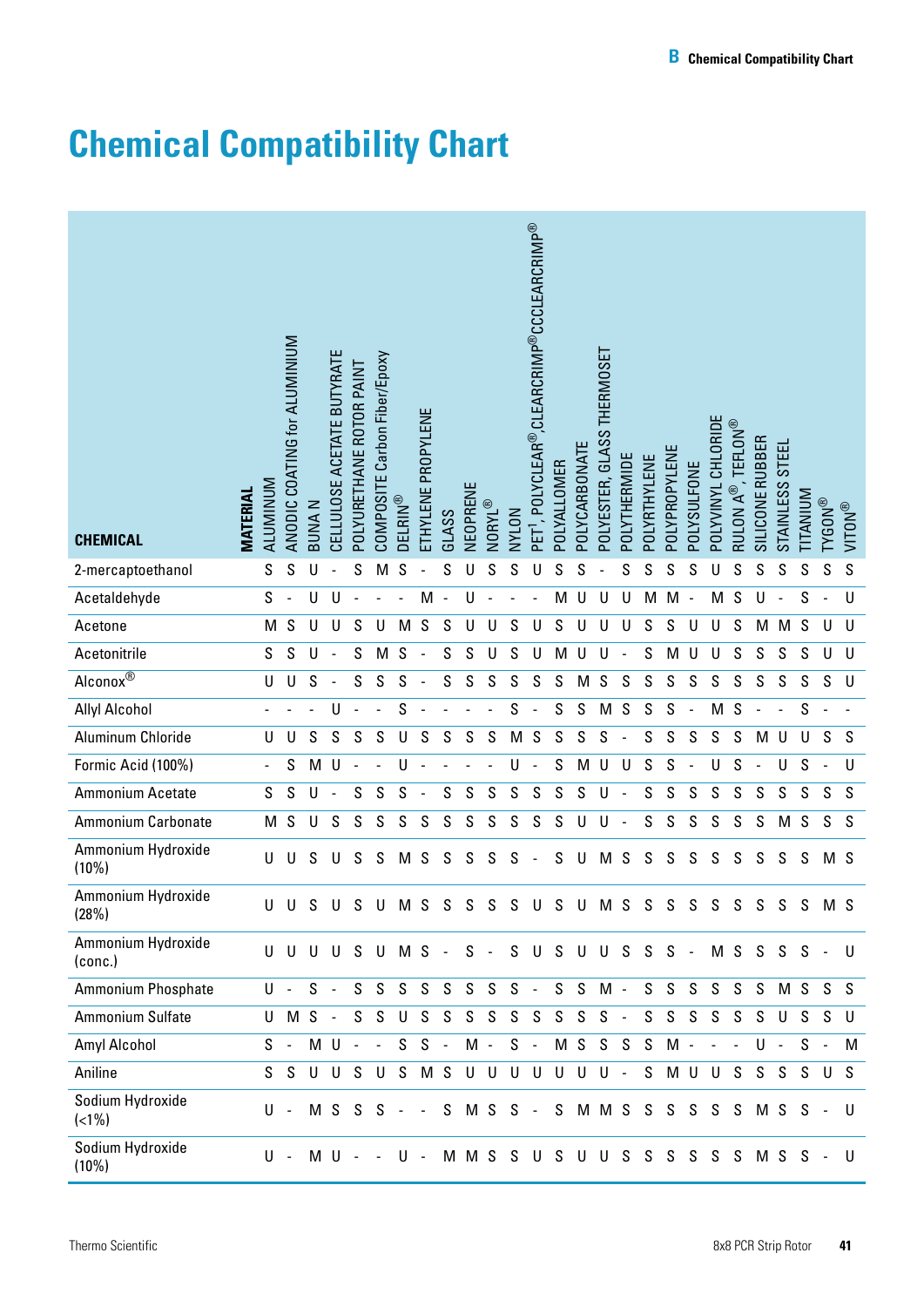| <b>CHEMICAL</b>              | <b>MATERIAL</b> | ALUMINUM       | ANODIC COATING for ALUMINIUM | <b>BUNAN</b>  | CELLULOSE ACETATE BUTYRATE | POLYURETHANE ROTOR PAINT | COMPOSITE Carbon Fiber/Epoxy | <b>DELRIN®</b> | ETHYLENE PROPYLENE | GLASS                    | <b>NEOPRENE</b> | NORYL®         | NVLON       | PET <sup>1</sup> , POLYCLEAR®,CLEARCRIMP®CCCLEARCRIMP® | POLYALLOMER | POLYCARBONATE            | POLYESTER, GLASS THERMOSET | POLYTHERMIDE             | POLYRTHYLENE | POLYPROPYLENE | POLYSULFONE | POLYVINYL CHLORIDE | RULON A®, TEFLON® | SILICONE RUBBER | STAINLESS STEEL          | <b>NUMALI</b> . | <b>TYGON®</b>            | <b>MILDN®</b> |
|------------------------------|-----------------|----------------|------------------------------|---------------|----------------------------|--------------------------|------------------------------|----------------|--------------------|--------------------------|-----------------|----------------|-------------|--------------------------------------------------------|-------------|--------------------------|----------------------------|--------------------------|--------------|---------------|-------------|--------------------|-------------------|-----------------|--------------------------|-----------------|--------------------------|---------------|
| <b>Barium Salts</b>          |                 | M              | U                            | S             |                            | S                        | S                            | S              | S                  | S                        | S               | S              | S           | S                                                      | S           | S                        | M                          |                          | S            | S             | S           | S                  | S                 | S               | M                        | S               | S                        | S             |
| <b>Benzene</b>               |                 | ${\mathsf S}$  | S                            | U             | U                          | S                        | U                            | M              | U                  | S                        | U               | U              | S           | U                                                      | U           | U                        | M                          | U                        | M            | U             | U           | U                  | S                 | U               | U                        | S               | U                        | ${\mathsf S}$ |
| <b>Benzyl Alcohol</b>        |                 | S              |                              | U             | U                          |                          |                              | M              | M                  | $\overline{\phantom{a}}$ | M               |                | S           | U                                                      | U           | U                        | U                          | U                        | U            | U             |             | M                  | S                 | M               | $\overline{\phantom{a}}$ | S               | $\overline{\phantom{a}}$ | S             |
| <b>Boric Acid</b>            |                 | $\sf U$        | S                            | S             | M                          | S                        | S                            | U              | S                  | S                        | ${\mathsf S}$   | S              | S           | S                                                      | S           | S                        | S                          | U                        | S            | S             | S           | S                  | S                 | S               | S                        | $\mathsf S$     | S                        | $\mathsf S$   |
| Cesium Acetate               |                 | M              | $\overline{\phantom{a}}$     | ${\mathsf S}$ | $\blacksquare$             | S                        | S                            | S              |                    | S                        | S               | S              | S           |                                                        | S           | S                        |                            |                          | S            | S             | S           | S                  | S                 | S               | M                        | $\mathsf S$     | S                        | ${\mathsf S}$ |
| Cesium Bromide               |                 | M              | $\mathsf S$                  | S             |                            | S                        | S                            | S              |                    | S                        | S               | S              | S           | S                                                      | S           | S                        |                            |                          | S            | S             | S           | S                  | S                 | S               | M                        | S               | S                        | ${\mathsf S}$ |
| <b>Cesium Chloride</b>       |                 | M              | $\mathsf S$                  | S             | U                          | S                        | S                            | S              |                    | S                        | S               | S              | S           | S                                                      | S           | S                        |                            |                          | S            | S             | S           | S                  | S                 | S               | M                        | S               | S                        | ${\mathsf S}$ |
| <b>Cesium Formate</b>        |                 | M              | S                            | S             |                            | S                        | S                            | S              |                    | S                        | S               | S              | S           | S                                                      | S           | S                        |                            |                          | S            | S             | S           | S                  | S                 | S               | M                        | S               | S                        | ${\mathsf S}$ |
| Cesium Iodide                |                 | M              | $\mathsf S$                  | S             | $\overline{a}$             | S                        | S                            | S              |                    | S                        | S               | S              | S           | S                                                      | S           | S                        |                            |                          | S            | S             | S           | S                  | S                 | S               | M                        | S               | S                        | $\mathsf S$   |
| <b>Cesium Sulfate</b>        |                 | M              | $\mathsf S$                  | S             |                            | S                        | S                            | S              |                    | S                        | S               | S              | S           | S                                                      | S           | S                        |                            |                          | S            | S             | S           | S                  | S                 | S               | M                        | S               | S                        | ${\mathsf S}$ |
| Chloroform                   |                 | U              | U                            | $\cup$        | U                          | S                        | S                            | M              | U                  | S                        | U               | U              | M           | U                                                      | M           | U                        | U                          | U                        | M            | M             | U           | U                  | S                 | U               | U                        | U               | M                        | S             |
| Chromic Acid (10%)           |                 | $\sf U$        |                              | $\cup$        | U                          | S                        | U                            | U              |                    | S                        | S               | S              | U           | S                                                      | S           | M                        | U                          | M                        | S            | S             | U           | M                  | S                 | M               | $\cup$                   | S               | S                        | ${\mathsf S}$ |
| Chromic Acid (50%)           |                 | U              |                              | U             | U                          |                          | U                            | U              |                    |                          |                 | S              | U           | U                                                      | S           | M U                      |                            | M                        | S            | S             | U           | M                  | S                 |                 | U                        | M               |                          | S             |
| <b>Cresol Mixture</b>        |                 | S.             | S                            | U             |                            |                          |                              | S              | $\sim$             | S                        | U               | U              | U           | $\cup$                                                 | $\cup$      | U                        |                            | $\overline{a}$           | U            | U             |             | U                  | S                 | S               | S                        | S               | U                        | S             |
| Cyclohexane                  |                 | S.             | S                            | S             | $\sim$                     | S                        | S                            | S              | U                  | S                        | U               | S              | S           | U                                                      | U           | U                        | M S                        |                          | M            | $\cup$        |             | M M S              |                   | U               |                          | M M U           |                          | S.            |
| Deoxycholate                 |                 | S              | S                            | S             | $\sim$                     | S                        | S                            | S              |                    | S                        | S               | S              | $\mathsf S$ | S                                                      | $\mathsf S$ | $\mathsf S$              |                            |                          | S            | S             | S           | S                  | S                 | S               | S                        | S               | S                        | S             |
| <b>Distilled Water</b>       |                 | S              | $\mathsf S$                  | S             | S                          | S                        | S                            | S              | S                  | S                        | S               | S              | S           | S                                                      | $\mathsf S$ | $\mathsf S$              | S                          | $\mathsf S$              | $\mathsf S$  | S             | S           | S                  | S                 | S               | S                        | S               | S                        | S             |
| Dextran                      |                 | М              | S                            | $\mathsf S$   | S                          | S                        | $\mathsf S$                  | S              |                    | S                        | S               | S              | $\mathsf S$ | $\mathsf S$                                            | $\mathsf S$ | $\mathsf S$              | $\mathsf S$                | $\mathsf S$              | S            | S             | S           | S                  | S                 | S               | M                        | S               | S                        | S.            |
| Diethyl Ether                |                 | S.             | S                            | $\cup$        | U                          | S S                      |                              | S              | U                  | S                        | U               | U              | S           | $\cup$                                                 | $\cup$      | $\cup$                   | U                          | $\sf U$                  | U            | U             | $\cup$      | $\cup$             | S                 | S               | S                        | S               | M U                      |               |
| Diethyl Ketone               |                 | $S -$          |                              | $\cup$        | $\cup$                     | $\sim$                   | $\sim$ $-$                   | M -            |                    | S                        | U               | $\blacksquare$ | $\mathsf S$ | $\sim$                                                 | M U         |                          | U                          | U                        | M            | $M -$         |             | U                  | S                 |                 |                          | S               | $\cup$                   | U             |
| Diethylpyrocarbonate         |                 | S              | S                            | $\cup$        | $\sim$                     |                          | S S                          | S              | $\sim$             | S.                       | S               | $\cup$         | $\mathsf S$ | $\cup$                                                 | S           | U                        | $\sim$                     | $\sim$                   | S            | S             | S           | M                  | S                 | S               | S                        | S               | S                        | S             |
| Dimethylsulfoxide            |                 | S.             | S                            | $\cup$        | U                          | S                        | S                            | S              |                    | S                        | U               | S              | S           | U                                                      | S           | U                        | U                          | $\sim$                   | S            | S             | $\cup$      | $\cup$             | S                 | S               | S                        | S               | $\cup$                   | U             |
| Dioxane                      |                 | M <sub>S</sub> |                              | $\cup$        | U                          | S S                      |                              |                | M M S              |                          | U               | $\cup$         | S           | $\cup$                                                 | M U         |                          | U                          | $\sim$                   | M            |               | M M         | U                  | S                 | S.              | S                        | S               | $\cup$                   | U             |
| <b>Ferric Chloride</b>       |                 | U              | $\cup$                       | S             | $\sim$                     |                          | $\overline{\phantom{a}}$     |                | $M S -$            |                          | M -             |                | $\mathsf S$ | $\sim$                                                 | S           | $\overline{\phantom{a}}$ | $\blacksquare$             | $\overline{\phantom{a}}$ | S            | S             |             |                    |                   | M               | U                        | S               |                          | S.            |
| <b>Acetic Acid (Glacial)</b> |                 |                |                              |               |                            |                          |                              |                |                    |                          |                 |                |             | S S U U S S U M S U S U U U U U U M S U M U S          |             |                          |                            |                          |              |               |             |                    |                   |                 | U U S                    |                 | $\sim$                   | U             |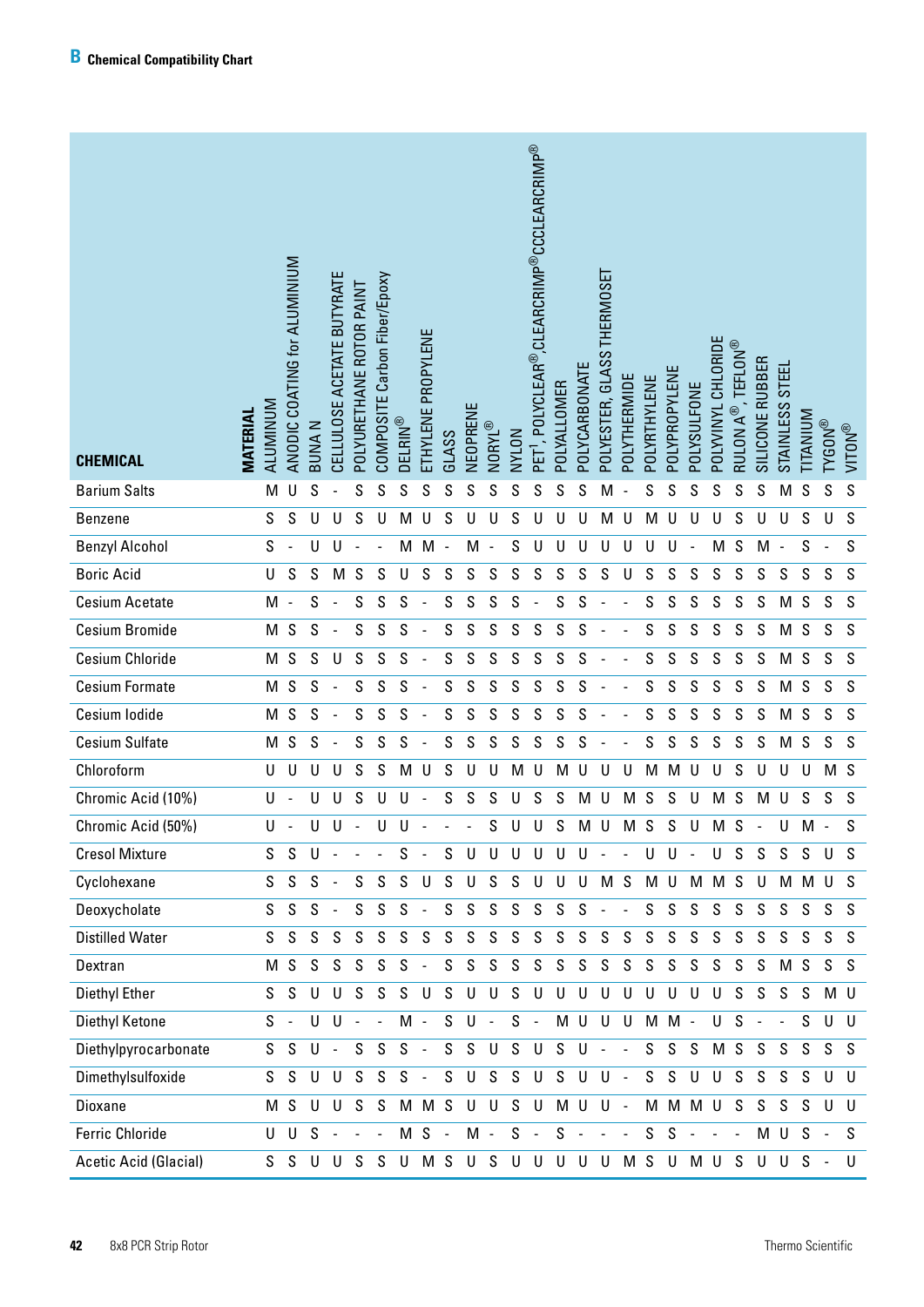| <b>CHEMICAL</b>              | <b>MATERIAL</b> | ALUMINUM      | ANODIC COATING for ALUMINIUM | <b>BUNAN</b> | CELLULOSE ACETATE BUTYRATE | POLYURETHANE ROTOR PAINT | COMPOSITE Carbon Fiber/Epoxy | <b>DELRIN®</b> | ETHYLENE PROPYLENE       | GLASS          | NEOPRENE | NORYL®         | NVLON | PET <sup>1</sup> , POLYCLEAR®,CLEARCRIMP®CCCLEARCRIMP® | POLYALLOMER | POLYCARBONATE | POLYESTER, GLASS THERMOSET | POLYTHERMIDE             | POLYRTHYLENE | POLYPROPYLENE | POLYSULFONE              | POLYVINYL CHLORIDE | , TEFLON®<br>RULON A <sup>®</sup> , | SILICONE RUBBER | STAINLESS STEEL | TITANIUM | <b>TYGON®</b>  | <b>WITON®</b> |
|------------------------------|-----------------|---------------|------------------------------|--------------|----------------------------|--------------------------|------------------------------|----------------|--------------------------|----------------|----------|----------------|-------|--------------------------------------------------------|-------------|---------------|----------------------------|--------------------------|--------------|---------------|--------------------------|--------------------|-------------------------------------|-----------------|-----------------|----------|----------------|---------------|
| Acetic Acid (5%)             |                 | S             | S                            | M            | S                          | S                        | S                            | М              | S                        | S              | S        | S              | S     | M                                                      | S           | S             | S                          | S                        | S            | S             | S                        | M                  | S                                   | S               | M               | S        | S              | M             |
| Acetic Acid (60%)            |                 | $\mathsf S$   | S                            | U            | U                          | S                        | S                            | U              |                          | S              | M        | S              | U     | U                                                      | M           | U             | S                          | M                        | S            | M             | S                        | M                  | S                                   | M               | U               | S        | M U            |               |
| <b>Ethyl Acetate</b>         |                 | M             | M                            | U            | U                          | S                        | S                            | М              | M                        | S              | S        | U              | S     | U                                                      | M           | U             | U                          |                          | S            | S             | U                        | U                  | S                                   | M               | M               | S        | U              | U             |
| Ethyl Alcohol (50%)          |                 | ${\mathsf S}$ | $\mathsf S$                  | S            | S                          | S                        | S                            | M              | S                        | S              | S        | S              | S     | U                                                      | S           | U             | S                          | S                        | S            | S             | S                        | $\mathsf S$        | S                                   | S               | M               | S        | M U            |               |
| Ethyl Alcohol (95%)          |                 | S             | $\mathsf S$                  | S            | U                          | S                        | S                            | М              | S                        | S              | S        | S              | S     | U                                                      | S           | U             |                            | S                        | S            | S             | M                        | $\mathsf S$        | S                                   | S               | U               | S        | M U            |               |
| <b>Ethylene Dichloride</b>   |                 | S             |                              | U            | U                          |                          |                              | S              | M                        | $\overline{a}$ | U        | U              | S     | U                                                      | U           | U             | U                          | U                        | U            | U             |                          | U                  | S                                   | U               | ÷,              | S        | L,             | $\mathsf S$   |
| <b>Ethylene Glycol</b>       |                 | ${\mathsf S}$ | ${\mathsf S}$                | $\mathsf S$  | S                          | S                        | S                            | S              | S                        | S              | S        | S              | S     |                                                        | S           | U             | S                          | S                        | S            | S             | S                        | $\mathsf S$        | S                                   | S               | M               | S        | M S            |               |
| Ethylene Oxide Vapor         |                 | S             | $\blacksquare$               | U            |                            |                          | U                            |                |                          | S              | U        |                | S     |                                                        | S           | M             |                            |                          | S            | S             | S                        | U                  | S                                   | U               | ${\mathsf S}$   | S        | S              | U             |
| Ficoll-Hypaque <sup>®</sup>  |                 | M             | ${\mathsf S}$                | S            |                            | S                        | S                            | S              |                          | S              | S        | S              | S     |                                                        | S           | S             |                            | S                        | S            | S             | S                        | S                  | S                                   | S               | M               | S        | S              | S             |
| Hydrofluoric Acid (10%)      |                 | U             | U                            | U            | M                          | L,                       |                              | U              |                          |                | U        | U              | S     |                                                        | S           | M             | U                          | S                        | S            | S             | S                        | М                  | S                                   | $\cup$          | U               | U        |                |               |
| Hydrofluoric Acid (50%)      |                 | U             | U                            | U            | U                          |                          |                              | U              |                          |                | U        | U              | U     | U                                                      | S           | U             | U                          | U                        | S            | S             | M                        | M                  | S                                   | U               | U               | U        | $\blacksquare$ | M             |
| Hydrochloric Acid<br>(conc.) |                 | U             | U                            | U            | U                          |                          | U                            | U              | M                        |                | U        | м              | U     | U                                                      | M           | U             |                            | U                        |              | S             |                          | U                  | S                                   | U               | U               | U        |                |               |
| Formaldehyde (40%)           |                 | м             | М                            |              | M S                        | S                        | S.                           | S              | M S                      |                | S        | S              | S     | M S                                                    |             |               | S S U                      |                          | S            | S             |                          | M S                | S                                   | S               | M S             |          | M U            |               |
| Glutaraldehyde               |                 | S             | S                            | S            | S                          | $\overline{\phantom{a}}$ |                              | S              | $\overline{\phantom{a}}$ | S              | S        | S              | S     | S                                                      | S           | S             | $\overline{\phantom{a}}$   |                          | S            | S             | S                        |                    |                                     | S               | S               | S        |                |               |
| Glycerol                     |                 | М             | S                            | S            | $\overline{\phantom{a}}$   | S                        | S                            | S              | S                        | S              | S        | S              | S     | S                                                      | S           | S             | S                          | $\overline{a}$           | S            | S             | S                        | S                  | S                                   | S               | S               | S.       | S S            |               |
| Guanidine<br>Hydrochloride   |                 | U             | U                            | - S -        |                            | S                        | S                            | $S -$          |                          | S.             |          | S S            | S     | S                                                      | S S         |               | $\sim$                     | $\blacksquare$           | S            | S.            | S                        | S                  | S                                   |                 | S U             |          | $S$ $S$ $S$    |               |
| Haemo-Sol®                   |                 | S.            | S                            | S            | $\overline{\phantom{a}}$   |                          |                              | S.             | $\overline{\phantom{a}}$ | S              | S        | S              | S     | S                                                      | S S         |               | $\sim$                     | $\overline{\phantom{a}}$ | S            | S             | S                        | S                  | S                                   | S               | S               | S        | S              | S             |
| Hexane                       |                 | S             | S                            | S            |                            | S                        | S                            | S              | $\overline{\phantom{a}}$ | S              | S        | U              | S     | U                                                      |             | M U           | S S                        |                          | U            | S             | S                        | M <sub>S</sub>     |                                     | U               | S               | S.       | U              | S             |
| <b>Isobutyl Alcohol</b>      |                 |               |                              | M U          |                            |                          |                              | S              | S                        | $\blacksquare$ | U        | $\sim$         | S     | $\cup$                                                 | S           | S             | M <sub>S</sub>             |                          | S            | S             | $\overline{\phantom{a}}$ | S.                 | S                                   | S               | $\blacksquare$  | $S -$    |                | S.            |
| <b>Isopropyl Alcohol</b>     |                 | м             | M                            | M U          |                            | S                        | S                            | S              | S                        | S              | U        | S              | S     | U                                                      | S           | U             | M <sub>S</sub>             |                          | S            | S             | S                        | S                  | S                                   | S               |                 |          | M M M S        |               |
| <b>Iodoacetic Acid</b>       |                 | S             | S                            | M -          |                            | S                        | S                            | S              | $\overline{\phantom{a}}$ | S              |          | M <sub>S</sub> | S     | M <sub>S</sub>                                         |             | S             | $\overline{\phantom{a}}$   | M                        | S            | S             | S                        | S                  | S                                   | M               | S               | S        |                | M M           |
| Potassium Bromide            |                 | U             | S                            | S            | $\overline{\phantom{a}}$   | S                        | S                            | S              | $\overline{\phantom{a}}$ | S              | S        | S              | S     | S                                                      | S           | S             | S                          | S                        | S            | S             | $\frac{1}{2}$            | S                  | S                                   | S               | M               | S        | S              | - S           |
| <b>Potassium Carbonate</b>   |                 | м             | U                            | S            | S                          | S                        | S                            | S              | $\overline{a}$           | S              | S        | S              | S     | S                                                      | S           | U             | S                          | S                        | S            | S             | S                        | S                  | S                                   | S               | S               | S        | S              | -S            |
| Potassium Chloride           |                 | U             | S                            | $S -$        |                            | S.                       |                              | S S            | S                        |                |          |                |       | $S$ $S$ $S$ $S$ $S$ $S$ $S$ $-$                        |             |               |                            |                          | S S          | S.            | S                        |                    | S S                                 | S.              | U               |          | $S$ $S$ $S$    |               |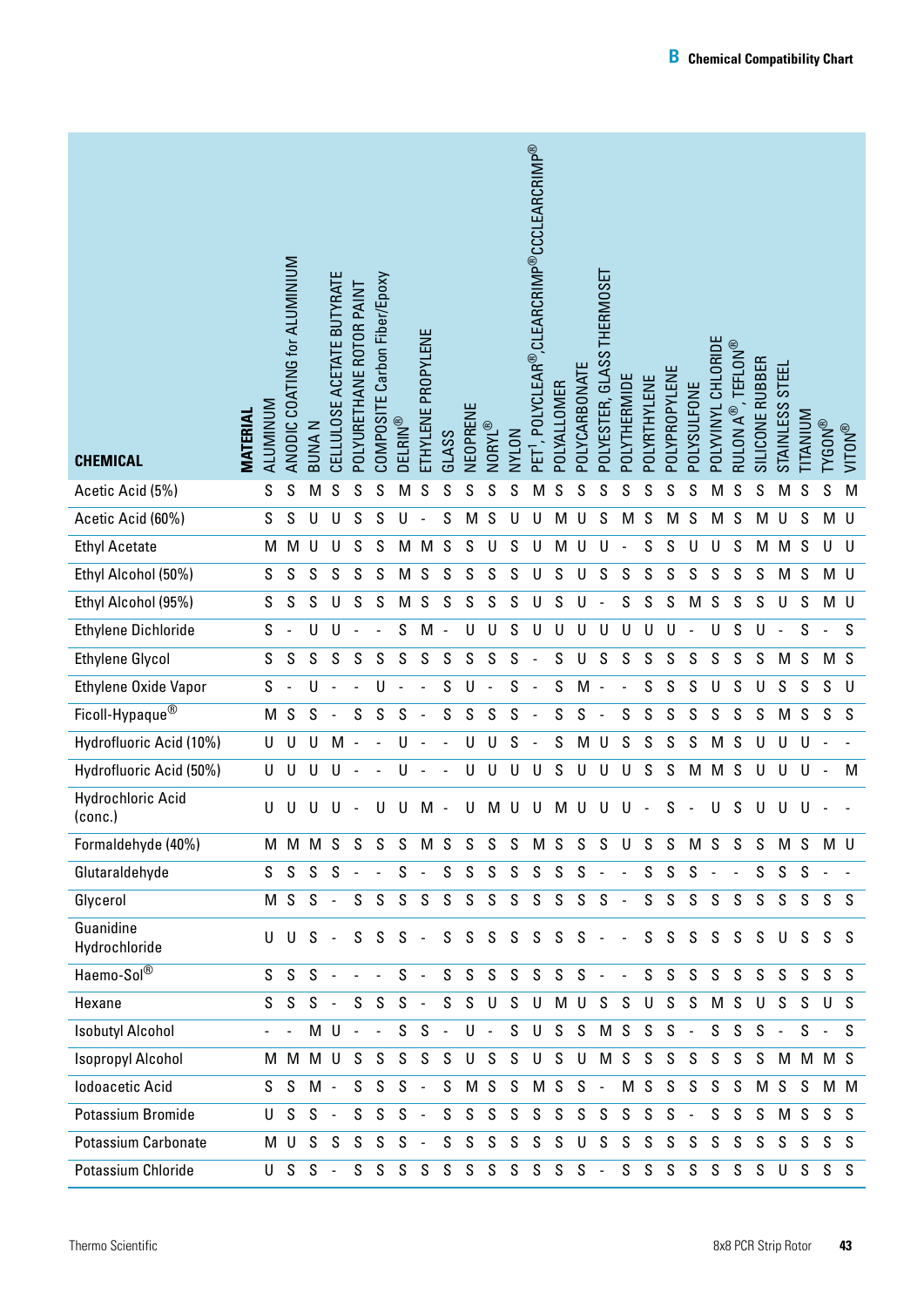| <b>CHEMICAL</b>                | <b>MATERIAL</b> | ALUMINUM    | ANODIC COATING for ALUMINIUM | <b>BUNAN</b> | CELLULOSE ACETATE BUTYRATE | POLYURETHANE ROTOR PAINT | COMPOSITE Carbon Fiber/Epoxy | <b>DELRIN®</b> | ETHYLENE PROPYLENE       | <b>GLASS</b>             | NEOPRENE | NORYL®                   | NYLON       | PET <sup>1</sup> , POLYCLEAR®,CLEARCRIMP®CCCLEARCRIMP® | POLYALLOMER | POLYCARBONATE | POLYESTER, GLASS THERMOSET | POLYTHERMIDE | POLYRTHYLENE | POLYPROPYLENE | POLYSULFONE    | POLYVINYL CHLORIDE | <b>RULON A®, TEFLON®</b> | SILICONE RUBBER | <b>STEEL</b><br><b>STAINLESS</b> | <b>TITANIUM</b> | <b>TYGON®</b>            | <b>MOLIN</b> |
|--------------------------------|-----------------|-------------|------------------------------|--------------|----------------------------|--------------------------|------------------------------|----------------|--------------------------|--------------------------|----------|--------------------------|-------------|--------------------------------------------------------|-------------|---------------|----------------------------|--------------|--------------|---------------|----------------|--------------------|--------------------------|-----------------|----------------------------------|-----------------|--------------------------|--------------|
| Potassium Hydroxide<br>(5%)    |                 | U           | U                            | S            | S                          | S                        | S                            | м              |                          | S                        | S        | S                        | S           |                                                        | S           | U             | S                          | S            | S            | S             | S              | S                  | S                        | M               | U                                | M               | S                        | U            |
| Potassium Hydroxide<br>(cone.) |                 | U           | U                            | M            | U                          |                          |                              | M              | $\overline{\phantom{a}}$ | M                        | S        | S                        |             | U                                                      | M           | U             | U                          | U            | S            | м             | $\overline{a}$ | M                  | U                        |                 | U                                | U               |                          | $\mathbf{U}$ |
| Potassium<br>Permanganate      |                 | S           | S                            | S            |                            | S                        | S                            | S              |                          | S                        | S        | S                        | U           | S                                                      | S           | S             | M                          |              | S            | M             | S              | U                  | S                        | S               | M                                | S               | U                        | S            |
| <b>Calcium Chloride</b>        |                 | M           | U                            | S            | S                          | S                        | S                            | S              | S                        | S                        | S        | S                        | S           | S                                                      | S           | M             | S                          |              | S            | S             | S              | S                  | S                        | S               | M                                | $\mathsf S$     | S                        | S            |
| <b>Calcium Hypochlorite</b>    |                 | M -         |                              | U            | $\blacksquare$             | S                        | M                            | M              | S                        |                          | M        | $\overline{\phantom{a}}$ | $\mathsf S$ |                                                        | S           | M             | S                          |              | S            | S             | S              | M                  | S                        | M               | U                                | S               | $\overline{\phantom{a}}$ | S            |
| Kerosene                       |                 | S           | $\mathsf S$                  | S            |                            | S                        | S                            | S              | U                        | S                        | M        | U                        | S           | U                                                      | M           | M             | S                          |              | M            | M             | M              | S                  | S                        | U               | S                                | S               | U                        | S            |
| Sodium Chloride (10%)          |                 | $\mathsf S$ | $\overline{\phantom{a}}$     | S            | S                          | S                        | S                            | S              | S                        |                          |          |                          | S           | S                                                      | S           | S             | S                          |              | S            | S             | S              | S                  |                          | S               | $\mathsf S$                      | M               | $\overline{\phantom{a}}$ | S            |
| Sodium Chloride (sat'd)        |                 | U           | $\overline{\phantom{a}}$     | S            | U                          | S                        | S                            | S              |                          |                          |          |                          | S           | S                                                      | S           | S             | S                          |              | S            | S             |                | S                  |                          | S               | S                                | M               | $\overline{\phantom{a}}$ | S            |
| Carbon Tetrachloride           |                 | U           | U                            | M            | S                          | S                        | U                            | M              | U                        | S                        | U        | U                        | S           | U                                                      | M           | U             | S                          | S            | M            | M             | S              | M                  | M                        | M               | M                                | U               | S                        | S            |
| Aqua Regia                     |                 | U           | $\overline{\phantom{a}}$     | U            | U                          |                          |                              | U              |                          |                          |          |                          |             | U                                                      | U           | U             | U                          | U            | U            | U             |                |                    |                          |                 |                                  | S               |                          | M            |
| Solution 555 (20%)             |                 | S           | S                            | S            |                            |                          |                              | S              |                          | S                        | S        | S                        | S           | S                                                      | S           | S             |                            |              | ς            | S             | S              |                    | ς                        | S               | S                                | S               | S                        | S            |
| Magnesium Chloride             |                 |             | M S                          | $S -$        |                            |                          | $S$ $S$ $S$ $S$              |                |                          | S                        | S        | S                        | S           | S                                                      | S           | S             | S                          | S            | S            | S             | S              | S                  | S                        | S               | M                                | S               | S.                       | S            |
| Mercaptoacetic Acid            |                 |             | U S                          | $U -$        |                            | S.                       |                              | $M S -$        |                          |                          | S M S U  |                          |             | U                                                      |             | $U$ $U$ $-$   |                            | S            | U            | U             | S              | M                  | S                        | $\mathsf{U}$    | S                                | S               | S                        | S.           |
| <b>Methyl Alcohol</b>          |                 |             | S S                          | S            | $\cup$                     | <sub>S</sub>             | S                            | M <sub>S</sub> |                          | S                        | S        | S                        | S           | $\cup$                                                 | S           | $\cup$        | M <sub>S</sub>             |              | S            | S             | S              | S                  | S                        | <sub>S</sub>    | М                                | S               | M U                      |              |
| Methylene Chloride             |                 | U           | $\mathsf{U}$                 | $\cup$       | $\cup$                     |                          | M <sub>S</sub>               | S              | $\cup$                   | <sub>S</sub>             | $\cup$   | $\cup$                   | S           | $\cup$                                                 | U           | $\cup$        | U                          | U            | M            | $\mathsf{U}$  | $\cup$         | $\cup$             | <sub>S</sub>             | <sub>S</sub>    | M                                | $\cup$          | <sub>S</sub>             | U            |
| Methyl Ethyl Ketone            |                 |             | S S                          | $\cup$       | $\cup$                     | S                        | S                            | M              | S                        | S                        | $\cup$   | $\cup$                   | S           | U                                                      | S           | U             | U                          | $\cup$       | S            | S             | $\cup$         | U                  | S                        | <sub>S</sub>    | S                                | S               | $\cup$                   | U            |
| Metrizamide <sup>®</sup>       |                 |             | M S                          | $S -$        |                            |                          | $S$ $S$ $S$ -                |                |                          | S                        | S        |                          | S S         | $\sim$                                                 | S           | S             | $\sim$                     | $\sim$       | S            | S             | S              | S                  | S                        | S               | M                                | S.              | S                        | S            |
| Lactic Acid (100%)             |                 |             |                              | S            | $\overline{\phantom{a}}$   |                          |                              |                |                          |                          |          | M S                      | $U -$       |                                                        | S           | S             | $\mathsf S$                | M S          |              | S             | $\sim$         | M <sub>S</sub>     |                          | M               | S                                | $S -$           |                          | S.           |
| Lactic Acid (20%)              |                 |             |                              | S.           | S.                         | $\sim$                   |                              |                |                          | $\overline{\phantom{a}}$ |          |                          | MSM-        |                                                        |             | S S           | S                          | S            | S            | S             | S              | M <sub>S</sub>     |                          |                 |                                  | $M$ S S -       |                          | S.           |
| N-Butyl Alcohol                |                 | $S -$       |                              | <sub>S</sub> | U                          | $\sim$                   | $\sim$ $\sim$                | S              | $\sim$                   | $\overline{\phantom{a}}$ | S        |                          | $M -$       |                                                        | $U$ S       | M S S         |                            |              | S S          |               | M              | M S                |                          | M -             |                                  | $S -$           |                          | S.           |
| N-Butyl Phthalate              |                 |             | S S                          | $\cup$       | $\sim$ $-$                 |                          | $S$ $S$ $S$ $-$              |                |                          | S                        | U        |                          |             | USUU                                                   |             | $\sf U$       | M -                        |              | U            | $\cup$        | S              | $\mathsf{U}^-$     | S                        |                 |                                  | M M S           | U                        | S.           |
| N,<br>N-Dimethylformamide      |                 | S           | S.                           | S.           | USMS-                      |                          |                              |                |                          | S                        |          |                          |             | SUSUSUU-                                               |             |               |                            |              |              | SSUU          |                |                    | S                        |                 |                                  |                 | M S S S U                |              |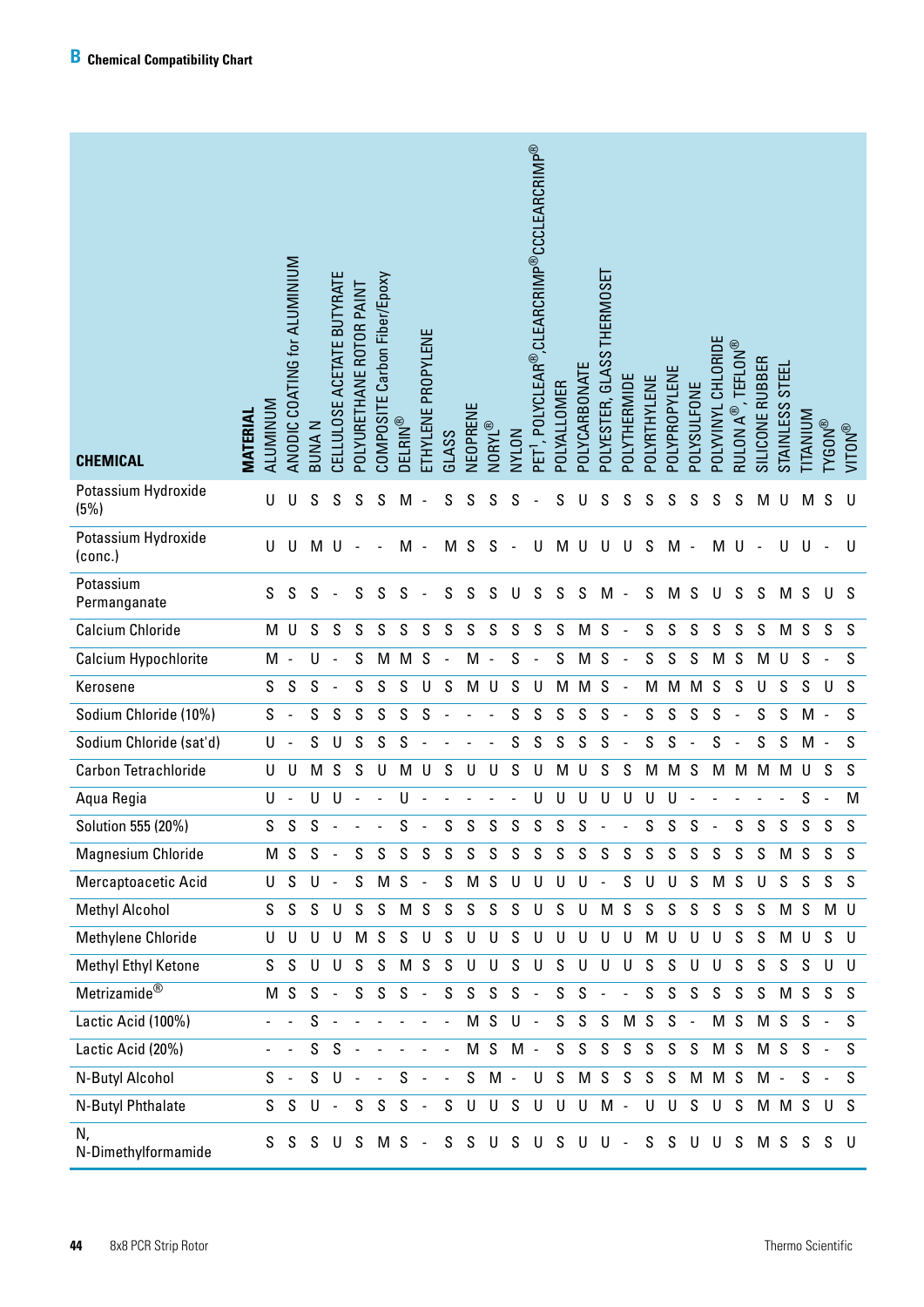| <b>CHEMICAL</b>                     | <b>MATERIAL</b> | ALUMINUM      | ANODIC COATING for ALUMINIUM | <b>BUNAN</b>  | CELLULOSE ACETATE BUTYRATE | POLYURETHANE ROTOR PAINT | COMPOSITE Carbon Fiber/Epoxy | <b>DELRIN®</b> | ETHYLENE PROPYLENE       | GLASS                    | NEOPRENE       | NORYL®      | NVLON       | PET <sup>1</sup> , POLYCLEAR®,CLEARCRIMP®CCCLEARCRIMP® | POLYALLOMER   | POLYCARBONATE | POLYESTER, GLASS THERMOSET | POLYTHERMIDE             | POLYRTHYLENE | POLYPROPYLENE | POLYSULFONE   | POLYVINYL CHLORIDE | , TEFLON®<br>RULON A <sup>®</sup> , | SILICONE RUBBER          | STEEL<br><b>STAINLESS</b> | TITANIUM       | <b>TYGON®</b>            | <b>WITON®</b> |
|-------------------------------------|-----------------|---------------|------------------------------|---------------|----------------------------|--------------------------|------------------------------|----------------|--------------------------|--------------------------|----------------|-------------|-------------|--------------------------------------------------------|---------------|---------------|----------------------------|--------------------------|--------------|---------------|---------------|--------------------|-------------------------------------|--------------------------|---------------------------|----------------|--------------------------|---------------|
| Sodium Borate                       |                 | M             | S                            | S             | S                          | S                        | S                            | S              | S                        | S                        | S              | S           | U           | S                                                      | S             | S             | S                          |                          | S            | S             | S             | S                  | S                                   | S                        | M                         | S              | S                        | S             |
| Sodium Bromide                      |                 | U             | ${\mathsf S}$                | S             | $\overline{\phantom{a}}$   | S                        | S                            | S              |                          | S                        | S              | S           | S           | S                                                      | S             | S             | S                          |                          | S            | S             | S             | S                  | $\mathsf S$                         | S                        | M                         | $\mathsf S$    | S                        | S             |
| Sodium Carbonate (2%)               |                 | M             | U                            | S             | S                          | S                        | S                            | S              | S                        | S                        | S              | S           | S           | S                                                      | S             | U             | S                          | S                        | S            | S             | S             | S                  | S                                   | S                        | S                         | S              | S                        | S             |
| Sodium Dodecyl Sulfate              |                 | S             | ${\mathsf S}$                | S             | $\overline{\phantom{a}}$   | S                        | S                            | S              |                          | S                        | S              | $\mathsf S$ | S           | ${\mathsf S}$                                          | S             | S             |                            | S                        | S            | S             | S             | S                  | S                                   | S                        | S                         | S              | S                        | S             |
| Sodium Hypochlorite<br>(5%)         |                 | U             | U                            | M             | S                          | S                        | M                            | U              | S                        | S                        | M              | S           | S           | S                                                      | M             | S             | S                          | S                        | S            | M             | S             | S                  | S                                   | M                        | U                         | S              | M <sub>S</sub>           |               |
| Sodium Iodide                       |                 | M             | ${\mathsf S}$                | S             | $\overline{\phantom{a}}$   | $\mathsf S$              | S                            | S              |                          | S                        | S              | $\mathsf S$ | S           | ${\mathsf S}$                                          | $\mathsf S$   | S             |                            |                          | S            | ${\mathsf S}$ | ${\mathsf S}$ | $\mathsf S$        | $\mathsf S$                         | S                        | M                         | S              | S                        | S             |
| <b>Sodium Nitrate</b>               |                 | S             | S                            | S             |                            | S                        | S                            | S              | S                        | S                        | S              | S           | S           | S                                                      | S             | S             | S                          |                          | S            | S             | S             | S                  | S                                   | U                        | S                         | S              | S                        | S             |
| Sodium Sulfate                      |                 | U             | ${\mathsf S}$                | ${\mathsf S}$ | $\overline{\phantom{a}}$   | S                        | S                            | S              | S                        | S                        | S              | S           | S           | S                                                      | S             | S             | S                          | S                        | S            | S             | S             | S                  | S                                   | S                        | M                         | S              | S                        | S             |
| Sodium Sulfide                      |                 | S             |                              | S             | S                          |                          |                              |                | S                        |                          |                |             | S           | S                                                      | ${\mathsf S}$ | U             | U                          |                          |              | S             |               |                    |                                     | S                        | S                         | M              | $\overline{\phantom{a}}$ | S             |
| Sodium Sulfite                      |                 | ${\mathsf S}$ | ${\mathsf S}$                | S             | $\blacksquare$             | S                        | S                            | S              | S                        | M                        | S              | S           | S           | S                                                      | S             | S             | M                          | $\overline{\phantom{a}}$ | S            | S             | S             | S                  | S                                   | S                        | S                         | S              | S                        | S             |
| <b>Nickel Salts</b>                 |                 | U             | ${\mathsf S}$                | S             | S                          | S                        | S                            |                | S                        | S                        | S              |             |             | S                                                      | S             | S             | ${\mathsf S}$              |                          | S            | S             | S             | S                  | S                                   | S                        | M                         | S              | S                        | S             |
| Oils (Petroleum)                    |                 | S             | S                            | S             |                            |                          |                              | S              | U                        | S                        | S              | S           | S           | U                                                      | U             | M             | S                          | M                        | U            | U             | S             | S                  | S                                   | U                        | S                         | S              | S                        | S             |
| Oils (Other)                        |                 | S.            |                              | S             | $\overline{\phantom{a}}$   | $\overline{\phantom{a}}$ | $\overline{\phantom{a}}$     | S              |                          | M S                      | S              | S           | $\mathsf S$ | U                                                      | S             | $\mathsf S$   | S                          | S                        | U            | S             | S             | S                  | S                                   | $\overline{\phantom{a}}$ | S                         | S              | M S                      |               |
| Oleic Acid                          |                 | S             |                              | U             | S                          | S                        | S                            | U              | U                        | $\mathsf S$              | U              | S           | S           | M <sub>S</sub>                                         |               | S             | S                          | S                        | S            | S             | S             | S                  | S                                   | М                        | U                         | S              |                          | M M           |
| <b>Oxalic Acid</b>                  |                 | U             | U                            | M             | S                          | S                        | S                            | U              | S                        | S                        | S              | S           | S           | U                                                      | S             | U             | S                          | S                        | S            | S             | S             | S                  | S                                   | S                        | U                         | M <sub>S</sub> |                          | - S           |
| Perchloric Acid (10%)               |                 | U             | $\overline{\phantom{a}}$     | U             | $\sim$                     | S                        | U                            | U              | $\overline{a}$           | S                        |                | M M -       |             | $\overline{\phantom{a}}$                               | M U           |               | M <sub>S</sub>             |                          | M            | M -           |               | M S                |                                     | U                        | $\overline{\phantom{a}}$  | S              | $\overline{\phantom{a}}$ | S             |
| Perchloric Acid (70%)               |                 | U             | U                            | U             | $\overline{\phantom{a}}$   | $\frac{1}{2}$            | U                            | U              | $\overline{a}$           | $\mathsf S$              | U              |             | M U U       |                                                        | M U           |               | U                          | U                        | M            | M U           |               | M S                |                                     | U                        | U                         | S              | U                        | - S           |
| Phenol (5%)                         |                 | U             | S                            | U             | $\sim$                     | S                        | М                            | M -            |                          | S                        | U              |             | M U         | U                                                      | S             | U             | M <sub>S</sub>             |                          | M            | S             | U             | U                  | S                                   | U                        |                           |                | M M M S                  |               |
| Phenol (50%)                        |                 | U             | S                            | U             | $\sim$                     | S                        | U                            | $M -$          |                          | $\mathsf S$              | U              |             | M U         | U                                                      | U             | U             | U                          | S                        | U            | М             | U             | U                  | S                                   | U                        | U                         | U              | M <sub>S</sub>           |               |
| Phosphoric Acid (10%)               |                 | U             | U                            |               | M S                        | S                        | S                            | U              | S                        | $\mathsf S$              | S              | S           | U           | $\overline{\phantom{a}}$                               | S             | S             | $\mathsf S$                | S                        | S            | S             | S             | S                  | S                                   | U                        |                           | M U            | S.                       | S             |
| Phosphoric Acid (conc.)             |                 | U             | U                            |               | M M -                      |                          | $\blacksquare$               | U              | S                        | $\overline{\phantom{a}}$ |                | M S         |             | U U                                                    |               | M M S         |                            | S                        | S            | M S           |               | M <sub>S</sub>     |                                     | U                        |                           | $M$ U -        |                          | S             |
| Physiologic Media<br>(Serum, Urine) |                 |               | M S                          |               | $S S -$                    |                          | $\overline{\phantom{a}}$     | S              | $\overline{\phantom{a}}$ | S.                       | S.             |             | S S         | S                                                      | S             | S             | S                          | S                        | S            | S.            | S             | S                  | S                                   | S                        | S.                        |                | SSS                      |               |
| Picric Acid                         |                 | S.            | S                            | U             | $\sim$                     | S                        |                              | M S            | S                        | S                        | M <sub>S</sub> |             | U           | S                                                      | S             | S             | U                          | $\mathsf S$              | $\mathsf S$  | S             | S             | U                  | S                                   | U                        | M S                       |                | M S                      |               |
| Pyridine (50%)                      |                 | U             | S.                           |               |                            |                          | UUSUU-                       |                |                          | U                        |                | SSUU        |             |                                                        |               |               | $M$ U U -                  |                          | U            | S             |               | M U                | S                                   | S                        | U                         |                | UUU                      |               |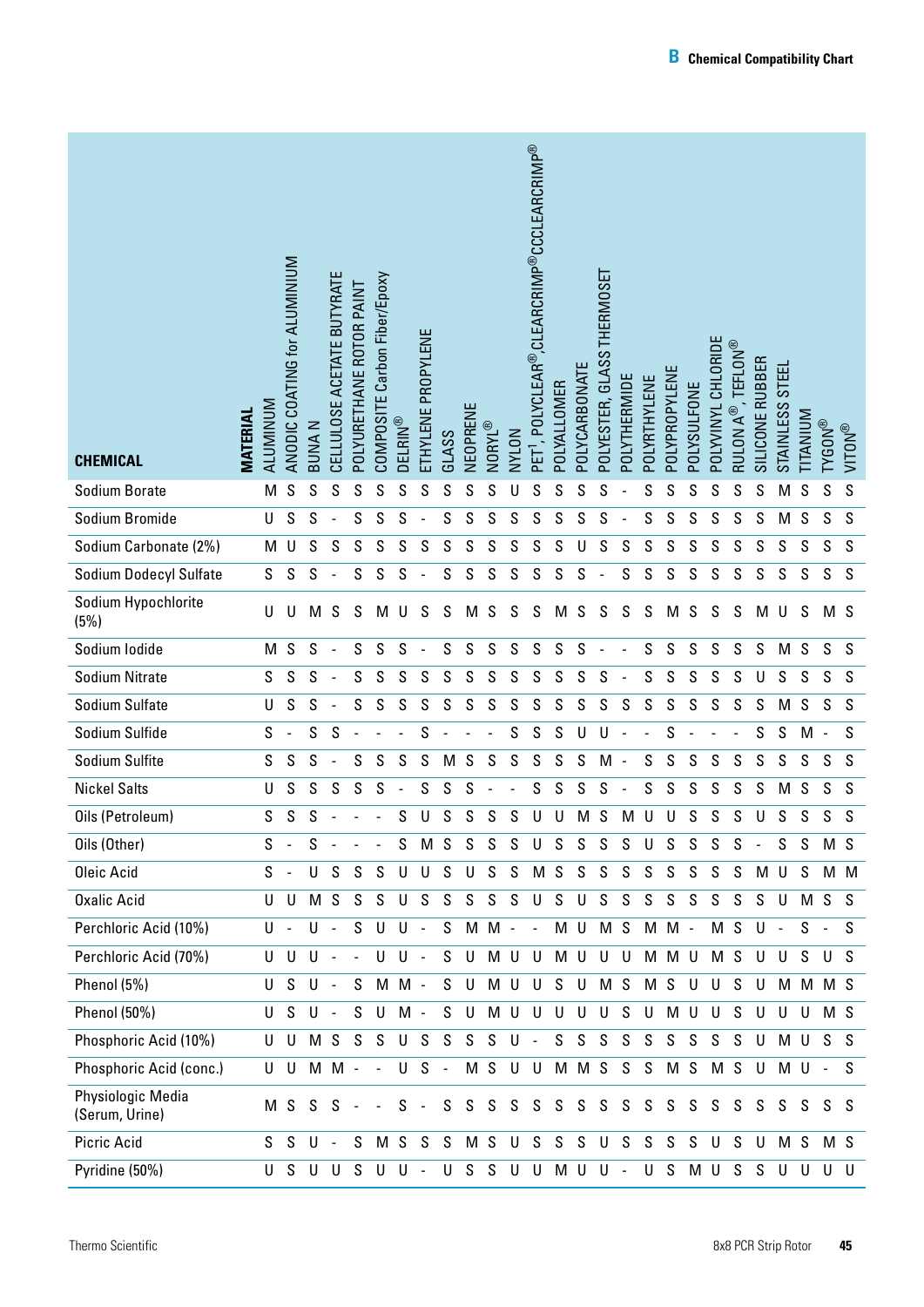| <b>CHEMICAL</b>             | <b>MATERIAL</b> | ALUMINUM | ANODIC COATING for ALUMINIUM | BUNA N | CELLULOSE ACETATE BUTYRATE | POLYURETHANE ROTOR PAINT | COMPOSITE Carbon Fiber/Epoxy | <b>DELRIN®</b> | ETHYLENE PROPYLENE       | GLASS | NEOPRENE | NORYL®        | NVLON       | $^0$ , POLYCLEAR®, CLEARCRIMP®CCCLEARCRIMP®<br>$\overline{E}$ | POLYALLOMER                         | POLYCARBONATE | POLYESTER, GLASS THERMOSET | POLYTHERMIDE | POLYRTHYLENE  | POLYPROPYLENE | POLYSULFONE  | POLYVINYL CHLORIDE | RULON A $^\circ$ , TEFLON $^\circ$ | SILICONE RUBBER | STAINLESS STEEL | <b>NUMALI.</b> | <b>TYGON®</b> | VITON <sup>®</sup> |
|-----------------------------|-----------------|----------|------------------------------|--------|----------------------------|--------------------------|------------------------------|----------------|--------------------------|-------|----------|---------------|-------------|---------------------------------------------------------------|-------------------------------------|---------------|----------------------------|--------------|---------------|---------------|--------------|--------------------|------------------------------------|-----------------|-----------------|----------------|---------------|--------------------|
| <b>Rubidium Bromide</b>     |                 | M        | S                            | S      |                            | S                        | S                            | S              |                          | S     | S        | S             | S           | S                                                             | S                                   | S             |                            |              | S             | S             | S            | S                  | S                                  | S               | M               | S              | S             | S                  |
| Rubidium Chloride           |                 | M        | S                            | S      |                            | S                        | S                            | S              |                          | S     | S        | S             | S           | S                                                             | S                                   | S             |                            |              | S             | S             | S            | S                  | S                                  | S               | M               | ${\mathsf S}$  | S             | S                  |
| Sucrose                     |                 |          | M S                          | S      | $\overline{a}$             | $\mathsf S$              | $\mathsf S$                  | S              | S                        | S     | S        | S             | S           | S                                                             | S                                   | S             | S                          | S            | ${\mathsf S}$ | $\mathsf S$   | S            | S                  | S                                  | S               | $\mathsf S$     | ${\mathsf S}$  | ${\sf S}$     | S                  |
| Sucrose, Alkaline           |                 |          | M S                          | S      |                            | S                        | S                            | S              |                          | S     | S        | S             | S           | S                                                             | S                                   | U             | S                          | S            | ${\mathsf S}$ | S             | S            | S                  | S                                  | S               | M               | ${\mathsf S}$  | $\mathsf S$   | S                  |
| Sulfosalicylic Acid         |                 | U        | $\sf U$                      | S      | $\mathsf S$                | $\mathsf S$              | S                            | S              |                          | S     | S        | S             | U           | $\mathsf S$                                                   | S                                   | S             |                            | S            | S             | S             |              | S                  | S                                  | S               | U               | ${\mathsf S}$  | ${\sf S}$     | S                  |
| Nitric Acid (10%)           |                 | U        | S                            | U      | S                          | S                        | U                            | U              |                          | S     | U        | S             | U           |                                                               | S                                   | S             | S                          | S            | S             | S             | S            | S                  | S                                  | M               | ${\mathsf S}$   | ${\mathsf S}$  | S             | S                  |
| Nitric Acid (50%)           |                 | U        | S                            | U      | M                          | S                        | U                            | U              |                          | S     | U        | S             | U           | U                                                             | M                                   | M             | U                          | M            | M             | M             | S            | S                  | S                                  | U               | S               | S              | M             | $\mathsf{S}$       |
| Nitric Acid (95%)           |                 | U        |                              | U      | U                          |                          | U                            | U              |                          |       | U        | U             | U           | U                                                             | M                                   | U             | U                          | U            | U             | M             | U            | U                  | S                                  | U               | S               | S              |               | S                  |
| Hydrochloric Acid (10%)     |                 | U        | $\sf U$                      | M      | S                          | S                        | S                            | $\cup$         |                          | S     | S        | S             | U           | U                                                             | S                                   | U             | S                          | S            | S             | S             | S            | S                  | S                                  | S               | U               | M              | S             | $\mathsf S$        |
| Hydrochloric Acid (50%)     |                 | U        | U                            | U      | U                          | S                        | U                            | U              |                          | S     | M        | S             | U           | U                                                             | M                                   | U             | U                          | S            | S             | S             | S            | M                  | S                                  | M               | U               | U              | M             | M                  |
| Sulfuric Acid (10%)         |                 | M        | $\mathsf{U}%$                | U      | S                          | S                        | U                            | U              |                          | S     | S        | M             | U           | S                                                             | S                                   | S             | S                          | S            | S             | S             | S            | S                  | S                                  | U               | U               | U              | S             | $\mathsf S$        |
| Sulfuric Acid (50%)         |                 | M        | $\sf U$                      | U      | $\sf U$                    | S                        | U                            | U              |                          | S     | S        | M             | U           | U                                                             | S                                   | U             | U                          | M            | S             | S             | S            | S                  | S                                  | $\cup$          | $\cup$          | U              | M             | S                  |
| Sulfuric Acid (conc.)       |                 |          | M U                          | U      | U                          |                          | U                            | U              | M                        |       |          |               | M U         | U                                                             | S                                   | U             | U                          | U            | М             | S             | U            | М                  | S                                  | U               | U               | -11            |               | S                  |
| <b>Stearic Acid</b>         |                 | S        |                              | S      |                            |                          |                              | S              |                          | M S   | S        | S             | S           | $\sim$                                                        | S                                   | S             | S                          |              | S S           | S             | S            | S                  | S                                  |                 |                 |                | M M S S S     |                    |
| Tetrahydrofuran             |                 | S.       | S                            | U      | U                          | $S$ U                    |                              | U              |                          | M S   | U        | $\cup$        | S           | U                                                             |                                     | $U$ $U$ -     |                            | M U          |               | U             | $\cup$       | U                  | S                                  | $\mathsf{U}^-$  | S               | S              | U             | U                  |
| Toluene                     |                 | S        | S                            | $\cup$ | U                          |                          | S S                          | M              | $\mathsf{U}$             | S     | U        | $\mathsf{U}$  | $\mathsf S$ | U                                                             | U                                   | $\cup$        | S                          | U            | M U           |               | $\cup$       | U                  | S                                  | U               | S               | U              | $\cup$        | M                  |
| <b>Trichloroacetic Acid</b> |                 | U        | $\cup$                       | U      | $\sim$                     |                          | S S                          |                | U M S                    |       | U        | S             | U           | U                                                             | S                                   | $M -$         |                            |              | M S S         |               | $\cup$       | U                  | S                                  | U               | U               | U              | M U           |                    |
| Trichloroethane             |                 | $S -$    |                              | U      | $\sim$                     | $\sim$                   | $\sim$                       |                | $M$ U -                  |       | U        | $\sim$        | S           | U                                                             | U                                   | $\sf U$       | $\sf U$                    | $U$ $U$      |               | U             | $\mathsf{U}$ | U                  | S                                  | $\cup$          | $\blacksquare$  | S              | $\sim$        | S                  |
| Trichloroethylene           |                 |          |                              | U      | U                          | $\sim$                   |                              | $\blacksquare$ | $\mathsf{U}$ .           |       | U        | $\sim$        | S           | U                                                             | $\cup$                              | $\cup$        | $\cup$                     | $\sf U$      | $\cup$        | U             | $\cup$       | U                  | S                                  | U               |                 | U              |               | S.                 |
| <b>Trisodium Phosphate</b>  |                 |          |                              |        | S                          |                          | $\sim$                       | M              | $\overline{\phantom{a}}$ |       |          |               |             |                                                               | S                                   |               | $\blacksquare$             | $\mathsf S$  | S             | S             |              |                    | S                                  |                 |                 | S              | $\sim$        | S                  |
| Tris Buffer (neutral pH)    |                 | U        |                              | S S    | S                          |                          | S S                          | $S -$          |                          | S     | S        | S             | S           | $\mathsf S$                                                   | S                                   | S             | S                          | S            | S             | $\mathsf{S}$  | S            | S                  | S                                  | S               | S               | S.             | S.            | S.                 |
| Triton X-100 <sup>®</sup>   |                 | S        | S                            | S      | $\sim$                     | S                        | S                            | S              | $\sim$                   | S     | S        | S             | S           | S                                                             | $\mathsf S$                         | S             | $\mathsf S$                | S            | S             | $\mathsf{S}$  | S            | S                  | S                                  | S               | S.              | S              | S             | S                  |
| Urea                        |                 | $S -$    |                              | U      |                            |                          | $S$ $S$ $S$ $S$              |                |                          |       |          | $\frac{1}{2}$ |             |                                                               | $S$ $S$ $S$ $M$ $S$ $S$ $S$ $S$ $-$ |               |                            |              |               |               |              | S                  | S                                  |                 | S M S           |                | $\sim$ $-$    | S                  |
| Hydrogen Peroxide<br>(10%)  |                 | U        | U                            |        |                            |                          |                              | MSSUU-         |                          | S     | S.       | S.            | U           | S                                                             | S                                   | S             |                            | MUSS         |               |               | S            | S.                 | S                                  | S               |                 |                | M S U S       |                    |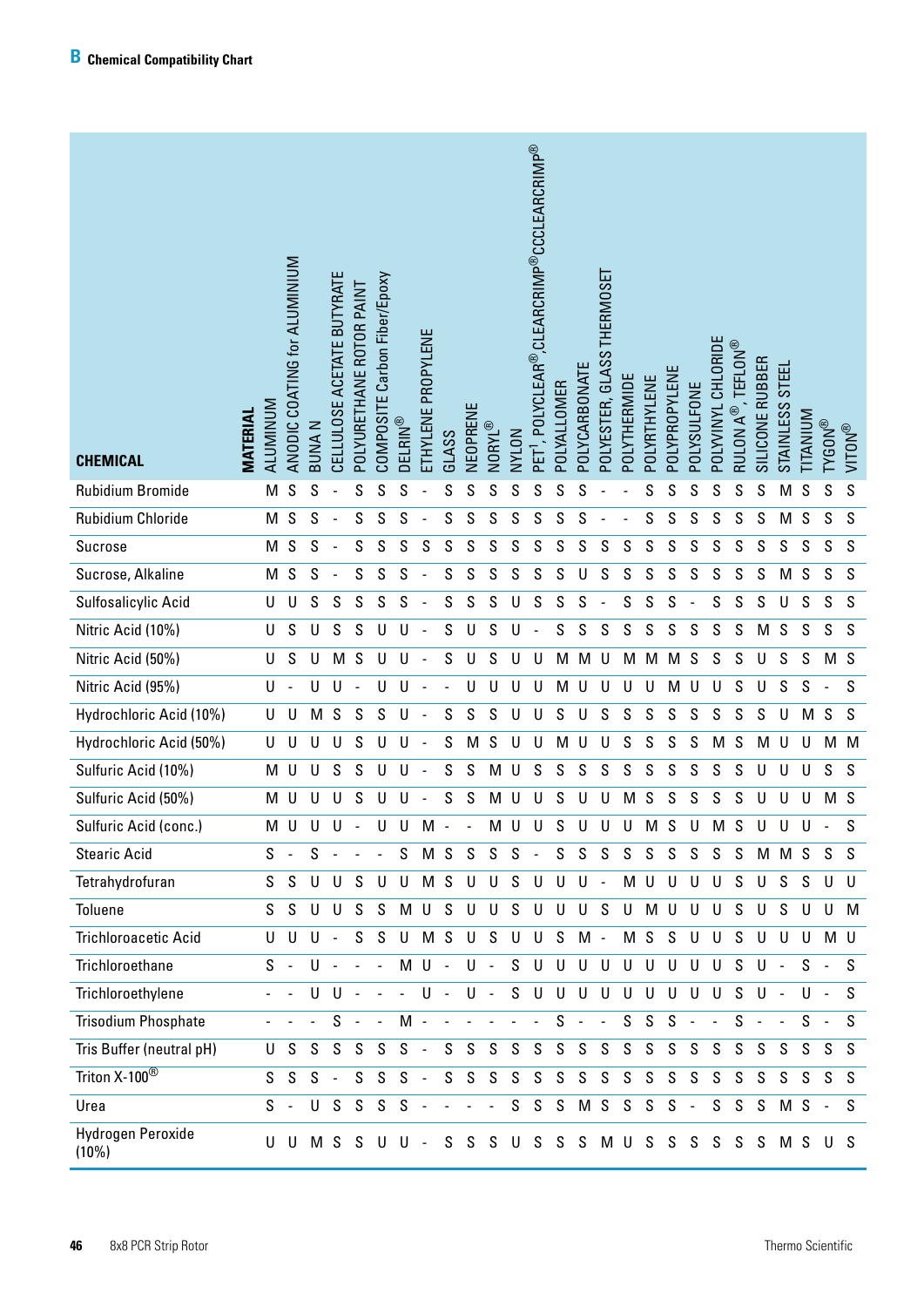| <b>CHEMICAL</b>        | <b>MATERIAL</b> | ALUMINUM | ANODIC COATING for ALUMINIUM | <b>BUNAN</b> | CELLULOSE ACETATE BUTYRATE | POLYURETHANE ROTOR PAINT | COMPOSITE Carbon Fiber/Epoxy | <b>DELRIN®</b> | ETHYLENE PROPYLENE | GLASS | VEOPRENE | NORYL® | NVLON | , POLYCLEAR®, CLEARCRIMP®CCCLEARCRIMP®<br>PET <sup>1</sup> | POLYALLOMER | POLYCARBONATE | POLYESTER, GLASS THERMOSET | POLYTHERMIDE | POLYRTHYLENE | POLYPROPYLENE | POLYSULFONE | POLYVINYL CHLORIDE | <b>TEFLON®</b><br>RULON $\mathsf{A}^\circledast$ | SILICONE RUBBER | <b>STEEL</b><br>STAINLESS | <b>TITANIUM</b> | <b>TYGON®</b> | <b>MULIN</b> |
|------------------------|-----------------|----------|------------------------------|--------------|----------------------------|--------------------------|------------------------------|----------------|--------------------|-------|----------|--------|-------|------------------------------------------------------------|-------------|---------------|----------------------------|--------------|--------------|---------------|-------------|--------------------|--------------------------------------------------|-----------------|---------------------------|-----------------|---------------|--------------|
| Hydrogen Peroxide (3%) |                 | S        | M                            | S            | S                          | S                        |                              | S              |                    | S     | S        | S      | S     | S                                                          | S           | S             | S                          | M            | S            | S             | S           | S                  | S                                                | S               | S                         | S               | S             | S            |
| Xylene                 |                 | S        | S                            | U            | S                          | S                        | S                            | M              | U                  | S     | U        | U      | U     | U                                                          | U           | U             | M                          | IJ           | M            | U             | U           | U                  | S                                                | U               | M                         | S               | U             | S            |
| Zinc Chloride          |                 | U        | U                            | S            | S                          | S                        | S                            | U              | S                  | S     | S        | S      | S     | S                                                          | S           | S             | S                          | S            | S            | S             | S           | S                  | S                                                | S               | U                         | S               | S             | <sub>S</sub> |
| Zinc Sulfate           |                 | U        | S                            | S            |                            | S                        | S                            | S              | S                  | S     | S        | S      | S     | S                                                          | S           | S             | S                          | S            | S            | S             | S           | S                  | S                                                | S               | S                         | S               | S             | S            |
| Citric Acid (10%)      |                 | M        | S                            | S            | M                          | S                        | S                            | M              | S                  | S     | S        | S      | S     | S                                                          | S           | S             | S                          | M            | S            | S             | S           | S                  | S                                                | S               | S                         | S               | S             | S            |

1 Polyethyleneterephthalate

Key

#### S Satisfactory

M = Moderate attack, may be satisfactory for use in centrifuge depending on length of exposure, speed involved, etc.; suggest testing under actual conditions of use.

U U = Unsatisfactory, not recommended.

-- No data available. Because no organized chemical resistance data exists for materials under the stress of centrifugation, when in doubt we recommend pretesting sample lots. suggest testing, using sample to avoid loss of valuable material.

Chemical resistance data is included only as a guide to product use.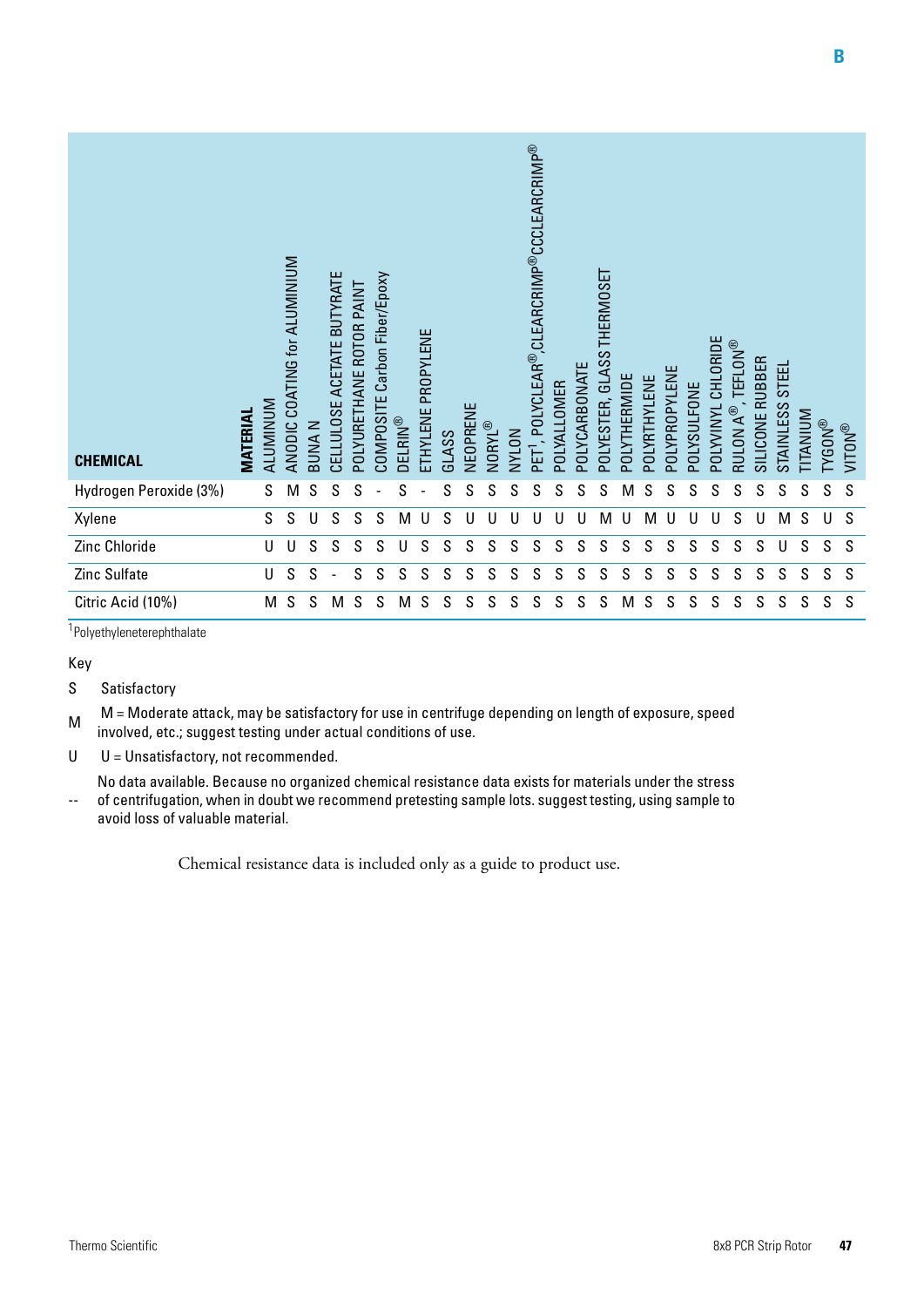# <span id="page-42-0"></span>**Contact**

| <b>Country</b>                  | <b>Telephone number</b>              |
|---------------------------------|--------------------------------------|
| <b>United States / Canada</b>   | +1 866 984 3766                      |
| Latin America                   | +1 866 984 3766                      |
| Austria                         | +43 1 801 40 0                       |
| Belgium                         | +32 53 73 42 41                      |
| France                          | +33 2 2803 2180                      |
| Germany                         | 0800 1 536 376<br>+49 6184 90 6000   |
| Italy                           | +39 02 95059 552                     |
| <b>Netherlands</b>              | +31 76 579 55 55                     |
| Nordic / Baltic Countries / CIS | +358 9 329 10200                     |
| Russia                          | +7 812 703 42 15                     |
| Spain / Portugal                | +34 93 223 09 18                     |
| Switzerland                     | +41 44 454 12 22                     |
| UK / Ireland                    | +44 870 609 9203                     |
| China                           | +86 21 6865 4588<br>+86 10 8419 3588 |
| India                           | +91 22 6716 2200                     |
| Japan                           | +81 45 453 9220                      |
| <b>Other Asian Countries</b>    | +852 2885 4613                       |
| Australia                       | +61 39757 4300                       |
| <b>New Zealand</b>              | $+6499806700$                        |
| <b>Countries not listed</b>     | +49 6184 90 6000<br>+33 2 2803 2180  |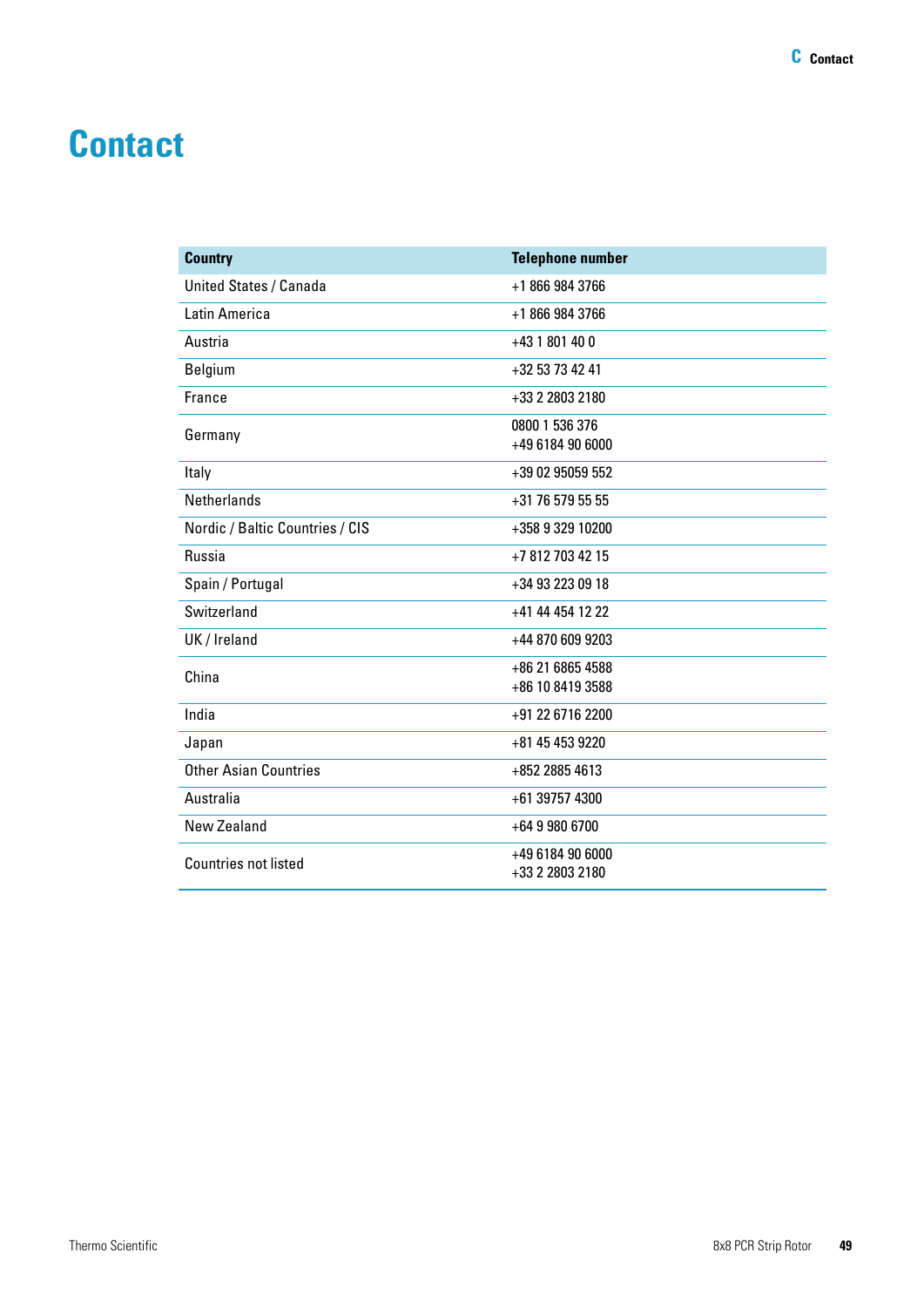# **Index**

### **A**

Accessories 15 Aerosol-tight Applications 25 Autoclaving 34 Auto-Lock™ 17

### **B**

Basic Principles 26 Before a Run 22

### **C**

Checking the aerosol Tightness 26 Chemical Compatibility Chart 41 Cleaning 30 Cleaning Intervals 30 Cycle Counter 24

### **D**

Decontamination 33

### **F**

Fill Level 26

### **H**

Heraeus 10

### **I**

Improper Loading 23 Intended Use 7 Items Supplied 7

### **M**

Maintenance and Care 29 Maximum Loading 23

#### **P**

Precautions 8 Preface 7 Proper Loading 22

### **R**

RCF-Values 35 Removing the Rotor 19 Rotor Installation 18 Rotor Loading 21 Rotor Specifications 9

### **S**

Sorvall 11

### **T**

Thermo Fisher Scientific Service 34

### **W**

WEEE compliance 3

I